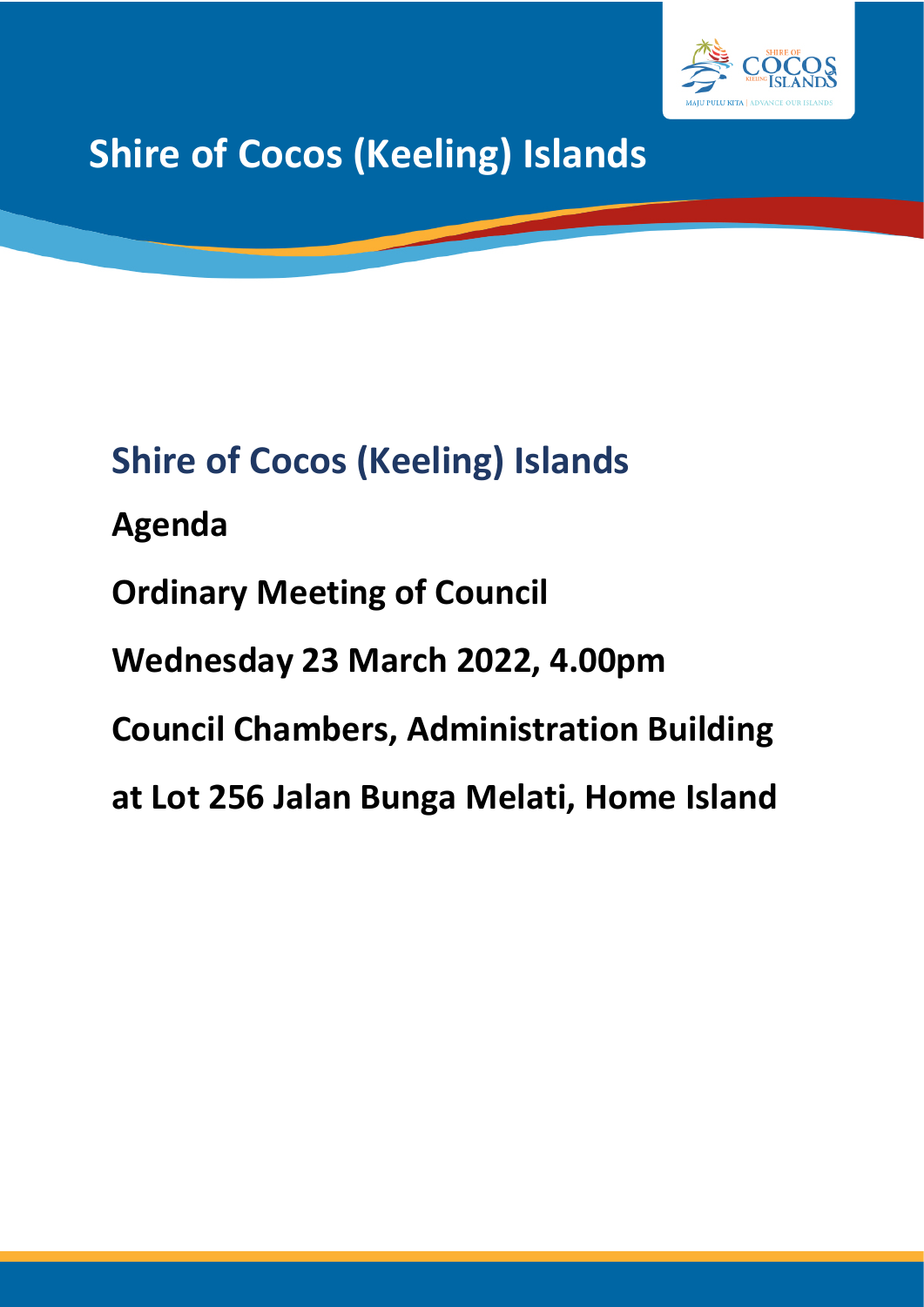

## **Disclaimer**

Members of the public should note that in any discussion regarding any planning or other application that any statement or intimation of approval made by any member or officer of the Shire during the course of any meeting is not intended to be and is not to be taken as notice of approval from the Shire. No action should be taken on any item discussed at a Council meeting prior to written advice on the resolution of the Council being received. Any plans or documents contained in this document may be subject to copyright law provisions (Copyright Act 1968, as amended) and the express permission of the copyright owner(s) should be sought prior to the reproduction.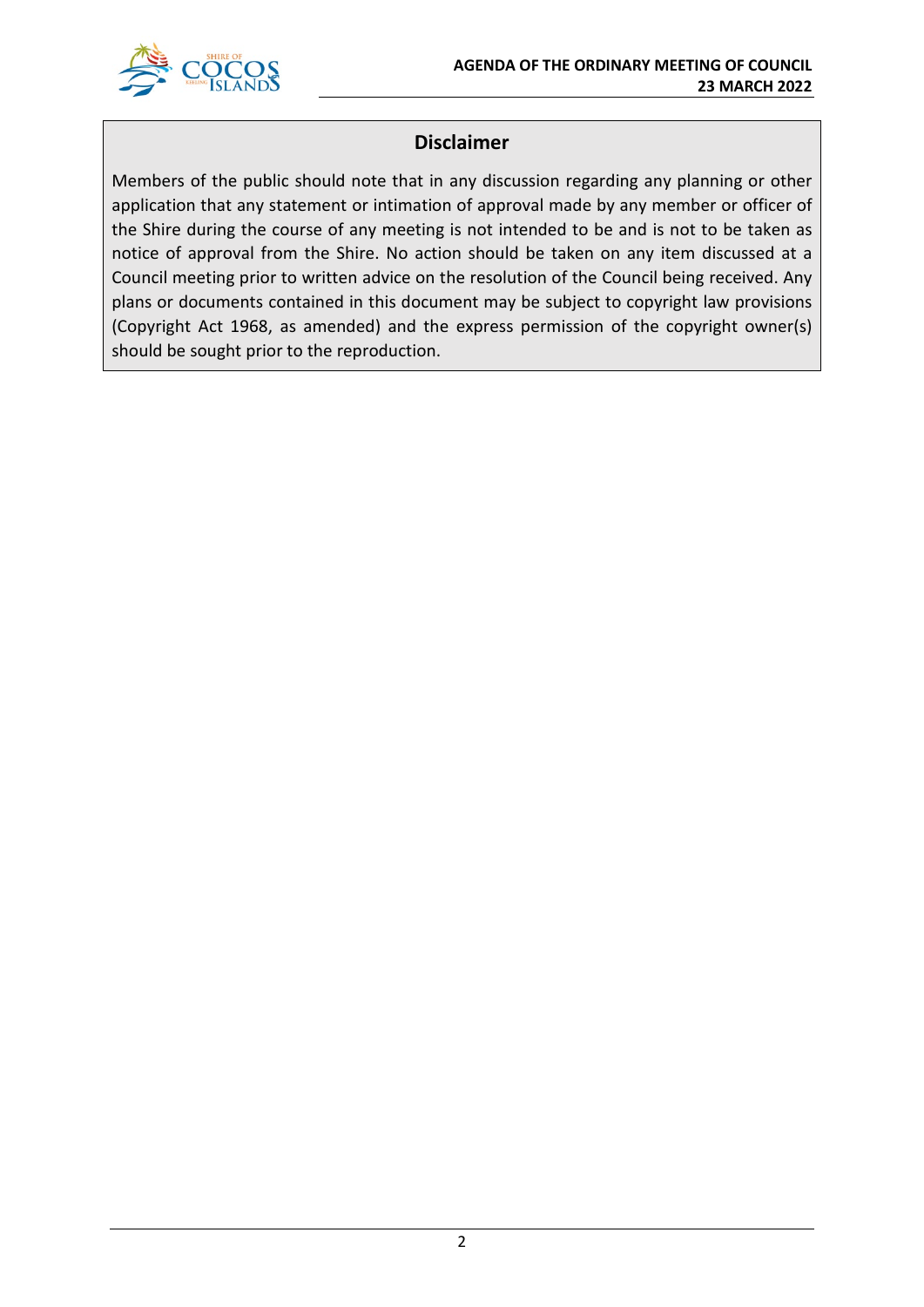

## **OUR VALUES**

**Service**

Provide the best service we can.

We serve the community and each other.

#### **Accountability**

We take responsibility for our own actions.

We do what we say we will do.

Mistakes are an opportunity to learn.

#### **Support**

We support our team and our community.

Look for opportunities to help each other.

#### **Respect**

We respect and value others.

Our interactions are always respectful towards others.

#### **Integrity**

We will be honest and transparent with all our dealings.

Maintain confidentiality.

Trust each other.

#### **Achievement**

Being proactive and enabling the outcomes.

Be creative and think outside the square.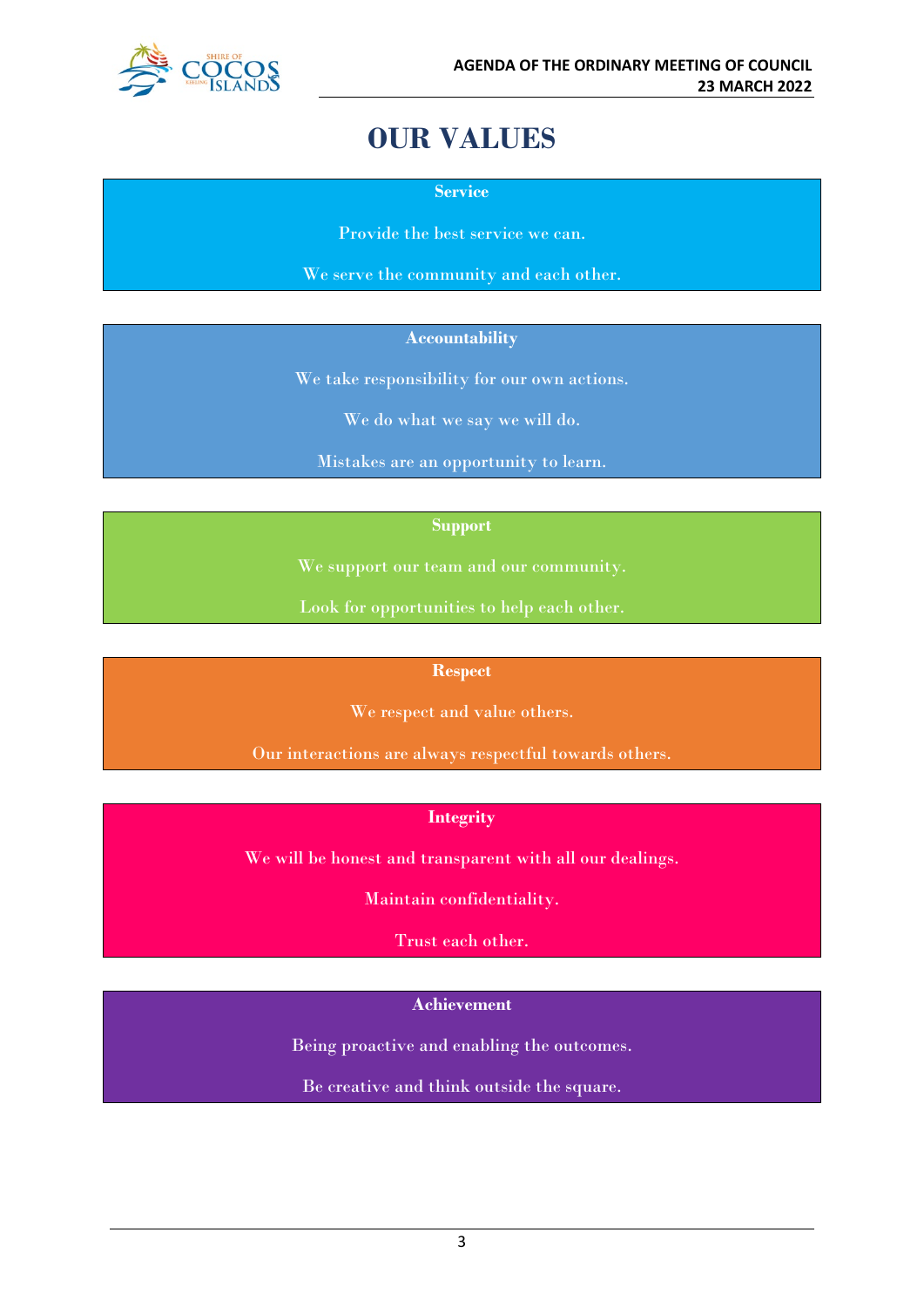

#### **TABLE OF CONTENTS**

| <b>ITEM</b>    | <b>SUBJECT</b>                                                                            | <b>PAGE</b>    |
|----------------|-------------------------------------------------------------------------------------------|----------------|
| $\mathbf{1}$   | <b>OPENING/ANNOUNCEMENTS OF VISITORS</b>                                                  | 6              |
| $\overline{2}$ | ATTENDANCE/APOLOGIES/LEAVE OF ABSENCE (PREVIOUSLY<br><b>APPROVED)</b>                     | 6              |
| 3              | <b>RESPONSE TO PREVIOUS PUBLIC QUESTIONS TAKEN ON NOTICE</b>                              | 6              |
| 4              | <b>PUBLIC QUESTION TIME</b>                                                               | 6              |
| 5              | <b>LEAVE OF ABSENCE</b>                                                                   | 7              |
| 5.1            | LEAVE OF ABSENCE (PREVIOUSLY APPROVED)                                                    | $\overline{7}$ |
| 5.2            | APPLICATION FOR LEAVE OF ABSENCE                                                          | 7              |
| 6              | PETITIONS/DEPUTATIONS/PRESENTATIONS                                                       | $\overline{ }$ |
| $\overline{7}$ | <b>CONFIRMATION OF MINUTES OF PREVIOUS MEETINGS</b>                                       | 7              |
| 7.1            | ORDINARY COUNCIL MEETING HELD ON 23 FEBRUARY 2022                                         | $\overline{7}$ |
| 7.2            | SPECIAL COUNCIL MEETING HELD ON 9 MARCH 2022                                              |                |
| 8              | <b>ANNOUNCEMENTS BY THE PRESIDING MEMBER AND COUNCILLORS</b>                              | 7              |
| 9              | <b>DECLARATION OF INTERESTS</b>                                                           | 8              |
| 10             | <b>REPORT AND RECOMMENDATIONS FROM COMMITEES</b>                                          | 8              |
|                | <b>REPORTS OF OFFICERS</b>                                                                |                |
| 10.1           | <b>FINANCE</b>                                                                            | 8              |
| 10.1.1         | <b>MONTHLY FINANCIAL REPORT - FEBRUARY 2022</b>                                           | 8              |
| 10.1.2         | SCHEDULE OF ACCOUNTS PAID FOR THE PERIOD 1 FEBRUARY 2022 TO 28<br>FEBRUARY 2022           | 12             |
| 10.2           | <b>LEASES</b>                                                                             | 15             |
| <b>NIL</b>     |                                                                                           | 15             |
| 10.3           | <b>PLANNING/BUILDING</b>                                                                  | 15             |
| 10.3.1         | PROPOSED VEHICLE & EQUIPMENT SHELTER - WEST ISLAND POLICE<br><b>STATION</b>               | 15             |
| 10.3.2         | RENEWAL OF DEVELOPMENT APPROVAL - COCOS ISLANDS ARTISAN<br><b>COLLECTIVE, WEST ISLAND</b> | 19             |
| 10.4           | <b>ADMINISTRATION</b>                                                                     | 23             |
| 10.4.1         | <b>2021 COMPLIANCE AUDIT RETURN</b>                                                       | 23             |
| 10.4.2         | <b>AUDIT ACTIONS STATUS REPORT - MARCH 2022</b>                                           | 26             |
| 10.4.3         | IT HEALTH CHECK - FEBRUARY 2022                                                           | 30             |
| 10.4.4         | WEST ISLAND RECREATIONAL BOAT RAMP                                                        | 34             |
| 11             | <b>MINUTES TO BE RECEIVED</b>                                                             | 38             |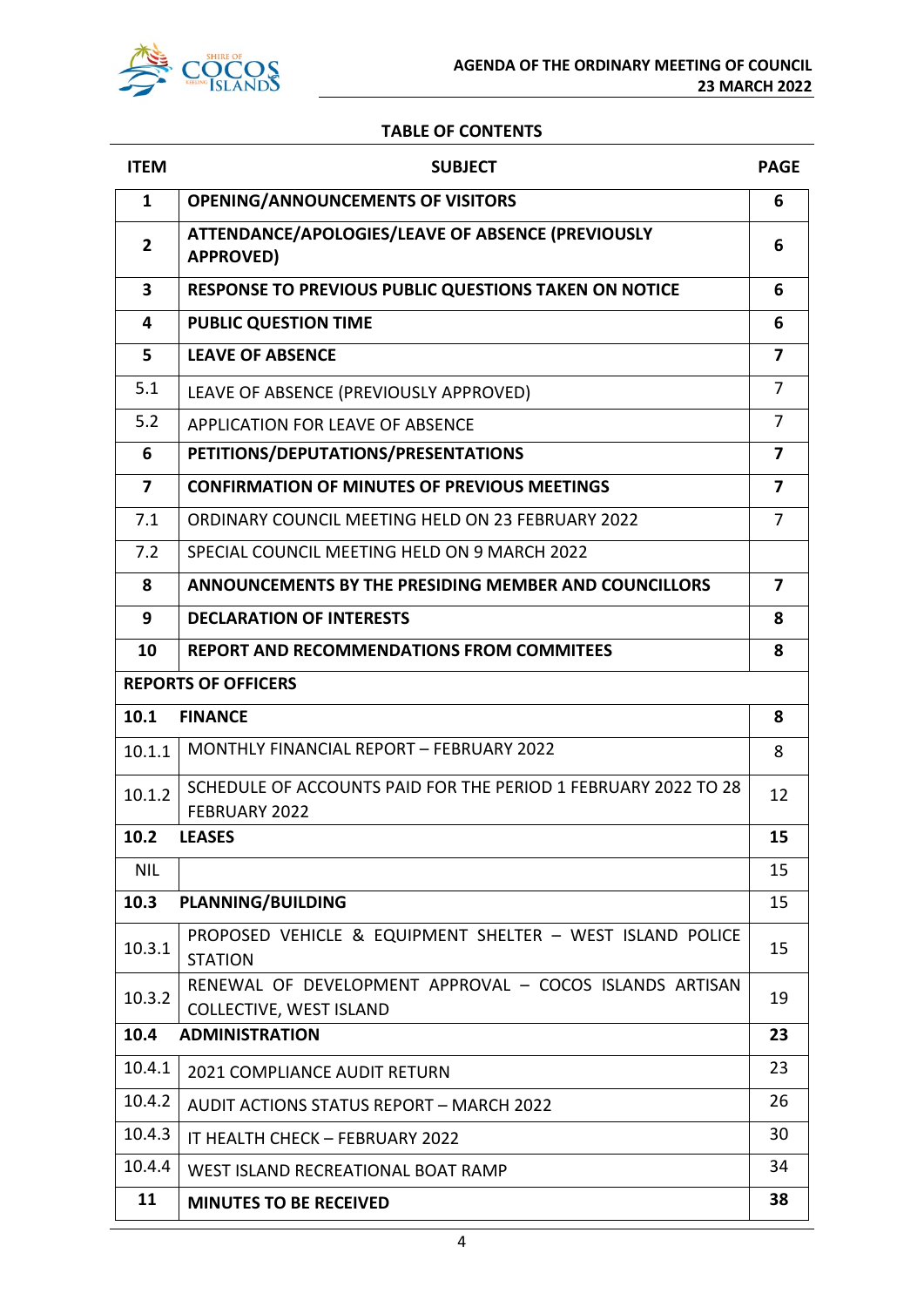

| 17         | <b>CLOSURE</b>                                                                           | 53 |
|------------|------------------------------------------------------------------------------------------|----|
| 16         | NEW BUSINESS OF AN URGENT NATURE INTRODUCED BY DECISION OF<br><b>MEETING (LATE ITEM)</b> | 53 |
| <b>NIL</b> |                                                                                          | 53 |
| 15.3       | <b>TRUSTS FINANCE</b>                                                                    | 53 |
| 15.2.1     | LOTS 223 AND 224 TRANNIES BEACH - REQUEST TO LEASE - COCOS ECO<br><b>RESORT</b>          | 43 |
| 15.2       | <b>TRUSTS LEASES</b>                                                                     | 43 |
| <b>NIL</b> |                                                                                          | 43 |
| 15.1       | <b>TRUSTS ADMINISTRATION</b>                                                             | 43 |
| 15         | <b>MATTERS RELATING TO THE LAND TRUSTS</b>                                               | 41 |
| 14         | <b>MATTERS BEHIND CLOSED DOORS</b>                                                       | 41 |
| 13         | <b>MOTIONS WITHOUT NOTICE WITH LEAVE OF COUNCIL</b>                                      | 41 |
| 12         | ELECTED MEMBERS MOTIONS OF WHICH PREVIOUS NOTICE HAS BEEN<br><b>GIVEN</b>                | 41 |
| 11.1       | MINUTES FROM AUDIT AND GOVERNANCE COMMITTEE MEETING TO BE<br><b>RECEIVED</b>             | 38 |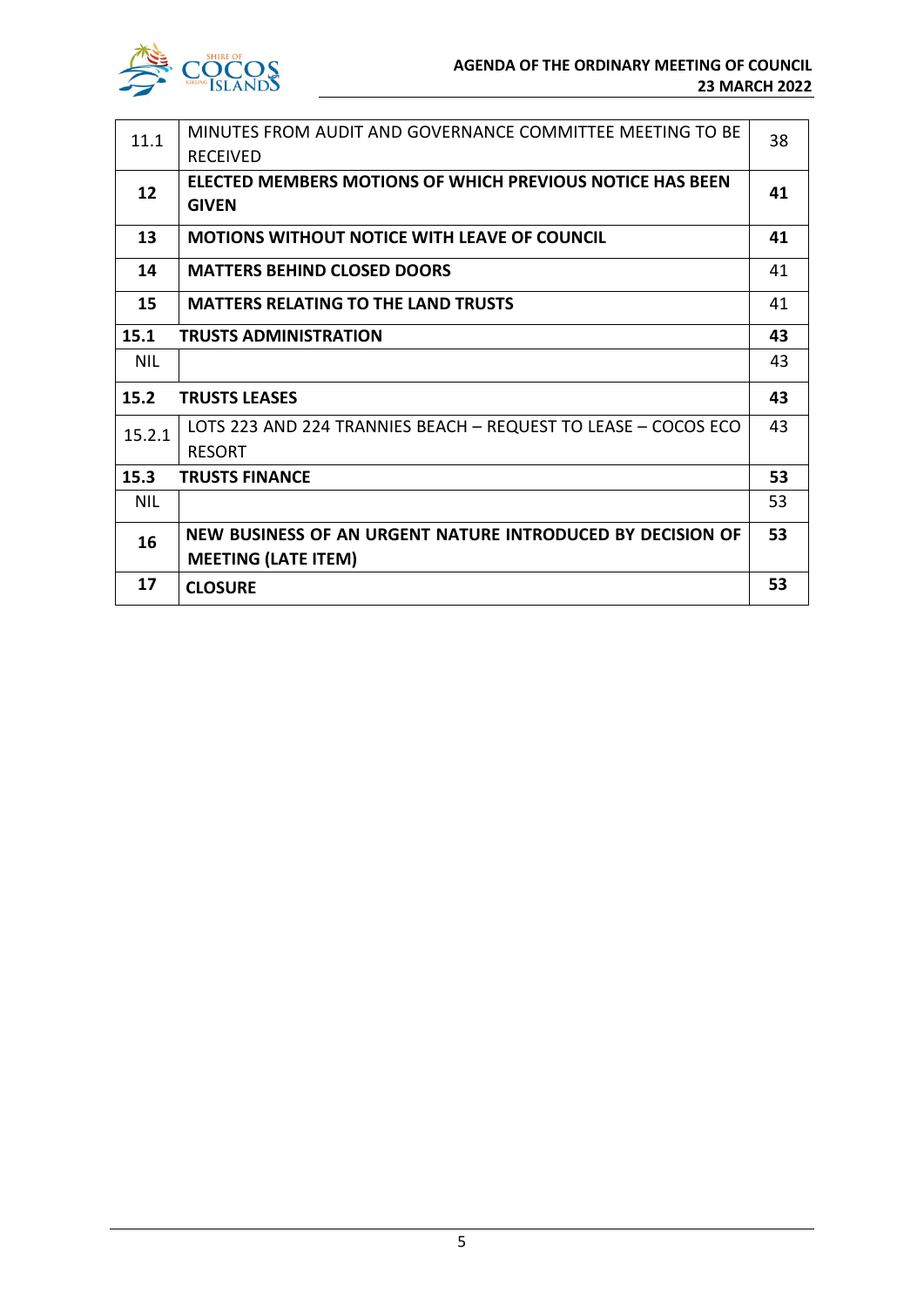

## **1. OPENING/ANNOUNCEMENTS OF VISITORS**

## **2. ATTENDANCE/APOLOGIES/LEAVE OF ABSENCE**

## **3. RESPONSE TO PREVIOUS PUBLIC QUESTIONS TAKEN ON NOTICE**

## **4. PUBLIC QUESTION TIME**

In accordance with section 5.24(1) (a) of the Local Government Act 1995, time is allocated for questions to be raised by members of the public, as follows:

(1) The minimum time to be allocated for the asking of and responding to questions raised by members of the public at ordinary meetings of councils and meetings referred to in regulation 5 is 15 minutes.

(2) Once all the questions raised by members of the public have been asked and responded to at a meeting referred to in sub regulation (1), nothing in these regulations prevents the unused part of the minimum question time period from being used for other matters.

Pursuant to regulation 7(4) (a) of the Local Government (Administration) Regulations 1996, questions from the public must relate to a matter affecting the local government.

In accordance with section 5.25 (1) (f) of the Local Government Act 1995 and the Local Government (Administration) Regulations 1996 regulation 11(e) a summary of each question raised by members of the public at the meeting and a summary of the response to the question will be included in the minutes of the meeting.

Where a question is taken on notice at the meeting, a summary of the response to the question will be included in the agenda for the following Council meeting.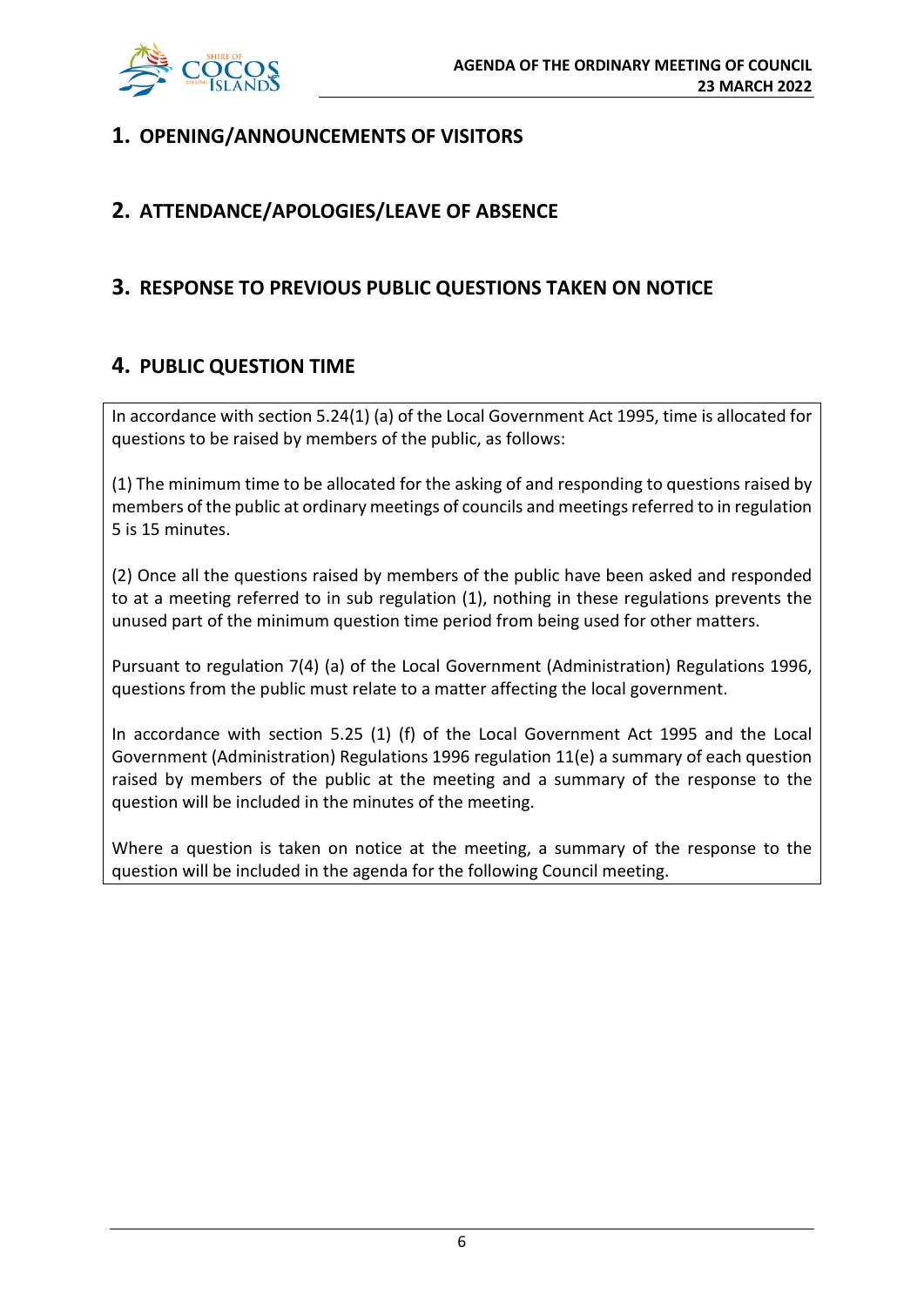

## **5. LEAVE OF ABSENCE**

The Local Government Act 1995 (Section 2.25) provides that a Council may, by resolution, grant leave of absence to a member for Ordinary Council Meetings. A member who is absent, without first obtaining leave of the Council, throughout three consecutive Ordinary meetings of the Council is disqualified from continuing his or her membership of the Council. Disqualification from membership of the Council for failure to attend Ordinary Meetings of the Council will be avoided so long as the Council grants leave prior to the member being absent. The leave cannot be granted retrospectively. An apology for non-attendance at a meeting is not an application for leave of absence.

## **5.1 LEAVE OF ABSENCE (PREVIOUSLY APPROVED)**

| <b>Councillor</b> | Date of Leave | <b>Approved by Council</b> |
|-------------------|---------------|----------------------------|
| <b>NIL</b>        |               |                            |

## **5.2 APPLICATION FOR LEAVE OF ABSENCE**

## **6. PETITIONS/DEPUTATIONS/PRESENTATIONS**

## **7. CONFIRMATION OF MINUTES OF PREVIOUS MEETING(S)**

7.1 Ordinary Council Meeting held on 23 February 2022 - Attachment 7.1

#### **OFFICER RECOMMENDATION**

**THAT COUNCIL BY SIMPLE MAJORITY, PURSUANT TO SECTIONS 5.22(2) AND 3.18 OF THE**  *LOCAL GOVERNMENT ACT 1995 (WA) (CKI),* **RESOLVES THAT THE MINUTES OF THE ORDINARY COUNCIL MEETING HELD ON 23 FEBRUARY 2022, AS PRESENTED IN ATTACHMENT 7.1 BE CONFIRMED AS A TRUE AND CORRECT RECORD OF PROCEEDINGS.**

7.2 Special Council Meeting held on 9 March 2022 - Attachment 7.2

#### **OFFICER RECOMMENDATION**

**THAT COUNCIL BY SIMPLE MAJORITY, PURSUANT TO SECTIONS 5.22(2) AND 3.18 OF THE**  *LOCAL GOVERNMENT ACT 1995 (WA) (CKI),* **RESOLVES THAT THE MINUTES OF THE SPECIAL COUNCIL MEETING HELD ON 9 MARCH 2022, AS PRESENTED IN ATTACHMENT 7.2 BE CONFIRMED AS A TRUE AND CORRECT RECORD OF PROCEEDINGS.**

## **8. ANNOUNCEMENTS BY THE PRESIDING MEMBER AND COUNCILLORS**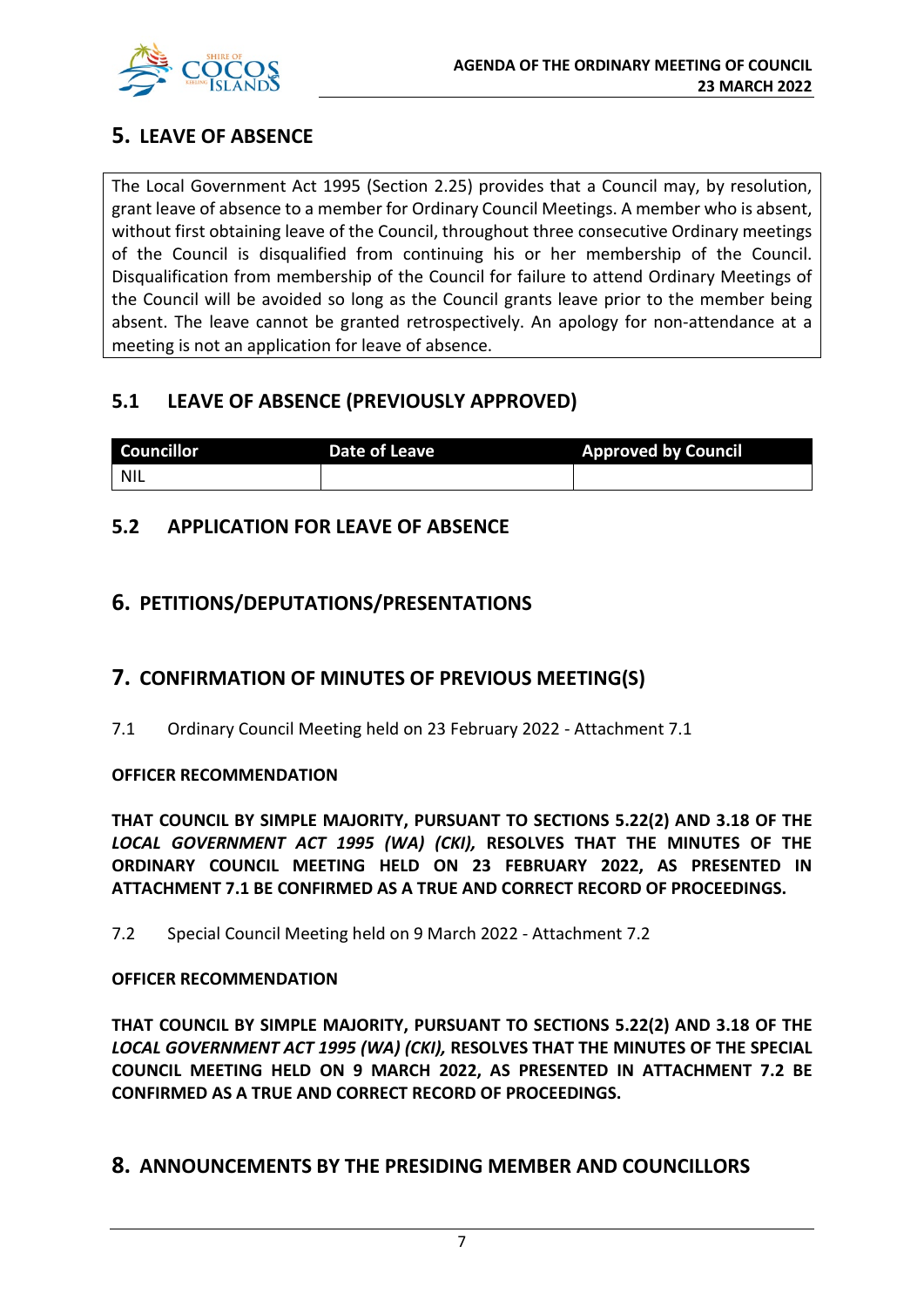

## **9. DECLARATION OF INTERESTS**

Councillors are to complete a Disclosure of Interest Form for each item they are required to disclose an interest in. The Form should be given to the Presiding Member before the meeting commences. After the meeting, the Form is to be provided to the Governance and Risk Coordinator for inclusion in the Disclosures Register.

| <b>Name</b> | Item No. Interest Nature |  |
|-------------|--------------------------|--|
|             |                          |  |

## **10. REPORT AND RECOMMENDATIONS OF COMMITTEE**

#### **10.1 FINANCE**

#### **10.1.1 MONTHLY FINANCIAL REPORT – FEBRUARY 2022**

#### **Report Information**

| Date:                     | 23 March 2022                                       |
|---------------------------|-----------------------------------------------------|
| Location:                 | Not Applicable                                      |
| Applicant:                | Not Applicable                                      |
| File Ref:                 |                                                     |
| Disclosure of Interest:   |                                                     |
| <b>Reporting Officer:</b> | Manager Finance & Corporate Services                |
| Island:                   | Shire Wide                                          |
| Attachments:              | 10.1.1.1 - Monthly Financial Report - February 2022 |

#### **Authority / Discretion**

#### **Definition**

|   | Advocacy       | When Council advocates on its own behalf or on behalf of its<br>community to another level of government/body/agency.                                                                                                                                                                                                                                        |
|---|----------------|--------------------------------------------------------------------------------------------------------------------------------------------------------------------------------------------------------------------------------------------------------------------------------------------------------------------------------------------------------------|
| ⊠ | Executive      | The substantial direction setting and oversight role of the<br>Council. E.g. adopting plans and reports, accepting tenders,<br>directing operations, setting and amending budgets.                                                                                                                                                                           |
|   | Legislative    | Includes adopting local laws, town planning schemes and<br>policies. Review when Council reviews decisions made by<br>officers.                                                                                                                                                                                                                              |
|   | Quasi-Judicial | When Council determines an application / matter that directly<br>affects a person's right and interest. The judicial character arises<br>from the obligations to abide by the principles of natural justice.<br>Examples of Quasi-Judicial authority include town planning<br>applications, building licenses, applications for other permits /<br>licenses. |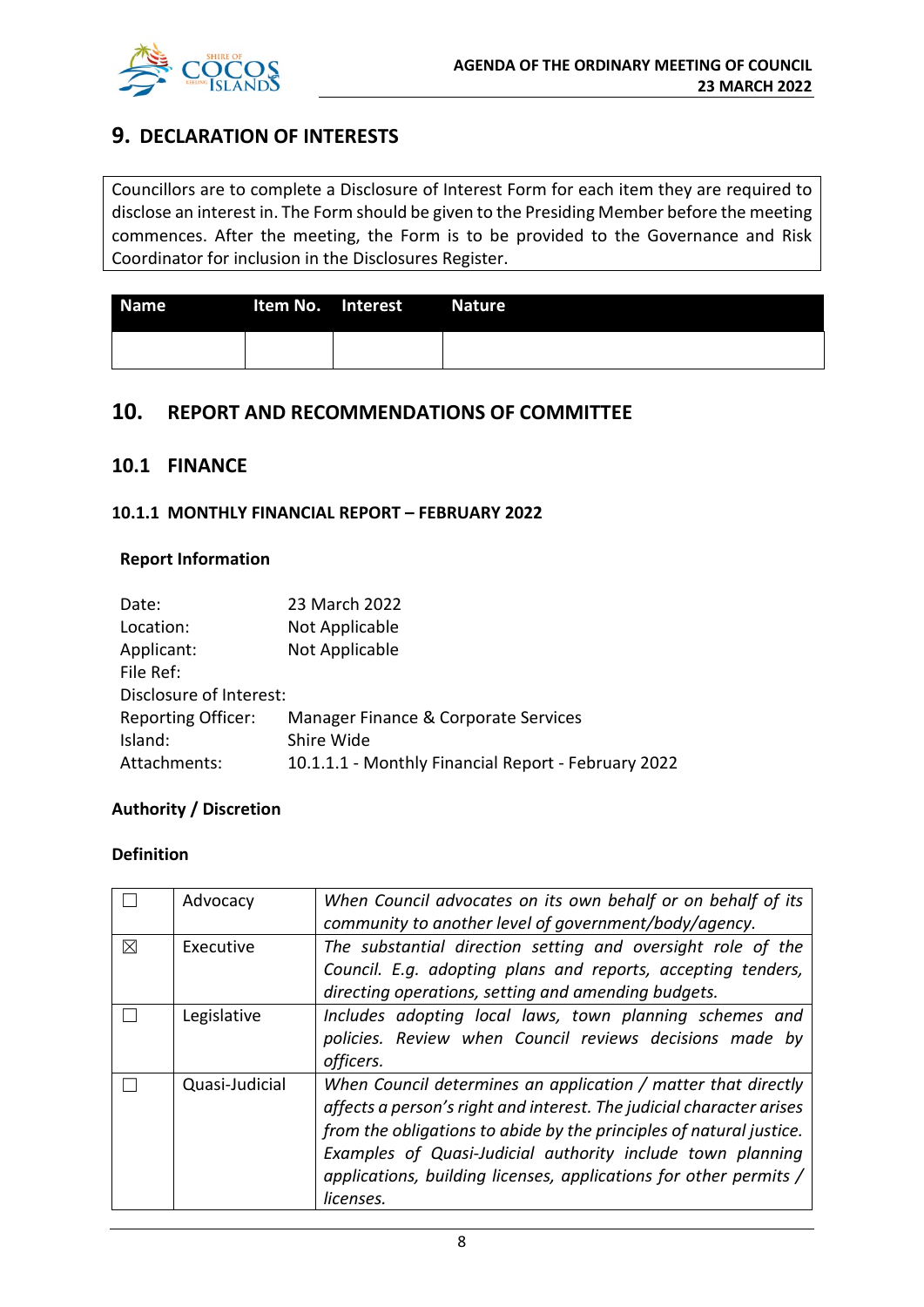

| Information | Includes items provides to Council for information purposes only |  |
|-------------|------------------------------------------------------------------|--|
|             | that do not require a decision of Council (i.e. $-$ for noting). |  |

#### **Report Purpose**

The purpose of this report is to provide a monthly financial report for February 2022, which includes rating, investment, reserve, debtor, and general financial information to Elected Members in accordance with Section 6.4 of the *Local Government Act 1995 (WA) (CKI)*.

#### **Relevant Documents**

Available for viewing at the meeting. Nil

#### **Background**

The reporting of monthly financial information is a requirement under section 6.4 of the *Local Government Act 1995 (WA) (CKI)*, and Regulation 34 of the *Local Government (Financial Management) Regulations 1996* and provides oversight of the Shire's finances to Council.

#### **Comment**

The period of review is February 2022. The current closing municipal surplus for this period is \$2,796,217 compared to a budget position of \$2,404,259. This is considered a satisfactory result for the Shire as it is maintaining a healthy surplus position.

Income for the February 2022 period year to date is \$6,597,413 which is made up \$6,071,361 in operating revenues and \$526,052 in non-operating grants, contributions, and subsidies. The budget estimated \$6,653,551 would be received for the same period. The variance to budget is \$56,138.

Expenditure for the February 2022 period year to date is \$5,502,723. This is made up of \$4,368,799 in operating expenditure and \$1,133,924 in capital expenditure. The budget estimated \$5,968,427 would be spent for the same period. The variance to budget is \$465,704.

Details of all significant variances against the current budget are provided in the notes to the Monthly Financial Report contained within Attachment 10.1.1.1.

#### **Policy and Legislative Implications**

Regulation 34 of the *Local Government (Financial Management) Regulations 1996* requires all Local Governments to prepare each month a Statement of Financial Activity reporting on the revenue and expenditure for the month.

Financial Management Regulation 34 also requires this statement to be accompanied by: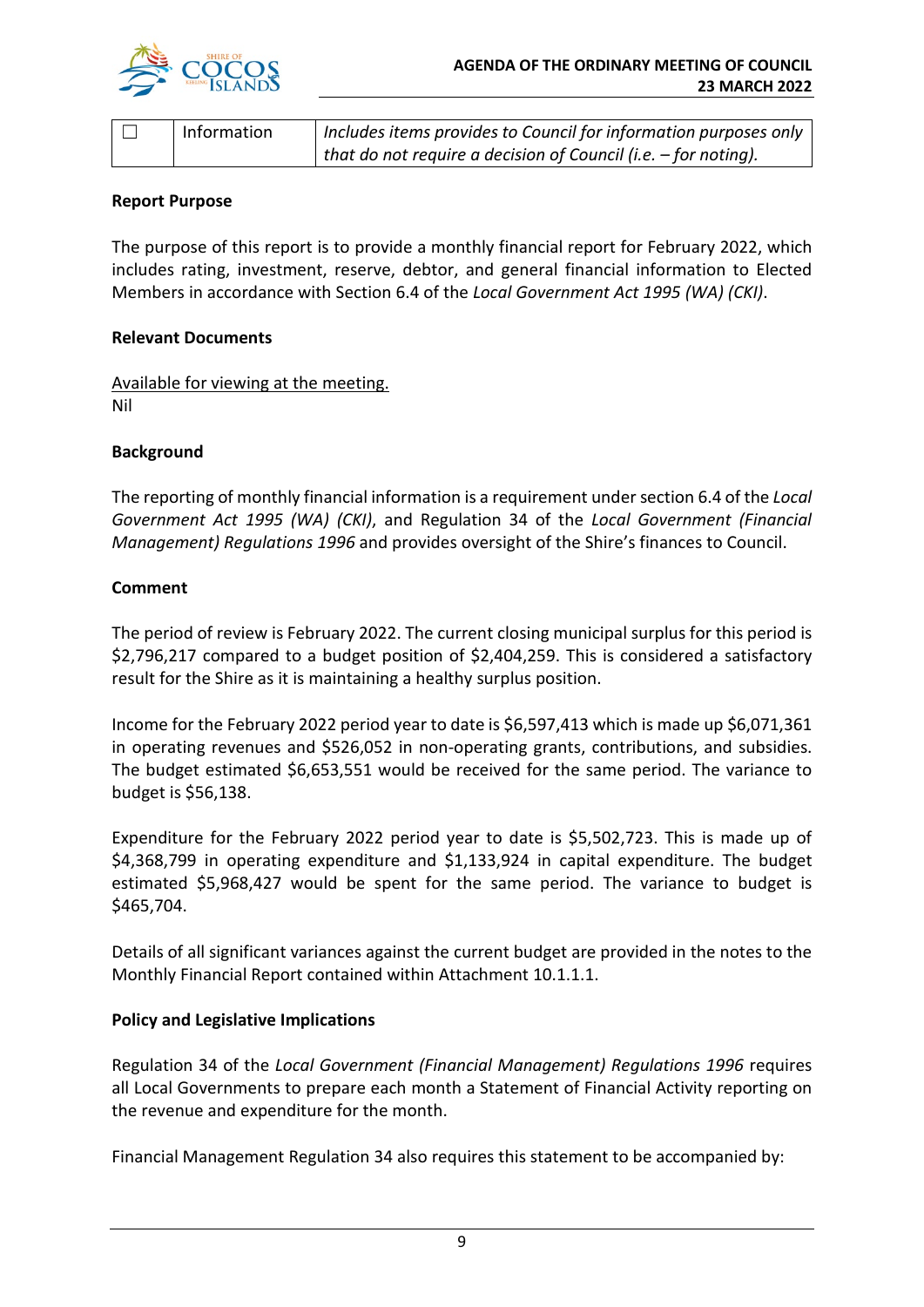

- a. An explanation of the composition of the net current assets, less committal assets and restricted assets;
- b. An explanation of material variances; and
- c. Such supporting information that is relevant to the Local Government

#### **Strategic Implications**

Nil

#### **Risk Implications**

| <b>Risk Category</b> | <b>Description</b>                                                                                                   | <b>Rating (consequence x</b><br>likelihood) | <b>Mitigation Action</b>                                                     |
|----------------------|----------------------------------------------------------------------------------------------------------------------|---------------------------------------------|------------------------------------------------------------------------------|
| Financial            | That budget<br>allocations are<br>significantly exceeded.                                                            | Moderate (6)                                | Variances are<br>monitored and<br>highlighted to Council                     |
|                      |                                                                                                                      |                                             | on a monthly basis for<br>corrective action.                                 |
| Reputation           | The monthly financial<br>statements are open<br>to public scrutiny.                                                  | Low $(3)$                                   | Procedures in place to<br>ensure all expenditure<br>is justifiable.          |
| Compliance           | The report is to be<br>presented to Council<br>within two months in<br>order to comply with<br>relevant legislation. | Low $(3)$                                   | There are processes in<br>place to ensure<br>compliance with<br>legislation. |
| Fraud                | That the report is<br>manipulated.                                                                                   | Low $(3)$                                   | Interim and end of<br>year audits.                                           |

#### **Risk Matrix**

| <b>Consequence /</b><br>Likelihood | Insignificant (1) | Minor $(2)$      | Medium (3)       | Major (4)        | Extreme (5)      |
|------------------------------------|-------------------|------------------|------------------|------------------|------------------|
| <b>Almost Certain (5)</b>          | Moderate (5)      | <b>High (10)</b> | <b>High (15)</b> | Extreme (20)     | Extreme (25)     |
| Likely (4)                         | Low (4)           | Moderate (8)     | <b>High (12)</b> | <b>High (16)</b> | Extreme (20)     |
| Possible (3)                       | Low (3)           | Moderate (6)     | Moderate (9)     | <b>High (12)</b> | <b>High (15)</b> |
| Unlikely (2)                       | Low (2)           | Low $(4)$        | Moderate (6)     | Moderate (8)     | High $(10)$      |
| Rare (1)                           | Low (1)           | Low(2)           | Low $(3)$        | Low $(4)$        | Moderate (5)     |

#### **Conclusion**

That the Monthly Financial Report for the period ending 28 February 2022, including explanations of material variances, be received.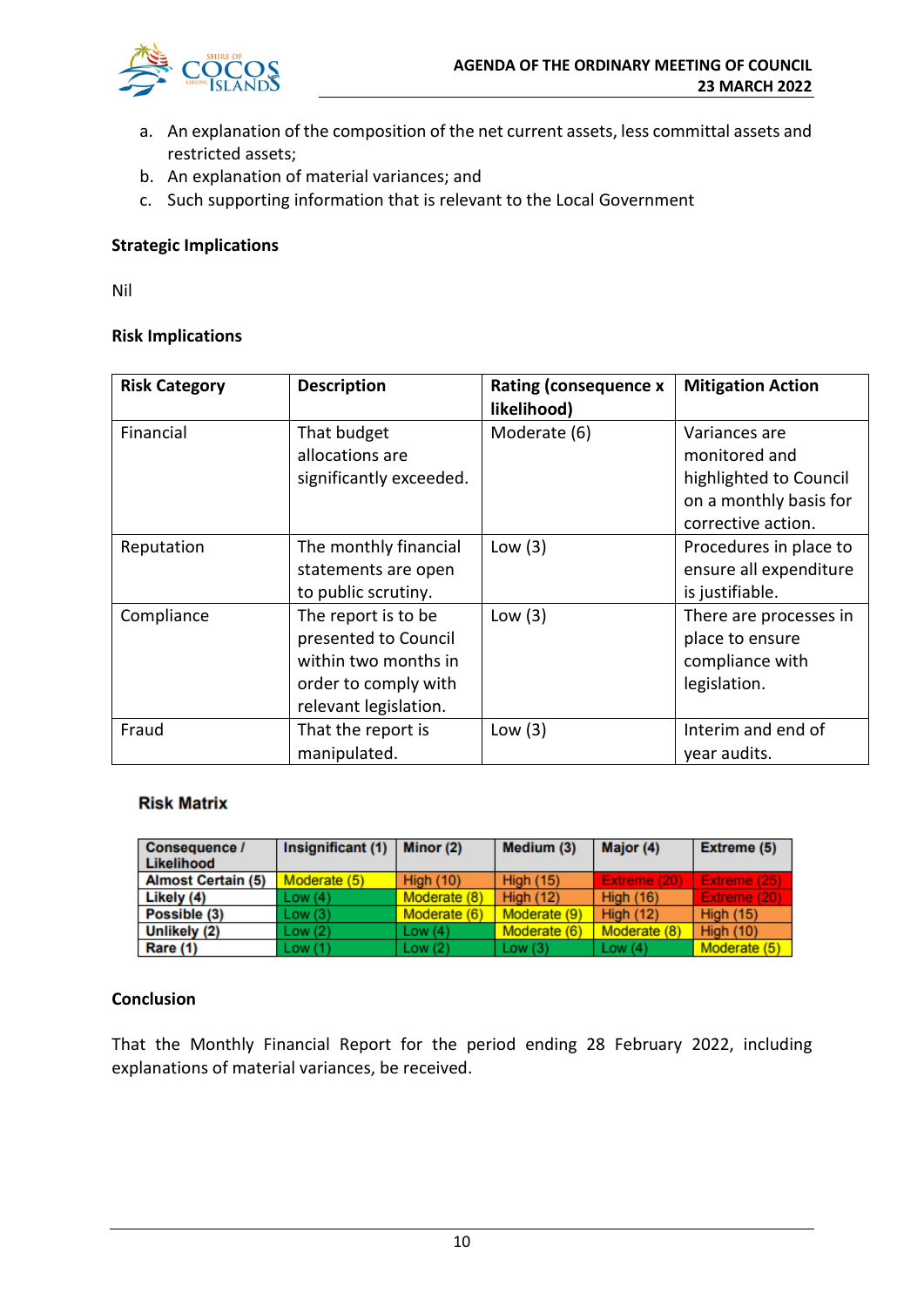

**OFFICER RECOMMENDATION – ITEM NO 10.1.1**

**THAT COUNCIL:**

- **1. BY SIMPLE MAJORITY, PURSUANT TO THE** *LOCAL GOVERNMENT (FINANCIAL MANAGEMENT) REGULATIONS 1996* **RECEIVES THE MONTHLY FINANCIAL REPORT FOR THE PERIOD ENDING 28 FEBRUARY 2022, AS CONTAINED IN ATTACHMENT 10.1.1.1; AND**
- **2. ACCEPTS THE EXPLANATIONS FOR MATERIAL VARIANCES FOR THE PERIOD ENDING 28 FEBRUARY 2022, AS CONTAINED IN ATTACHMENT 10.1.1.1.**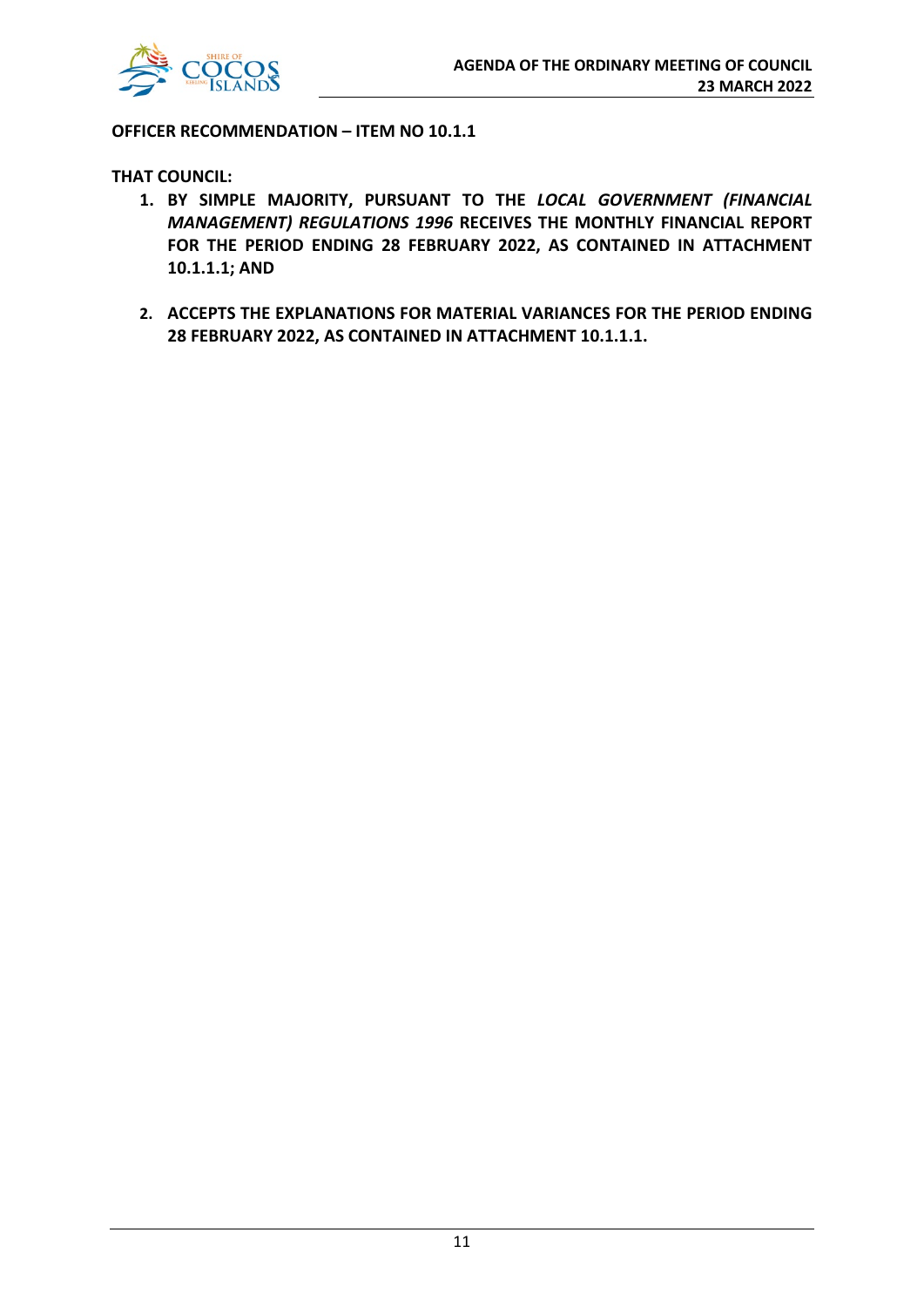

#### **10.1.2 SCHEDULE OF ACCOUNTS PAID FOR THE PERIOD 1 FEBRUARY 2022 TO 28 FEBRUARY 2022**

#### **Report Information**

| Date:                     | 16 March 2022                        |
|---------------------------|--------------------------------------|
| Location:                 | Not applicable                       |
| Applicant:                | Not Applicable                       |
| File Ref:                 |                                      |
| Disclosure of Interest:   |                                      |
| <b>Reporting Officer:</b> | Senior Finance Officer               |
| Island:                   | Shire Wide                           |
| Attachments:              | 10.1.2.1 - Schedule of Accounts paid |

#### **Authority / Discretion**

#### **Definition**

|   | Advocacy       | When Council advocates on its own behalf or on behalf of its         |
|---|----------------|----------------------------------------------------------------------|
|   |                | community to another level of government/body/agency.                |
|   | Executive      | The substantial direction setting and oversight role of the          |
|   |                | Council. E.g. adopting plans and reports, accepting tenders,         |
|   |                | directing operations, setting and amending budgets.                  |
| ⊠ | Legislative    | Includes adopting local laws, town planning schemes and              |
|   |                | policies. Review when Council reviews decisions made by              |
|   |                | officers.                                                            |
|   | Quasi-Judicial | When Council determines an application / matter that directly        |
|   |                | affects a person's right and interest. The judicial character arises |
|   |                | from the obligations to abide by the principles of natural justice.  |
|   |                | Examples of Quasi-Judicial authority include town planning           |
|   |                | applications, building licenses, applications for other permits /    |
|   |                | licenses.                                                            |
|   | Information    | Includes items provides to Council for information purposes only     |
|   |                | that do not require a decision of Council (i.e. $-$ for noting).     |

#### **Report Purpose**

The purpose of this report is to present to Council a list of accounts paid under delegated authority for the period 1 February 2022 to 28 February 2022, as required by the *Local Government (Financial Management) Regulations 1996*.

#### **Relevant Documents**

Available for viewing at the meeting Nil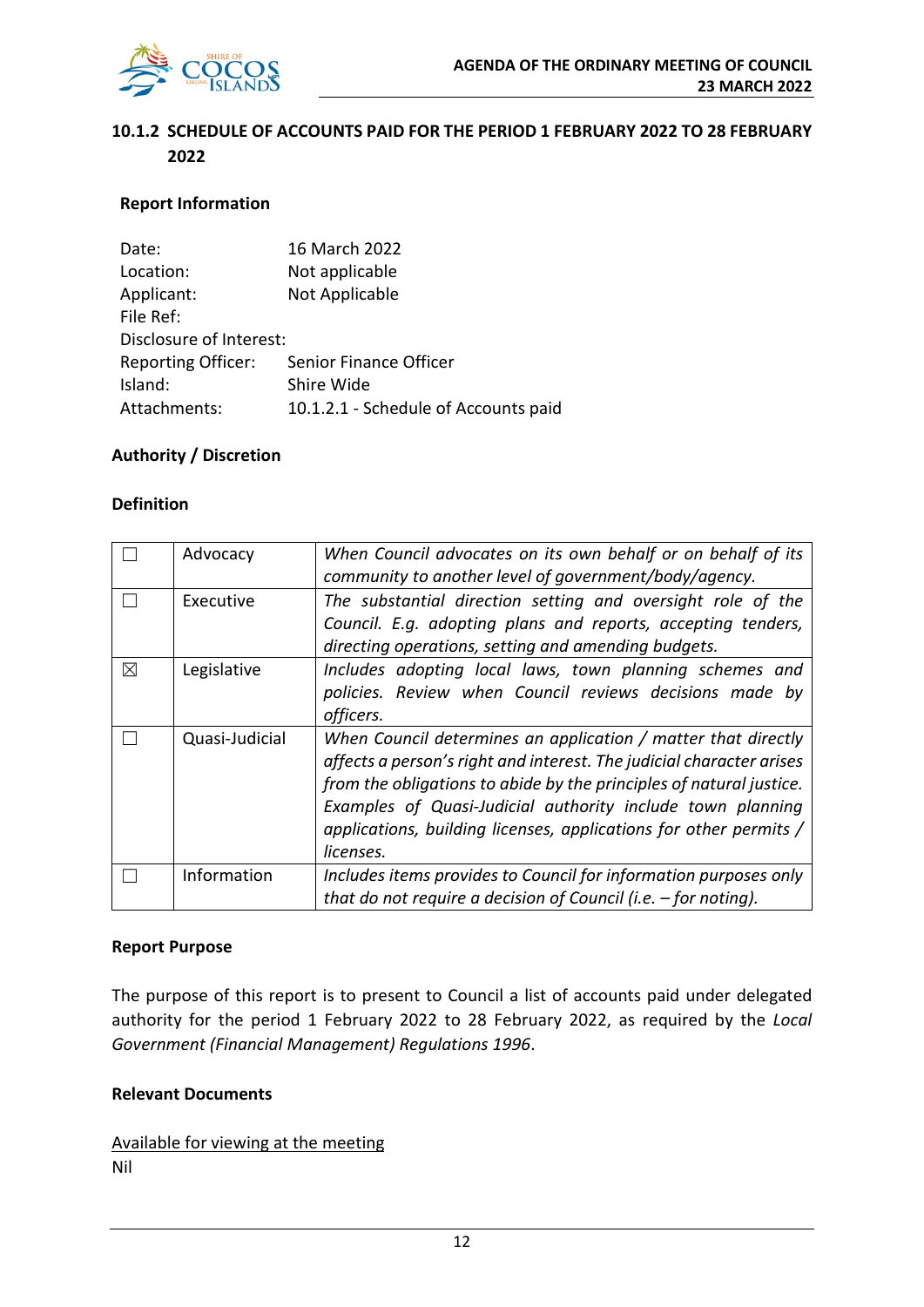

#### **Background**

Council has delegated, to the Chief Executive Officer, the exercise of its power to make payments from the Shire's Municipal and Trust funds. In accordance with Regulation 13 of the *Local Government (Financial Management) Regulations 1996* a list of accounts paid is to be provided to Council, where such delegation is made.

#### **Comment**

The following table summarises the payments for the period by payment type, with full details of the accounts paid contained within Attachment 10.1.2.1.

| <b>Payment Type</b>         | Amount (\$)  |
|-----------------------------|--------------|
| EFT Payments #8707 to #8755 | \$467,837.06 |
| Direct Debit Payment        | \$46,571.18  |
| Cheque Payment              | \$11,360.43  |
| <b>Total Payments</b>       | \$525,768.67 |

Contained within Attachment 10.1.2.1 is a detailed transaction listing of credit card expenditure for the period ended 28 February 2022. This amount is included within the total payments, listed above.

#### **Policy and Legislative Implications**

Nil

**Strategic Implications:**

Nil

#### **Risk Implications**

| <b>Risk Category</b> | <b>Description</b>                                         | <b>Rating (consequence x</b><br>likelihood) | <b>Mitigation Action</b>                                                                      |
|----------------------|------------------------------------------------------------|---------------------------------------------|-----------------------------------------------------------------------------------------------|
| Financial            | That budget<br>allocations are<br>significantly exceeded.  | Moderate (6)                                | Variances are<br>monitored and<br>highlighted to Council<br>monthly for corrective<br>action. |
| Reputation           | The accounts paid<br>report is open to<br>public scrutiny. | Low $(3)$                                   | Procedures in place to<br>ensure all expenditure<br>is justifiable.                           |
| Compliance           | The report is to be<br>presented to Council in             | Low $(3)$                                   | There are processes in<br>place to ensure                                                     |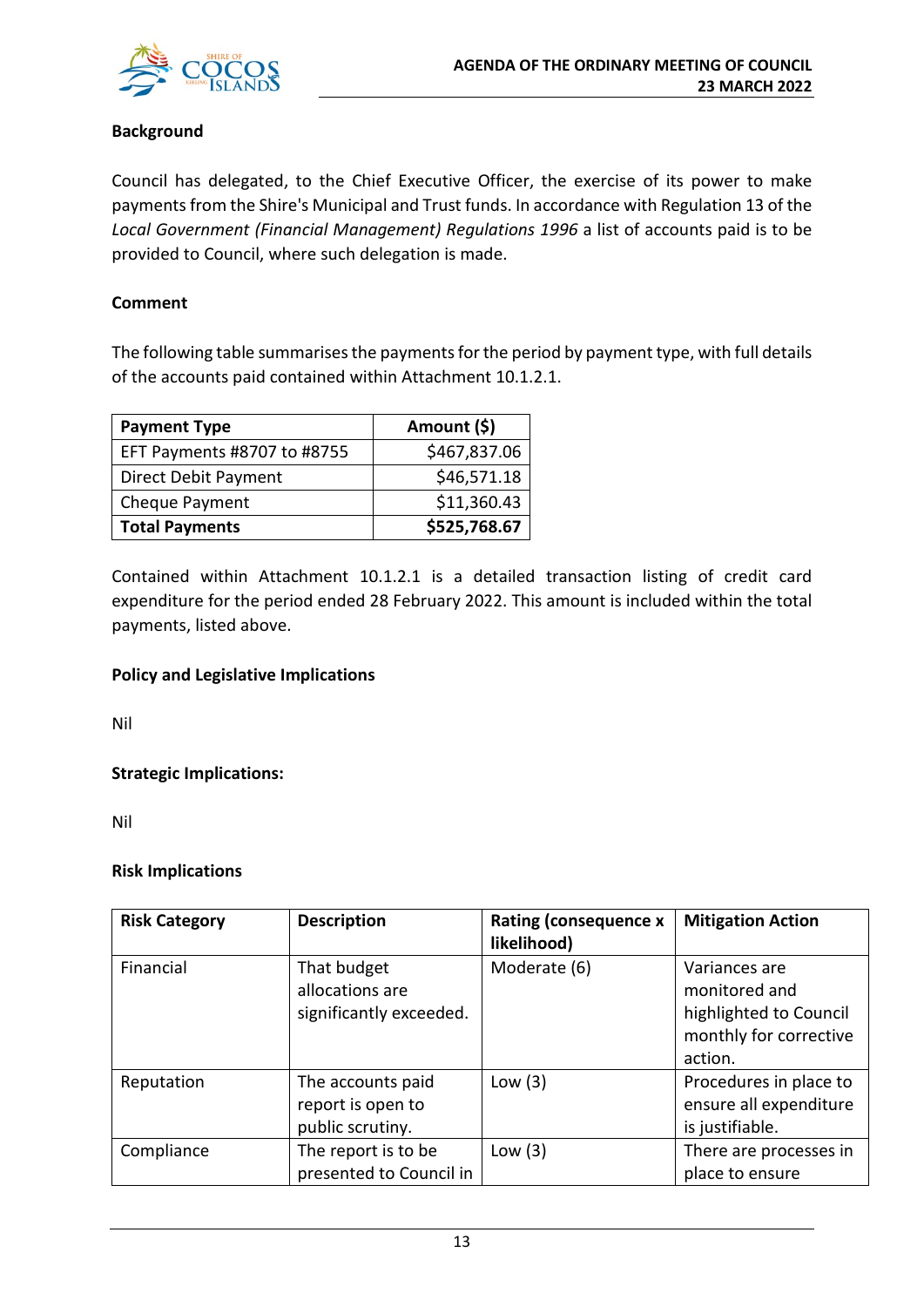

|       | order to comply with<br>relevant legislation. |           | compliance with<br>legislation.                                  |
|-------|-----------------------------------------------|-----------|------------------------------------------------------------------|
| Fraud | That the report is<br>manipulated.            | Low $(3)$ | Interim and end of<br>year audits along with<br>sequence checks. |

#### **Risk Matrix**

| Consequence /<br>Likelihood | Insignificant (1) | Minor (2)        | Medium (3)       | Major (4)        | Extreme (5)      |
|-----------------------------|-------------------|------------------|------------------|------------------|------------------|
| <b>Almost Certain (5)</b>   | Moderate (5)      | <b>High (10)</b> | <b>High (15)</b> | Extreme (20)     | Extreme (25)     |
| Likely (4)                  | Low(4)            | Moderate (8)     | <b>High (12)</b> | <b>High (16)</b> | Extreme (20)     |
| Possible (3)                | Low(3)            | Moderate (6)     | Moderate (9)     | <b>High (12)</b> | <b>High (15)</b> |
| Unlikely (2)                | Low(2)            | Low $(4)$        | Moderate (6)     | Moderate (8)     | <b>High (10)</b> |
| Rare (1)                    | Low(1)            | Low(2)           | Low(3)           | Low $(4)$        | Moderate (5)     |

#### **Conclusion**

It is recommended that Council receives the reports provided for the period ended 28 February 2022.

#### **OFFICER'S RECOMMENDATION – ITEM NO 10.1.2**

#### **THAT COUNCIL:**

- **1. BY SIMPLE MAJORITY, PURSUANT TO REGULATION 13(1) OF THE LOCAL**  *GOVERNMENT (FINANCIAL MANAGEMENT) REGULATIONS 1996* **RECEIVES THE REPORT FROM THE CHIEF EXECUTIVE OFFICER ON THE EXERCISE OF DELEGATED AUTHORITY IN RELATION TO PAYMENTS MADE FROM MUNICIPAL OR TRUST FUNDS FOR THE PERIOD 1 FEBRUARY 2022 TO 28 FEBRUARY 2022 TOTALLING \$525,768.67 AS CONTAINED IN ATTACHMENT 10.1.2.1.**
- **2. RECEIVES THE DETAILED TRANSACTION LISTING OF CREDIT CARD EXPENDITURE FOR THE PERIOD ENDED 28 FEBRUARY 2022, AS CONTAINED IN ATTACHMENT 10.1.2.1.**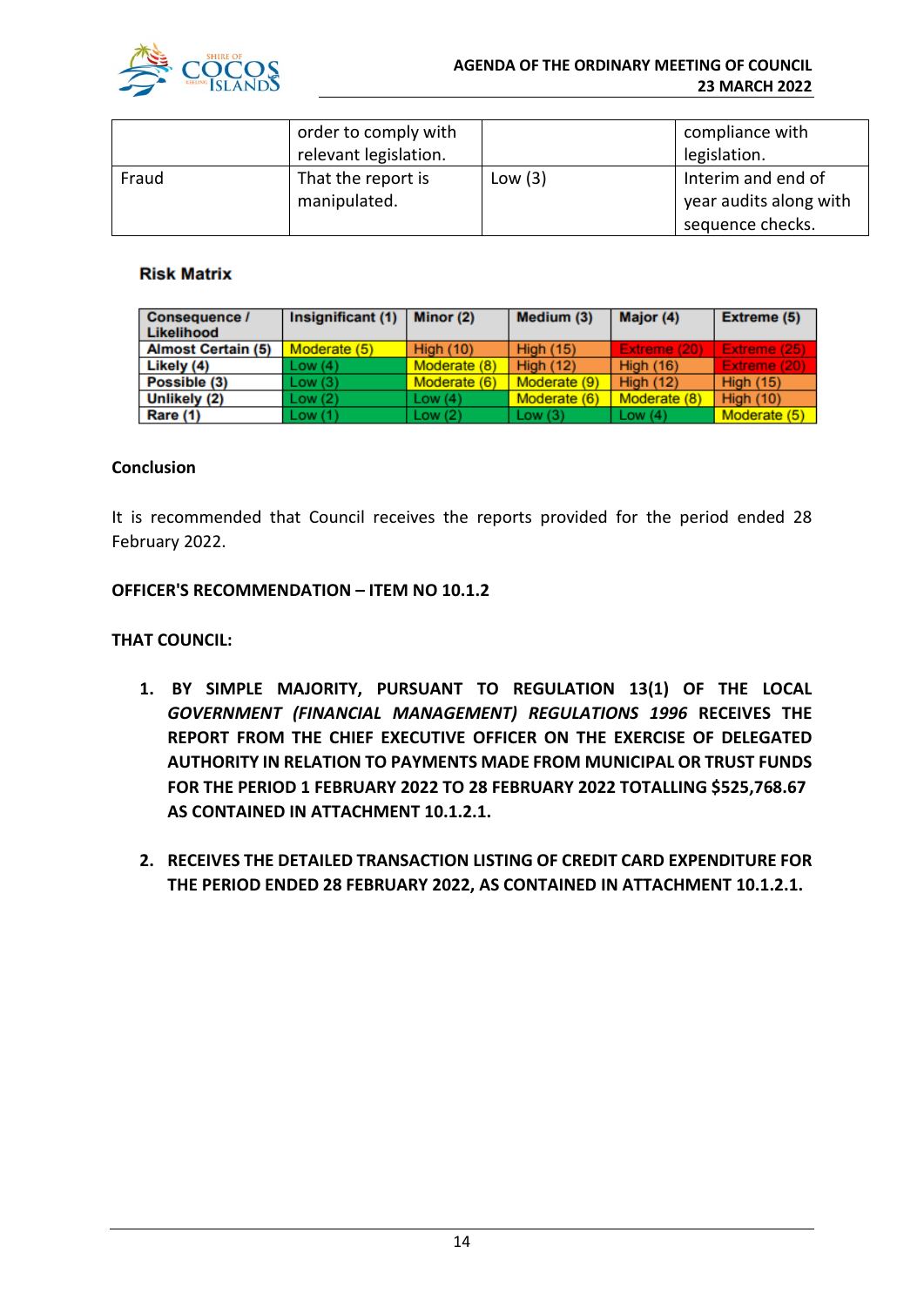

## **10.2 LEASES**

## **10.3 PLANNING/BUILDING**

#### **10.3.1 PROPOSED VEHICLE & EQUIPMENT SHELTER – WEST ISLAND POLICE STATION**

#### **Report Information**

| Date:                     | 4 March 2022                                                      |
|---------------------------|-------------------------------------------------------------------|
| Location:                 | Lot 160 Nelson Mandela Walk, West Island                          |
| Applicant:                | Department of Infrastructure, Transport, Regional Development and |
|                           | Communications                                                    |
| File Ref:                 | WL160                                                             |
| <b>Reporting Officer:</b> | <b>Chief Executive Officer</b>                                    |
| Island:                   | West Island                                                       |
| Attachments:              | 10.3.1.1 - AFP Vehicle Shelter Development Plans                  |

#### **Authority / Discretion**

#### **Definition**

|   | Advocacy       | When Council advocates on its own behalf or on behalf of its<br>community to another level of government/body/agency.                                                                                                                                                                                                                                        |
|---|----------------|--------------------------------------------------------------------------------------------------------------------------------------------------------------------------------------------------------------------------------------------------------------------------------------------------------------------------------------------------------------|
|   | Executive      | The substantial direction setting and oversight role of the<br>Council. E.g. adopting plans and reports, accepting tenders,<br>directing operations, setting and amending budgets.                                                                                                                                                                           |
|   | Legislative    | Includes adopting local laws, town planning schemes and<br>policies. Review when Council reviews decisions made by<br>officers.                                                                                                                                                                                                                              |
| 区 | Quasi-Judicial | When Council determines an application / matter that directly<br>affects a person's right and interest. The judicial character arises<br>from the obligations to abide by the principles of natural justice.<br>Examples of Quasi-Judicial authority include town planning<br>applications, building licenses, applications for other permits /<br>licenses. |
|   | Information    | Includes items provides to Council for information purposes only<br>that do not require a decision of Council (i.e. $-$ for noting).                                                                                                                                                                                                                         |

#### **Report Purpose**

For Council to consider an application for development approval from the Department of Infrastructure, Transport, Regional Development and Communications for an outbuilding extension to the existing West Island Police Station to provide a sheltered and secure vehicle storage area.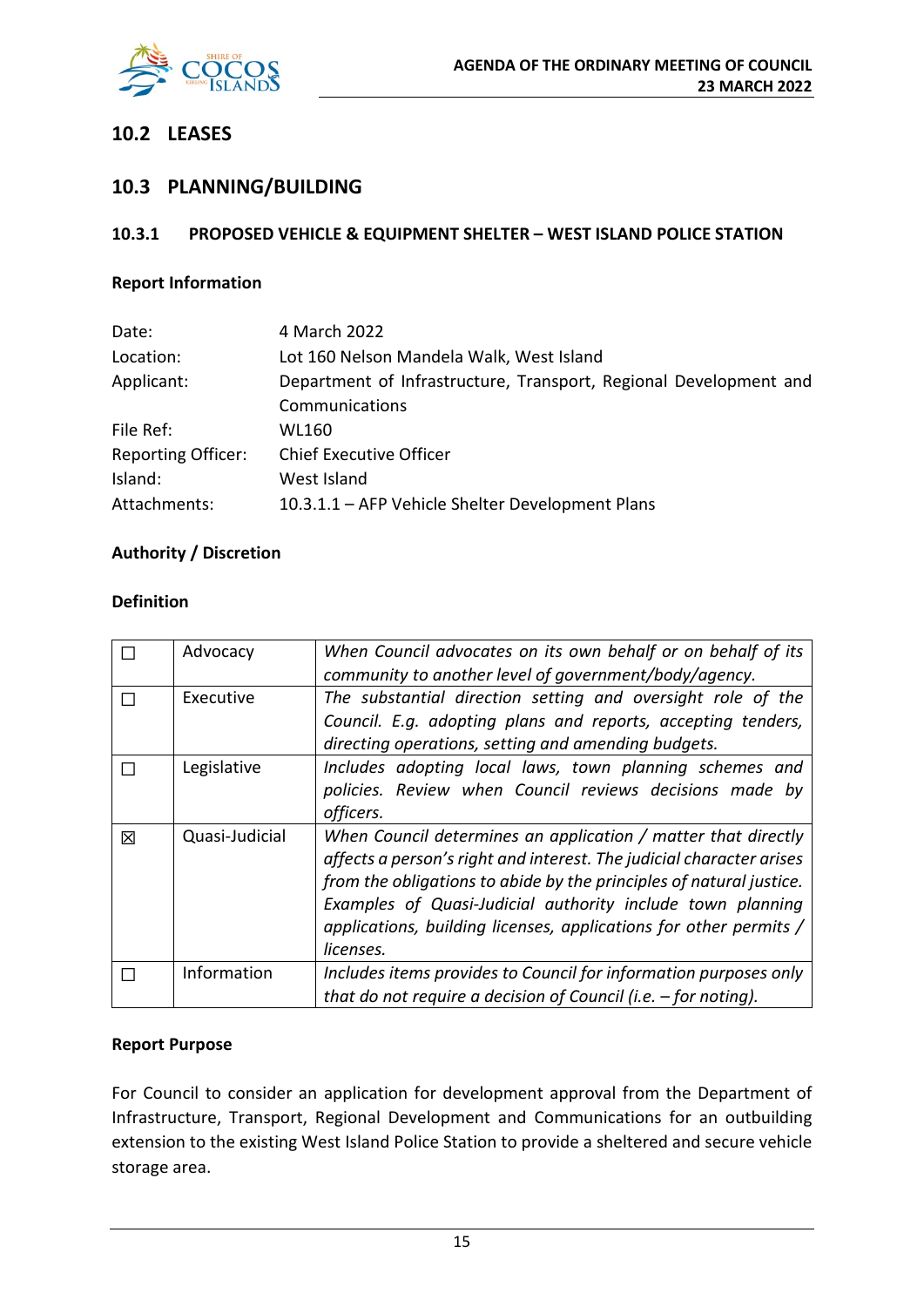

#### **Relevant Documents**

Available for viewing at the meeting Nil **Background** 

The applicant has identified that further shelter from the elements and general security is required for Australian Federal Police vehicles, vessels and mobile equipment kept on West Island. The proposed structure will provide an additional 220sqm of sheltered roof area between the existing enclosed garage and station building on the fenced compound site. Solid clad shed doors will be installed to enclose the structure's frontage to Air Force Road as shown in the attached plans.

The subject land is a Crown reserve which is classified as 'Public Purposes: Police Station'.

Currently Council does not have a delegation register in place for statutory planning approvals, meaning each application must be presented to Council for determination.

#### **Comment**

The proposed vehicle shelter structure will be constructed of like materials and finishes to match and complement the existing station building and garage onsite. The heights proposed are practical for the required storage needs, while ensuring the existing station building remains the dominant building on the property.

Furthermore, the proposed development is consistent with both the zoning and land reservation for the police station reserve. As such, it is recommended Council approve the development subject to a condition that the development is undertaken in accordance with the submitted plans.

#### **Policy and Legislative Implications**

Clause 2.1.2 of the *Shire of Cocos (keeling) Islands Local Planning Scheme No.1*:

*A person or body shall not use or commence or carry out development on land or within a waterway reserved under this Scheme without first applying for and obtaining development approval of the local government. In determining an application for development approval the local government shall have regard to:* 

*(a) the matters set out in Part 9 of the deemed provisions.* 

*(b) the ultimate purpose intended for the reserve.*

#### **Financial Implications**

The item has no financial implications.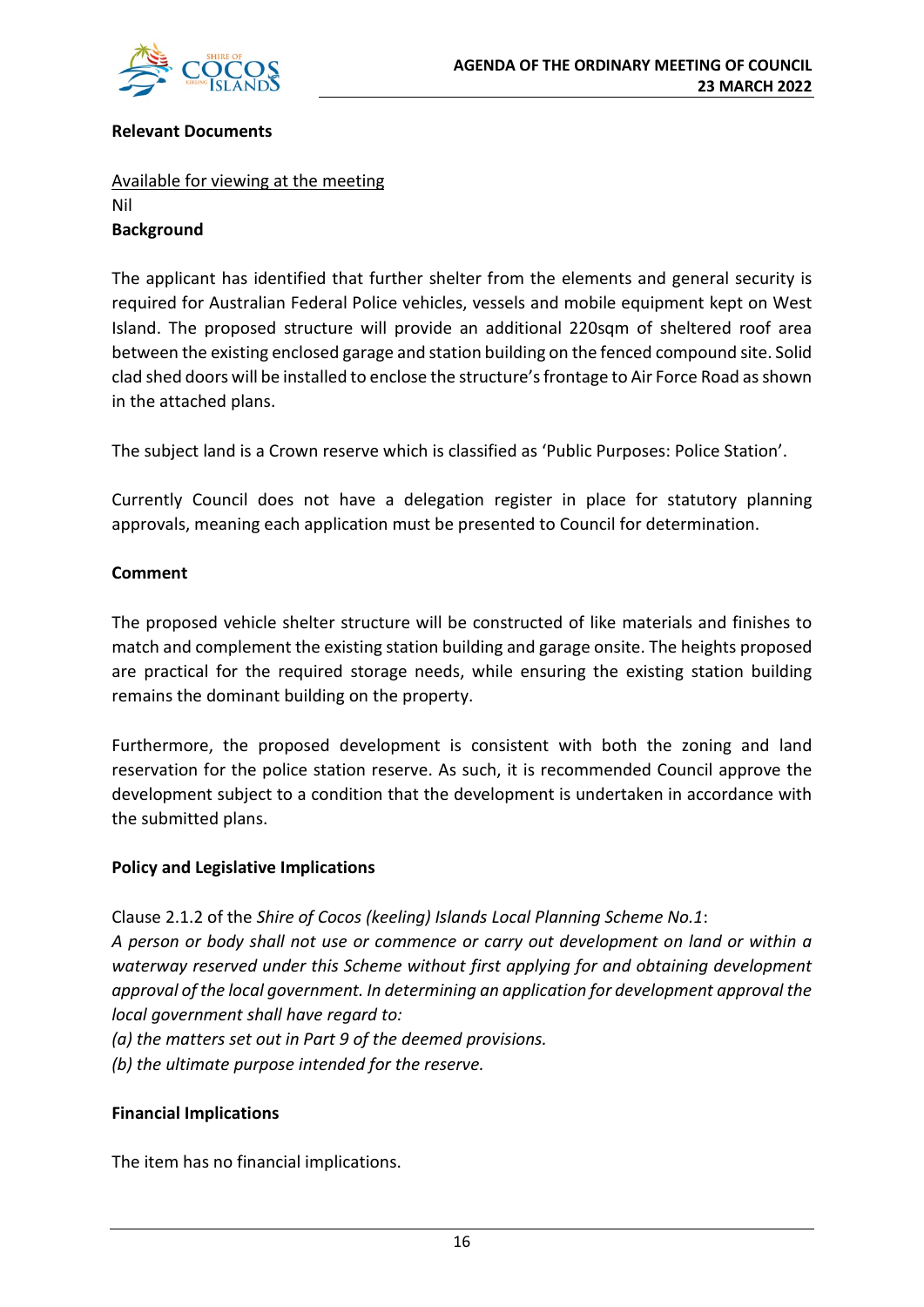

#### **Strategic Implications**

*Shire of Cocos (Keeling) Islands Strategic Community Plan 2016 - 2026* – Goal 3.2.1: *Maintain and develop infrastructure in-line with community needs and the Islands environment.*

#### **Risk Implications**

| <b>Risk Category</b> | <b>Description</b>                       | <b>Rating (consequence x</b><br>likelihood) | <b>Mitigation Action</b>                  |
|----------------------|------------------------------------------|---------------------------------------------|-------------------------------------------|
| Compliance           | Building permit not<br>obtained prior to | Low $(1)$                                   | Advice note added to<br>planning approval |
|                      | construction                             |                                             |                                           |

#### **Risk Matrix**

| <b>Consequence /</b><br>Likelihood | Insignificant (1) | Minor (2)        | Medium (3)       | Major (4)        | Extreme (5)      |
|------------------------------------|-------------------|------------------|------------------|------------------|------------------|
| <b>Almost Certain (5)</b>          | Moderate (5)      | <b>High (10)</b> | <b>High (15)</b> | Extreme (20)     | Extreme (25)     |
| Likely (4)                         | Low(4)            | Moderate (8)     | <b>High (12)</b> | <b>High (16)</b> | Extreme (20)     |
| Possible (3)                       | Low(3)            | Moderate (6)     | Moderate (9)     | High $(12)$      | <b>High (15)</b> |
| Unlikely (2)                       | Low(2)            | Low $(4)$        | Moderate (6)     | Moderate (8)     | <b>High (10)</b> |
| Rare (1)                           | Low(1)            | Low $(2)$        | Low $(3)$        | Low $(4)$        | Moderate (5)     |

#### **Voting Requirements**

Simple Majority

#### **Conclusion**

Given there are no relevant planning concerns the officer supports the development application.

#### **OFFICER RECOMMENDATION – ITEM NO 10.3.1**

**THAT COUNCIL, BY SIMPLE MAJORITY, PURSUANT TO THE** *SHIRE OF COCOS (KEELING) ISLANDS LOCAL PLANNING SCHEME NO.1***, RESOLVES TO GRANT DEVELOPMENT APPROVAL FOR THE PROPOSED ROOF SHELTER UPON LOT 160 ON DEPOSITED PLAN 218319, WEST ISLAND SUBJECT TO THE FOLLOWING CONDITION AND ADVICE NOTES:** 

**ALL DEVELOPMENT SHALL BE IN ACCORDANCE WITH THE APPROVED DEVELOPMENT PLANS, WHICH FORM PART OF THIS DEVELOPMENT APPROVAL, TO THE SPECIFICATIONS AND SATISFACTION OF THE SHIRE OF COCOS (KEELING) ISLANDS.**

#### **ADVICE NOTES:**

**A. THE APPLICANT BE ADVISED THIS IS DEVELOPMENT APPROVAL ONLY AND NOT A BUILDING PERMIT. A BUILDING PERMIT MUST BE OBTAINED FOR THIS DEVELOPMENT.**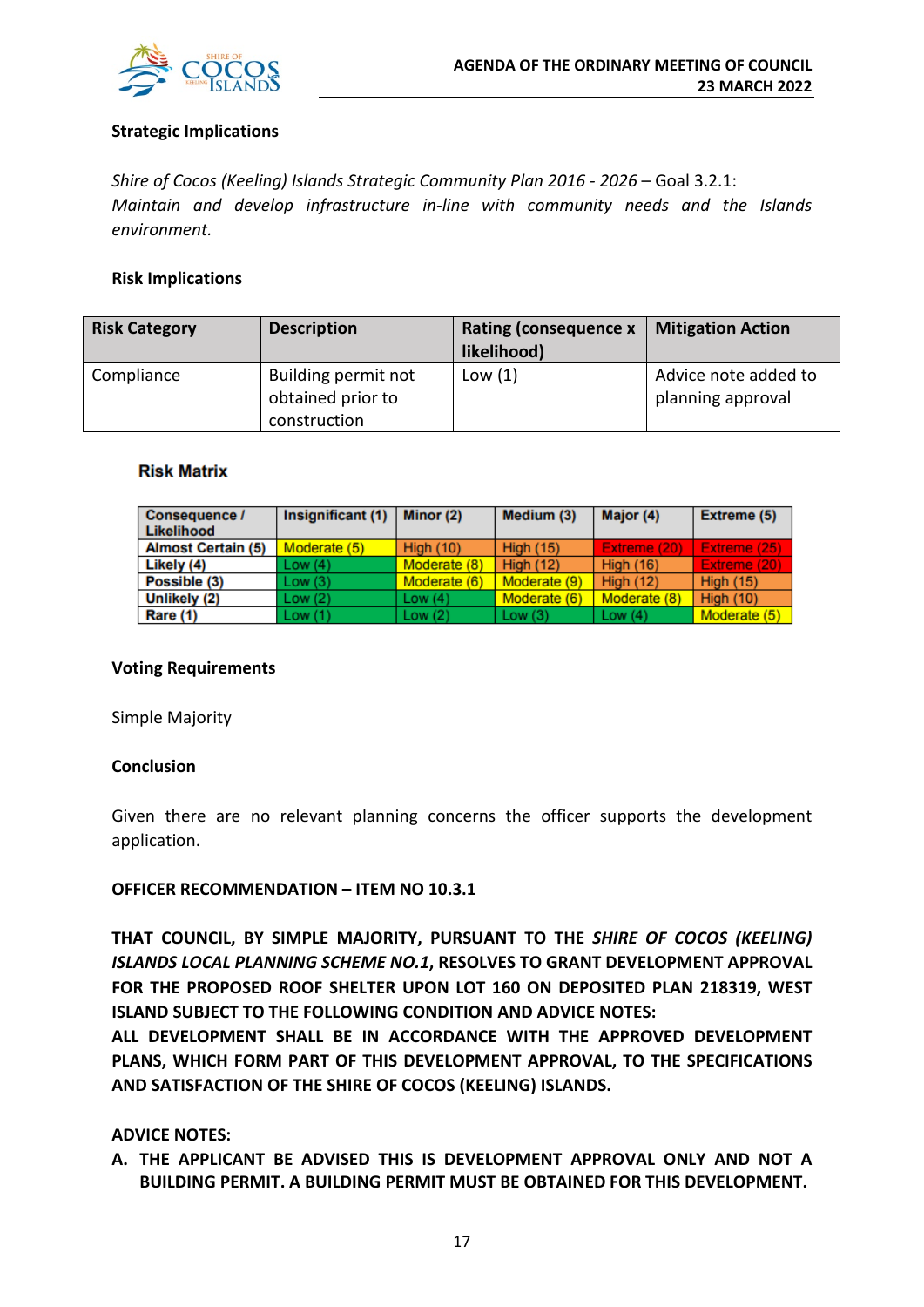

- **B. IF THE DEVELOPMENT THE SUBJECT OF THIS APPROVAL IS NOT SUBSTANTIALLY COMMENCED WITHIN A PERIOD OF TWO (2) YEARS, THE APPROVAL SHALL LAPSE AND BE OF NO FURTHER EFFECT.**
- **C. WHERE AN APPROVAL HAS SO LAPSED, NO DEVELOPMENT SHALL BE CARRIED OUT WITHOUT THE FURTHER APPROVAL OF THE LOCAL GOVERNMENT HAVING FIRST BEEN SOUGHT AND OBTAINED.**
- **D. IF THE APPLICANT/LANDOWNER IS AGGRIEVED BY THIS DETERMINATION, THERE IS A RIGHT OF REVIEW BY THE STATE ADMINISTRATIVE TRIBUNAL IN ACCORDANCE WITH PART 14 OF THE** *PLANNING AND DEVELOPMENT ACT 2005***. AN APPLICATION MUST BE SUBMITTED WITHIN 28 DAYS OF THE DETERMINATION.**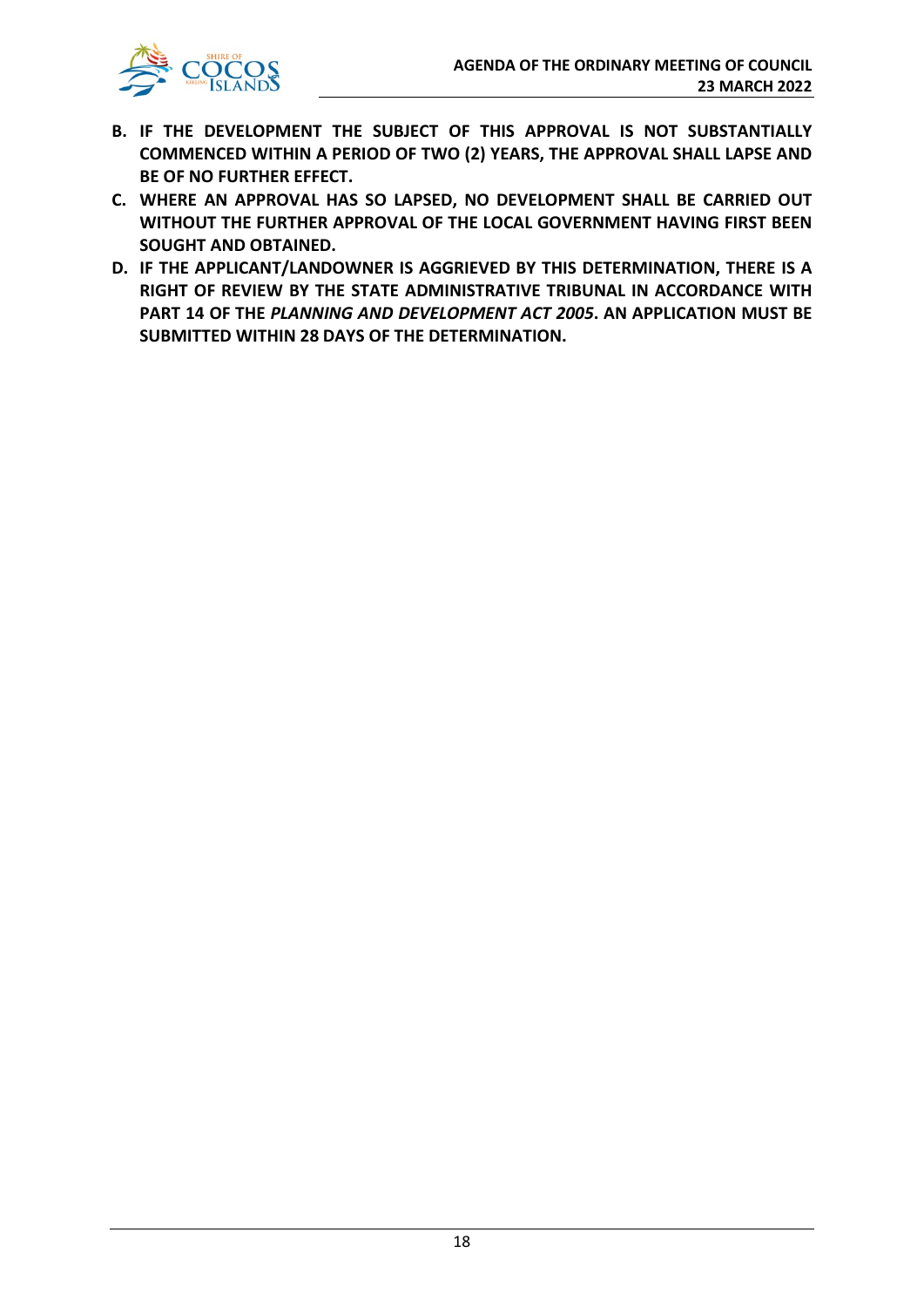

## **10.3.2 RENEWAL OF DEVELOPMENT APPROVAL – COCOS ISLANS ARTISANS COLLECTIVE, WEST ISLAND**

#### **Report Information**

| 4 March 2022                                          |
|-------------------------------------------------------|
| Lots 219 & 220 Mahoon Road, West Island               |
| Mr Tony Lacy                                          |
| WL219/220                                             |
| <b>Chief Executive Officer</b>                        |
| West Island                                           |
| 10.3.2.1 - Development Application Letter from Lessee |
|                                                       |

#### **Authority / Discretion**

#### **Definition**

|   | Advocacy       | When Council advocates on its own behalf or on behalf of its<br>community to another level of government/body/agency.                                                                                                                                                                                                                                        |
|---|----------------|--------------------------------------------------------------------------------------------------------------------------------------------------------------------------------------------------------------------------------------------------------------------------------------------------------------------------------------------------------------|
|   | Executive      | The substantial direction setting and oversight role of the<br>Council. E.g. adopting plans and reports, accepting tenders,<br>directing operations, setting and amending budgets.                                                                                                                                                                           |
|   | Legislative    | Includes adopting local laws, town planning schemes and<br>policies. Review when Council reviews decisions made by<br>officers.                                                                                                                                                                                                                              |
| 冈 | Quasi-Judicial | When Council determines an application / matter that directly<br>affects a person's right and interest. The judicial character arises<br>from the obligations to abide by the principles of natural justice.<br>Examples of Quasi-Judicial authority include town planning<br>applications, building licenses, applications for other permits /<br>licenses. |
|   | Information    | Includes items provides to Council for information purposes only<br>that do not require a decision of Council (i.e. $-$ for noting).                                                                                                                                                                                                                         |

#### **Report Purpose**

For Council to consider renewing development approval for the 'Cocos Islands Artisans Collective' Rural production land use on West Island.

#### **Relevant Documents**

Available for viewing at the meeting Cover letter Current lease conditions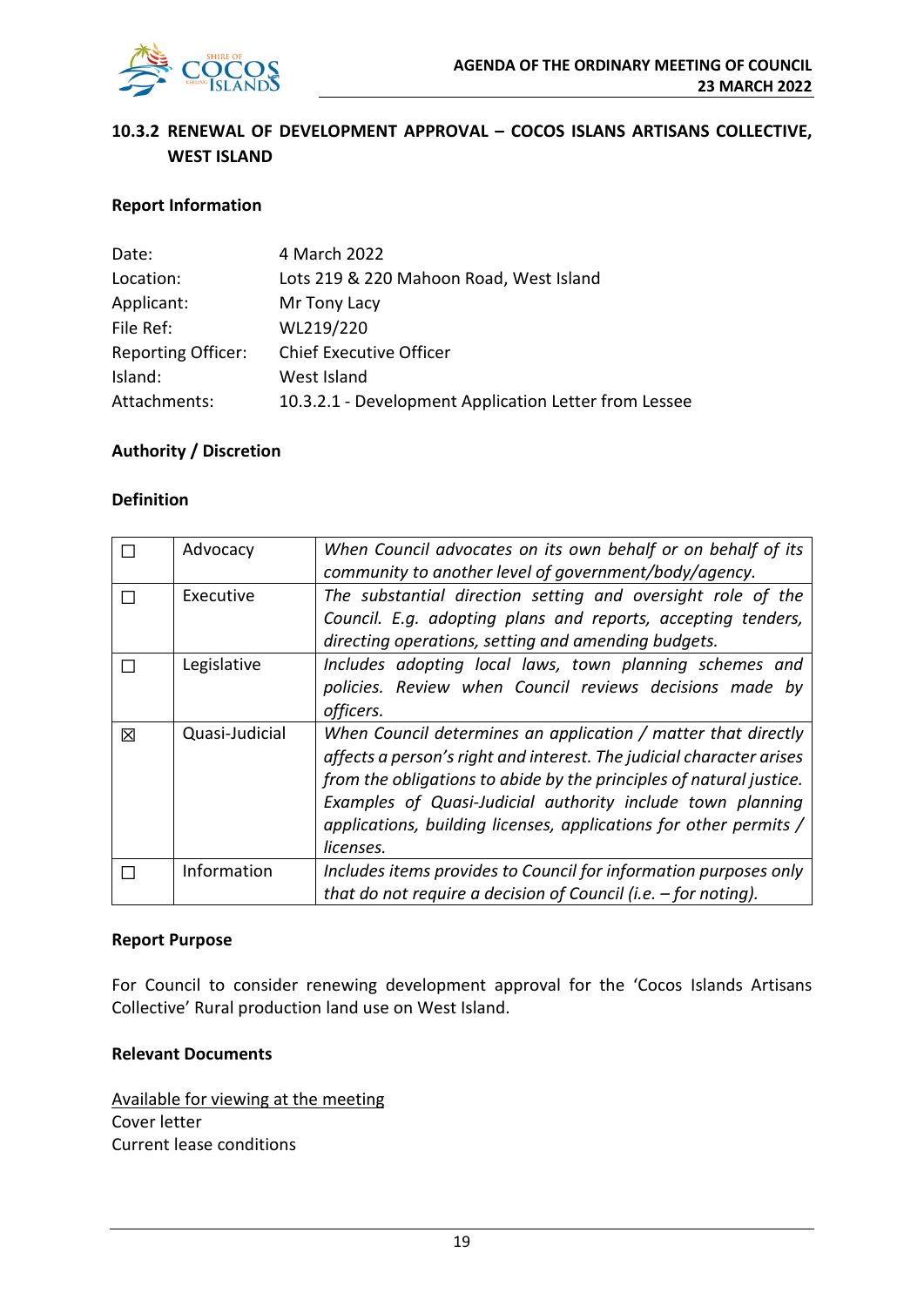

#### **Background**

Council has previously granted development approval and leased land zoned General Rural for the establishment of a rural production enterprise known as the Cocos Islands Artisans Collective.

Rural production is defined by the Shire's Local Planning Scheme as the following:

*means the use of land for any of the purposes set out hereunder and shall include such buildings normally associated therewith: (a) the cultivation of plants for fruit, vegetables and other produce; and (b) the sale of produce grown solely on the lot;*

This land use is listed as discretionary for the General Rural zone, meaning Council must show discretion in their decision making for the land use to be permitted.

Shire records indicate a land lease is still current for the site, subject to conditions restricting operating times and products available for sale. The applicant has requested minor modification to these restrictions on market grounds as detailed in the attached cover letter.

#### **Comment**

Previous development approval granted was time limited to enable Council review of the approval once the business transitioned from start-up to baseline operation. Given the business has now been operating for several years, and the land use is consistent with the General Rural zone, it is recommended Council grant development approval for the rural production land use indefinitely subject to the use be operated by the approved proponent only. It is noted the applicant would reserve the right to cancel or discontinue the use at their discretion.

A recommended condition of development approval restricts public sales to the new requested times of 9am-12pm on Tuesdays and Wednesdays. Any future changes to these operating times can be approved in writing under delegated authority by the Chief Executive Officer (CEO).

There is no development condition regarding the list of products to be sold from the premise as this is a market decision of which is not a valid town planning consideration. This matter is more appropriately handled by the existing land lease condition which provides the CEO with the opportunity to review the product list bi-annually.

#### **Policy and Legislative Implications**

*Shire of Cocos (keeling) Islands Local Planning Scheme No.1*

#### **Financial Implications**

The item has no financial implications.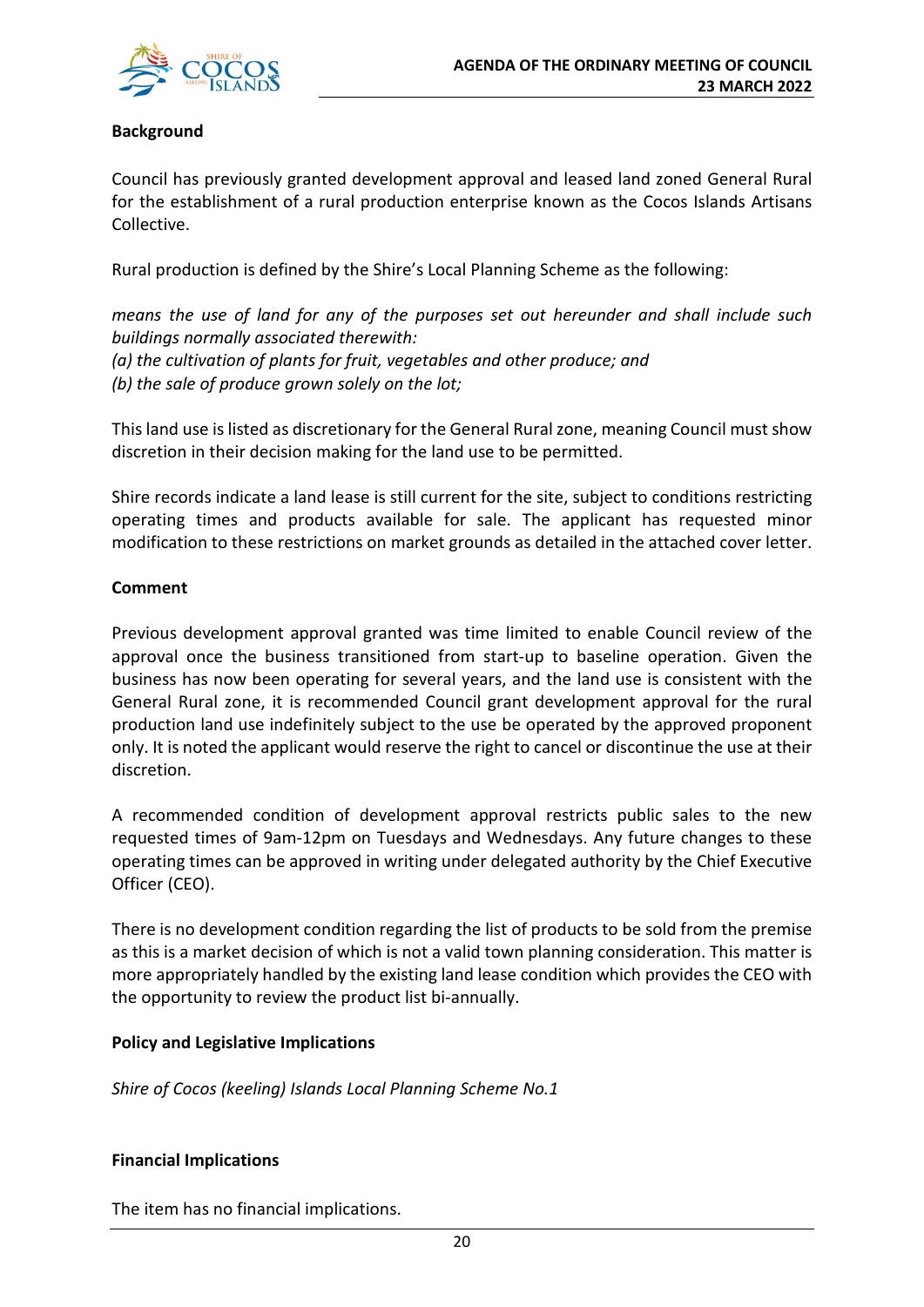

#### **Strategic Implications**

*Shire of Cocos (Keeling) Islands Strategic Community Plan 2016 - 2026* – Outcome 1.1: Encourage economic stability for the Islands

#### **Risk Implications**

| <b>Risk Category</b>                  | <b>Description</b>                              | <b>Rating (consequence x</b><br>likelihood) | <b>Mitigation Action</b>                          |
|---------------------------------------|-------------------------------------------------|---------------------------------------------|---------------------------------------------------|
| Reputation                            | Not progressing with                            | Moderate (8)                                | This item is being                                |
|                                       | the lease in a timely<br>manner could result in |                                             | progressed as quickly<br>as possible, while still |
|                                       | uncertainty for an                              |                                             | observing legislative                             |
|                                       | important small                                 |                                             | requirements.                                     |
|                                       | business on Island.                             |                                             |                                                   |
| Compliance<br>The process for leasing |                                                 | Low $(3)$                                   | The process outlined in                           |
|                                       | does not comply with                            |                                             | this report is                                    |
|                                       | legislation                                     |                                             | consistent with                                   |
|                                       |                                                 |                                             | legislative                                       |
|                                       |                                                 |                                             | requirements.                                     |
| Property                              | The property is used in<br>Low $(3)$            |                                             | Property inspection to                            |
|                                       | a manner that is other                          |                                             | be conducted annually                             |
|                                       | than what it has been                           |                                             |                                                   |
|                                       | intended for.                                   |                                             |                                                   |

#### **Risk Matrix**

| <b>Consequence /</b><br>Likelihood | Insignificant (1) | Minor (2)        | Medium (3)       | Major (4)        | Extreme (5)      |
|------------------------------------|-------------------|------------------|------------------|------------------|------------------|
| <b>Almost Certain (5)</b>          | Moderate (5)      | <b>High (10)</b> | <b>High (15)</b> | Extreme (20)     | Extreme (25)     |
| Likely (4)                         | Low(4)            | Moderate (8)     | <b>High (12)</b> | <b>High (16)</b> | Extreme (20)     |
| Possible (3)                       | Low(3)            | Moderate (6)     | Moderate (9)     | <b>High (12)</b> | <b>High (15)</b> |
| Unlikely (2)                       | Low(2)            | Low $(4)$        | Moderate (6)     | Moderate (8)     | <b>High (10)</b> |
| Rare (1)                           | Low(1)            | Low $(2)$        | Low $(3)$        | Low $(4)$        | Moderate (5)     |

#### **Voting Requirements**

Simple Majority

#### **Conclusion**

As the development is deemed compatible with the General Rural zone and any adverse impacts can be appropriately managed by enforcement of the approval conditions, the officer supports the development application, subject to the conditions outlined.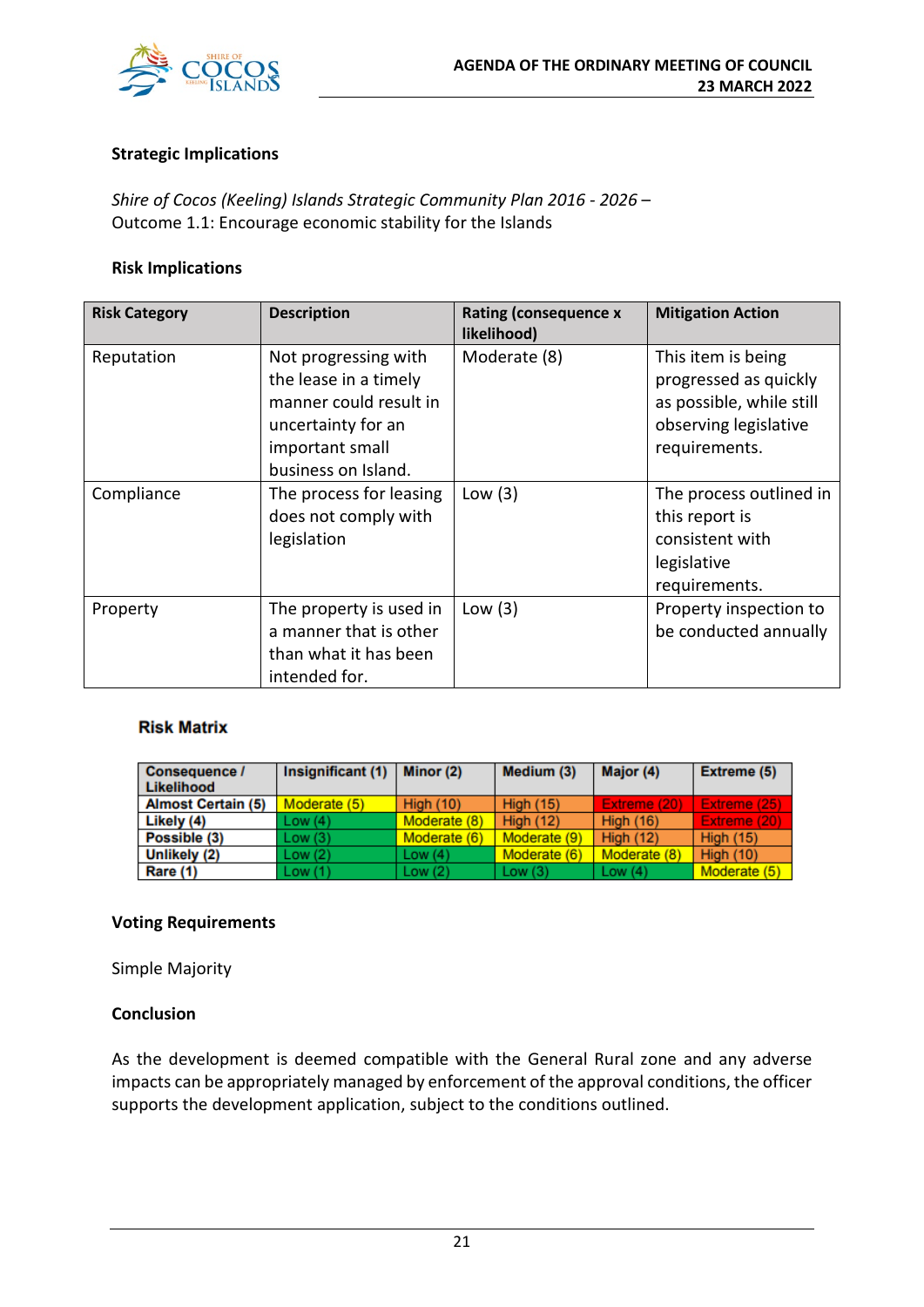

#### **OFFICER RECOMMENDATION – ITEM NO 10.3.2**

**THAT COUNCIL, BY SIMPLE MAJORITY, PURSUANT TO THE** *SHIRE OF COCOS (KEELING) ISLANDS LOCAL PLANNING SCHEME NO.1***, RESOLVES TO GRANT DEVELOPMENT APPROVAL FOR RURAL PRODUCTION UPON LOTS 219 AND 220 MAHOON ROAD, WEST ISLAND, SUBJECT TO THE FOLLOWING CONDITIONS AND ADVICE NOTE:** 

- **A. THE APPROVED USE SHALL BE UNDERTAKEN STRICTLY IN ACCORDANCE WITH THE DOCUMENTATION SUBMITTED IN SUPPORT OF THE APPLICATION SUBJECT TO ANY MODIFICATIONS REQUIRED AS A CONSEQUENCE OF ANY CONDITION/S OF THIS APPROVAL OR OTHERWISE APPROVED BY THE SHIRE OF COCOS (KEELING) ISLANDS.**
- **B. ANY ADDITIONAL DEVELOPMENT WHICH IS NOT IN ACCORDANCE WITH THE APPLICATION THE SUBJECT OF THIS APPROVAL OR ANY CONDITION OF APPROVAL WILL REQUIRE THE FURTHER APPROVAL OF THE SHIRE OF COCOS (KEELING) ISLANDS.**
- **C. ONSITE SALES TO PUBLIC ARE RESTRICTED TO THE HOURS OF 9AM TO 12PM TUESDAY AND WEDNESDAYS.**
- **D. THE APPROVAL FOR THE USE HEREBY PERMITTED ALLOWS THE USE TO BE OPERATED BY ANTHONY KEVIN LACY. IF THE OPERATOR CEASES TO OPERATE THE USE ON THE SUBJECT SITE, THE APPROVAL FOR THE USE SHALL EXPIRE.**
- **E. THE APPROVED USE MUST NOT CAUSE NUISANCE OR DEGRADE THE AMENITY OF WEST ISLAND IN ANY WAY, INCLUDING BY REASON OF THE EMISSION OF NOISE, LIGHT, ODOUR, FUMES, SMOKE, VAPOUR OR OTHER POLLUTANT, OR IMPACT ON PUBLIC SAFETY OR OTHERWISE; TO THE SATISFACTION OF THE SHIRE OF COCOS (KEELING) ISLANDS.**

#### **ADVICE NOTE:**

**IF THE APPLICANT/LANDOWNER IS AGGRIEVED BY THIS DETERMINATION, THERE IS A RIGHT OF REVIEW BY THE STATE ADMINISTRATIVE TRIBUNAL IN ACCORDANCE WITH PART 14 OF THE** *PLANNING AND DEVELOPMENT ACT 2005***. AN APPLICATION MUST BE SUBMITTED WITHIN 28 DAYS OF THE DETERMINATION.**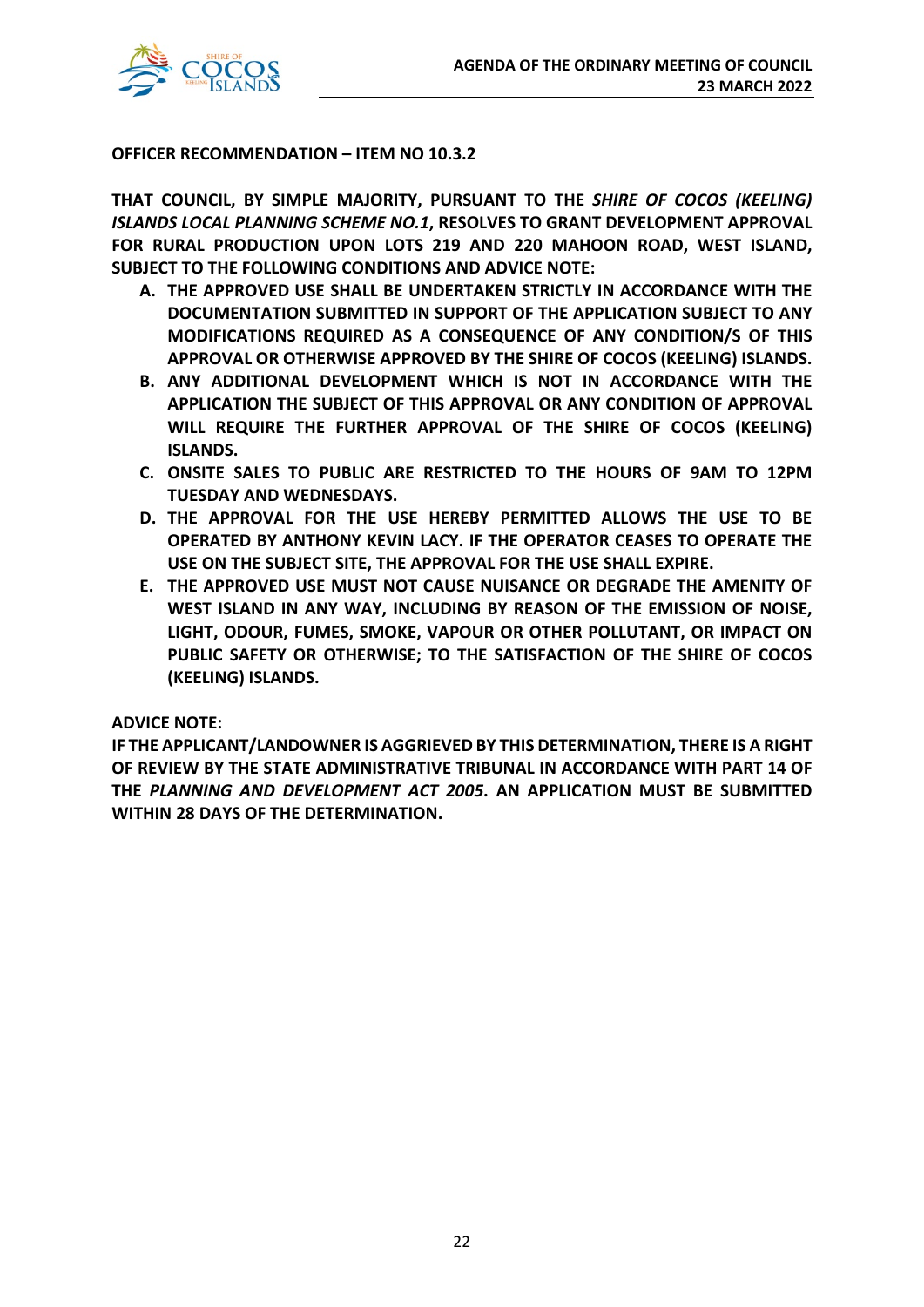

## **10.4 ADMINISTRATION**

#### **10.4.1 2021 COMPLIANCE AUDIT RETURN**

#### **Report Information**

| 16 March 2022                         |
|---------------------------------------|
| Shire of Cocos (Keeling) Islands      |
|                                       |
| N/A                                   |
| Disclosure of Interest: Nil           |
| Governance and Risk Coordinator       |
| Shire Wide                            |
| 10.4.1 - 2021 Compliance Audit Return |
|                                       |

#### **Authority / Discretion**

#### **Definition**

|   | Advocacy       | When Council advocates on its own behalf or on behalf of its         |
|---|----------------|----------------------------------------------------------------------|
|   |                | community to another level of government/body/agency.                |
|   | Executive      | The substantial direction setting and oversight role of the          |
|   |                | Council. E.g. adopting plans and reports, accepting tenders,         |
|   |                | directing operations, setting and amending budgets.                  |
| 冈 | Legislative    | Includes adopting local laws, town planning schemes and              |
|   |                | policies. Review when Council reviews decisions made by              |
|   |                | officers.                                                            |
|   | Quasi-Judicial | When Council determines an application / matter that directly        |
|   |                | affects a person's right and interest. The judicial character arises |
|   |                | from the obligations to abide by the principles of natural justice.  |
|   |                | Examples of Quasi-Judicial authority include town planning           |
|   |                | applications, building licenses, applications for other permits /    |
|   |                | licenses.                                                            |
|   | Information    | Includes items provides to Council for information purposes only     |
|   |                | that do not require a decision of Council (i.e. $-$ for noting).     |

#### **Report Purpose**

To refer the Shire's responses to the Department of Local Government Compliance Audit Return 2021 to Council for its consideration and adoption.

#### **Relevant Documents**

Available for viewing at the meeting

Nil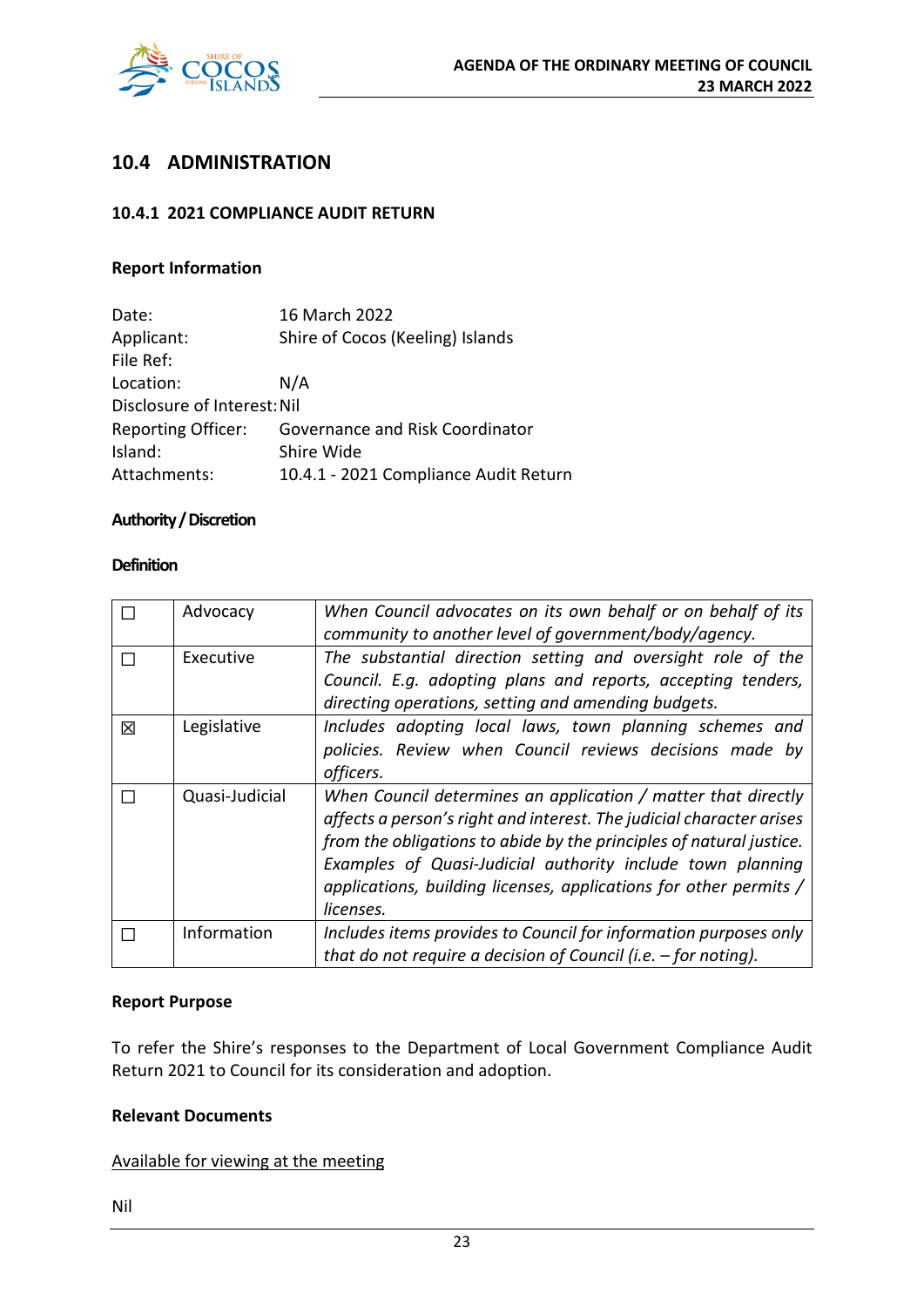

#### **Background**

In accordance with Regulation 14 of the *Local Government (Audit) Regulations 1996* each local government in Western Australia must carry out an annual audit of statutory compliance for the period 1 January to 31 December, in the form of Department of Local Government Compliance Audit Return.

The 2021 Compliance Audit Return focuses on high-risk areas of compliance and statutory reporting as prescribed in regulation 13 of the *Local Government (Audit) Regulations 1996.*

The Audit Committee is required to review the completed CAR and report the results to Council, prior to CAR adoption by Council and submission to the Department of Local Government, Sport and Cultural Industries by 31 March 2022.

#### **Comment**

Any reporting of non-compliance in the CAR is a reminder for local government officers to engage with elected members via the audit committee to provide Council with a plan and timeframe within which to address non-compliance.

#### **Policy and Legislative Implications**

*Local Government (Audit) Regulations 1996*

#### **Financial Implications**

Nil

#### **Strategic Implications**

Nil

#### **Risk Implication**

| <b>Risk Category</b> | <b>Description</b>                                                                | Rating (consequence x<br>likelihood) | <b>Mitigation Action</b>                                                                               |
|----------------------|-----------------------------------------------------------------------------------|--------------------------------------|--------------------------------------------------------------------------------------------------------|
| Compliance           | is a Legislative<br>It.<br>requirement of council<br>which must be adhered<br>to. | Med(1)                               | A monthly Compliance<br>Calendar assists the<br>Shire<br>to<br>ensure<br>Legislation is adhered<br>to. |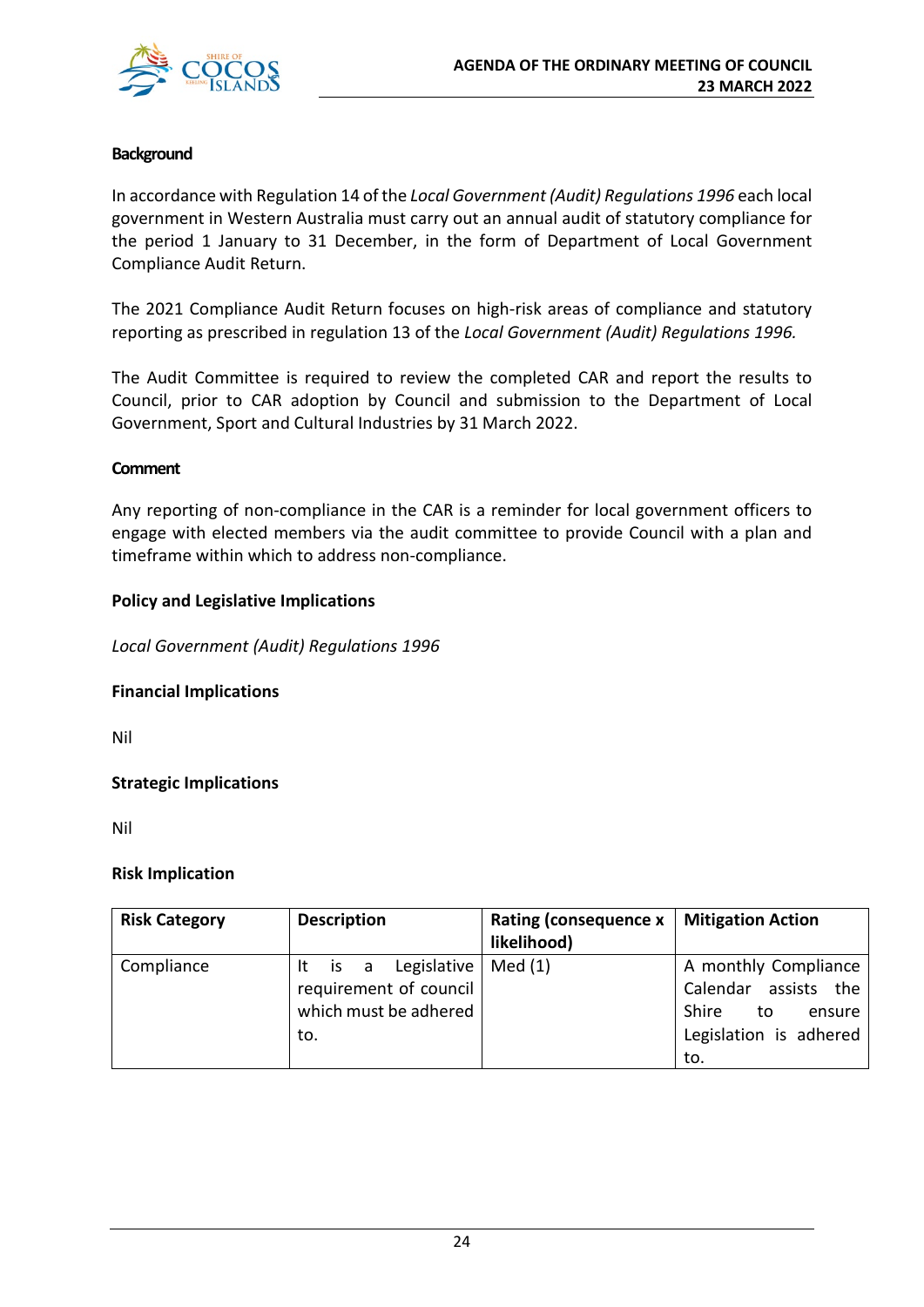

#### **Risk Matrix**

| <b>Consequence /</b><br>Likelihood | Insignificant (1) | Minor (2)    | Medium (3)       | Major (4)        | Extreme (5)      |
|------------------------------------|-------------------|--------------|------------------|------------------|------------------|
| <b>Almost Certain (5)</b>          | Moderate (5)      | High $(10)$  | <b>High (15)</b> | Extreme (20)     | Extreme (25)     |
| Likely (4)                         | Low(4)            | Moderate (8) | <b>High (12)</b> | <b>High (16)</b> | Extreme (20)     |
| Possible (3)                       | Low(3)            | Moderate (6) | Moderate (9)     | <b>High (12)</b> | <b>High (15)</b> |
| Unlikely (2)                       | Low(2)            | Low(4)       | Moderate (6)     | Moderate (8)     | <b>High (10)</b> |
| Rare (1)                           | Low(1)            | Low $(2)$    | Low(3)           | Low $(4)$        | Moderate (5)     |

#### **Conclusion**

The CAR is a timely reminder of the various areas of compliance required by local governments and is a sound mechanism to test compliance and areas on which to focus improvements

**AUDIT AND GOVERNANCE COMMITTEE RECOMMENDATION – ITEM NO 10.4.1**

- **1. THAT COUNCIL, PURSUANT TO** *REGULATION 14 OF THE LOCAL GOVERNMENT (AUDIT) REGULATIONS 1996,* **RESOLVES TO:**
	- **a. NOTE THAT IT HAS REVIEWED THE COMPLIANCE AUDIT RETURN 2021 FOR THE SHIRE OF COCOS (KEELING) ISLANDS; AND**
	- **b. RECEIVES THE COMPLIANCE AUDIT RETURN 2021 FOR THE SHIRE OF COCOS (KEELING) ISLANDS.**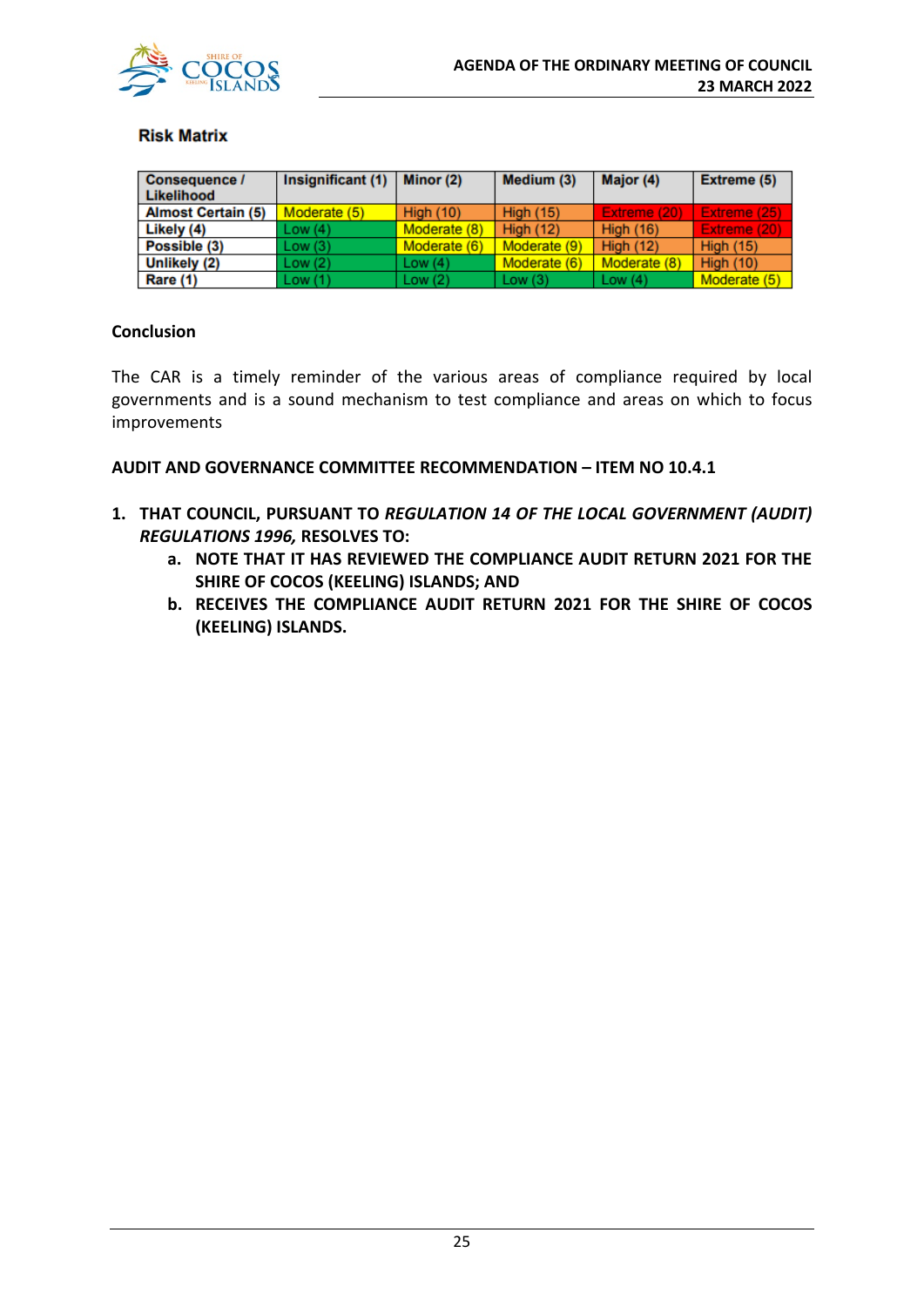

#### **10.4.2 AUDIT ACTIONS STATUS REPORT – MARCH 2022**

#### **Report Information**

| Date:                       | 16 March 2022                                                    |
|-----------------------------|------------------------------------------------------------------|
| Applicant:                  | Shire of Cocos (Keeling) Islands                                 |
| File Ref:                   |                                                                  |
| Location:                   | Not Applicable                                                   |
| Disclosure of Interest: Nil |                                                                  |
| <b>Reporting Officer:</b>   | <b>Chief Executive Officer</b>                                   |
| Island:                     | Shire Wide                                                       |
| Attachments:                | 10.4.2.1 - Confidential Attachment - Audit Actions Status Report |

#### **Authority / Discretion**

#### **Definition**

|   | Advocacy           | when Council advocates on its own behalf or on behalf of its community<br>to another level of government/body/agency.                                                                                                                                                                                                                                     |
|---|--------------------|-----------------------------------------------------------------------------------------------------------------------------------------------------------------------------------------------------------------------------------------------------------------------------------------------------------------------------------------------------------|
| 冈 | Executive          | the substantial direction setting and oversight role of the Council. E.g.<br>adopting plans and reports, accepting tenders, directing operations,<br>setting and amending budgets.                                                                                                                                                                        |
|   | Legislative        | includes adopting local laws, town planning schemes and policies.<br>Review when Council reviews decisions made by officers.                                                                                                                                                                                                                              |
|   | Quasi-<br>Judicial | when Council determines an application / matter that directly affects a<br>person's right and interest. The judicial character arises from the<br>obligations to abide by the principles of natural justice. Examples of<br>Quasi-Judicial authority include town planning applications, building<br>licenses, applications for other permits / licenses. |
|   | Information        | Includes items provides to Council for information purposes only that do<br>not require a decision of Council (i.e. $-$ for noting).                                                                                                                                                                                                                      |

#### **Report Purpose**

For Council to receive a report on the status of Audit Actions presented by internal and external auditors and other improvements as identified by officers.

#### **Relevant Documents**

Available for viewing at the meeting

Nil

#### **Background**

Local governments are required by the *Local Government Act* and associated regulations to carry out a number of audits/reviews, being: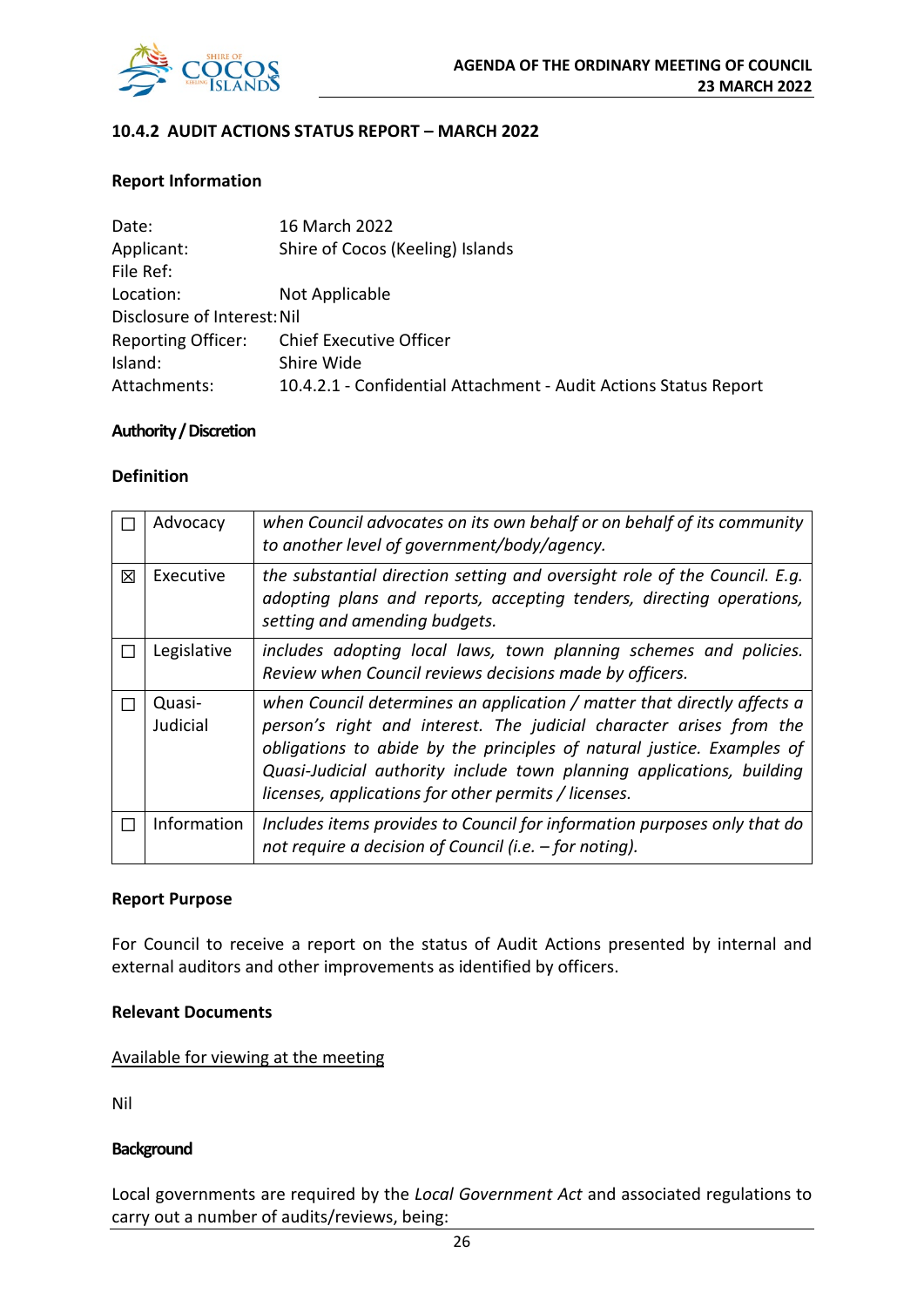

- Annual financial audit conducted by the Office of the Auditor General (s7.12AB)
- Systems and Controls Audit (LG Audit Regulation 17.)
- Review of Financial Management Systems and Procedures (LG Financial Management Regulation 5.) – conducted internally or by external consultant/auditor
- Other supplementary or performance audits as directed by the Office of the Auditor General (s7.12AF/s7.12AJ)

Some local governments are additionally utilising a formal internal audit program to ensure risk is managed, and opportunities for continuous improvement are identified.

At the conclusion of any of these audits, the auditor/reviewer, where required, will issue a management report, outlining any identified issues/risks and in most cases a recommendation for improvement. It is then up to management to determine the solution to be implemented and carry out the action.

#### **Comment**

It is important for the Audit Committee to maintain oversight of the status of any required actions, ensuring risks are managed effectively. For many councils, it is common practice that audit actions (be it internal or external audits) statuses are reported to the Committee to ensure that actions are closed out. To date, the Shire of Cocos (Keeling) Islands reports to the Committee at the conclusion of each Audit the management letter and any issues identified, provide comment, however where actions may not have been closed out, these can fall away and remain open/unactioned for a many reasons.

Officers have reviewed all Audit reports going back two years, collated all issues/actions listed and provided an update to the status as contained in Confidential Attachment 7.2.1. By incorporating this as a regular report to the Audit Committee it will ensure that accountability and transparency is maintained, and the Committee maintains oversight, identifying any high risks to the Shire.

This is a new process for the Shire and officers, and actions will be progressed as a matter of importance, however it must be noted that this will require a change management focus within the organisation and the process and report will continue to evolve over time.

#### **Policy and Legislative Implications**

#### *Section 7.12A of the Local Government Act (WA) (CKI)*

*Local Government (Audit) Regulations 1996 17. CEO to review certain systems and procedures (1) The CEO is to review the appropriateness and effectiveness of a local government's systems and procedures in relation to — (a) risk management; and* 

> *(b) internal control; and (c) legislative compliance.*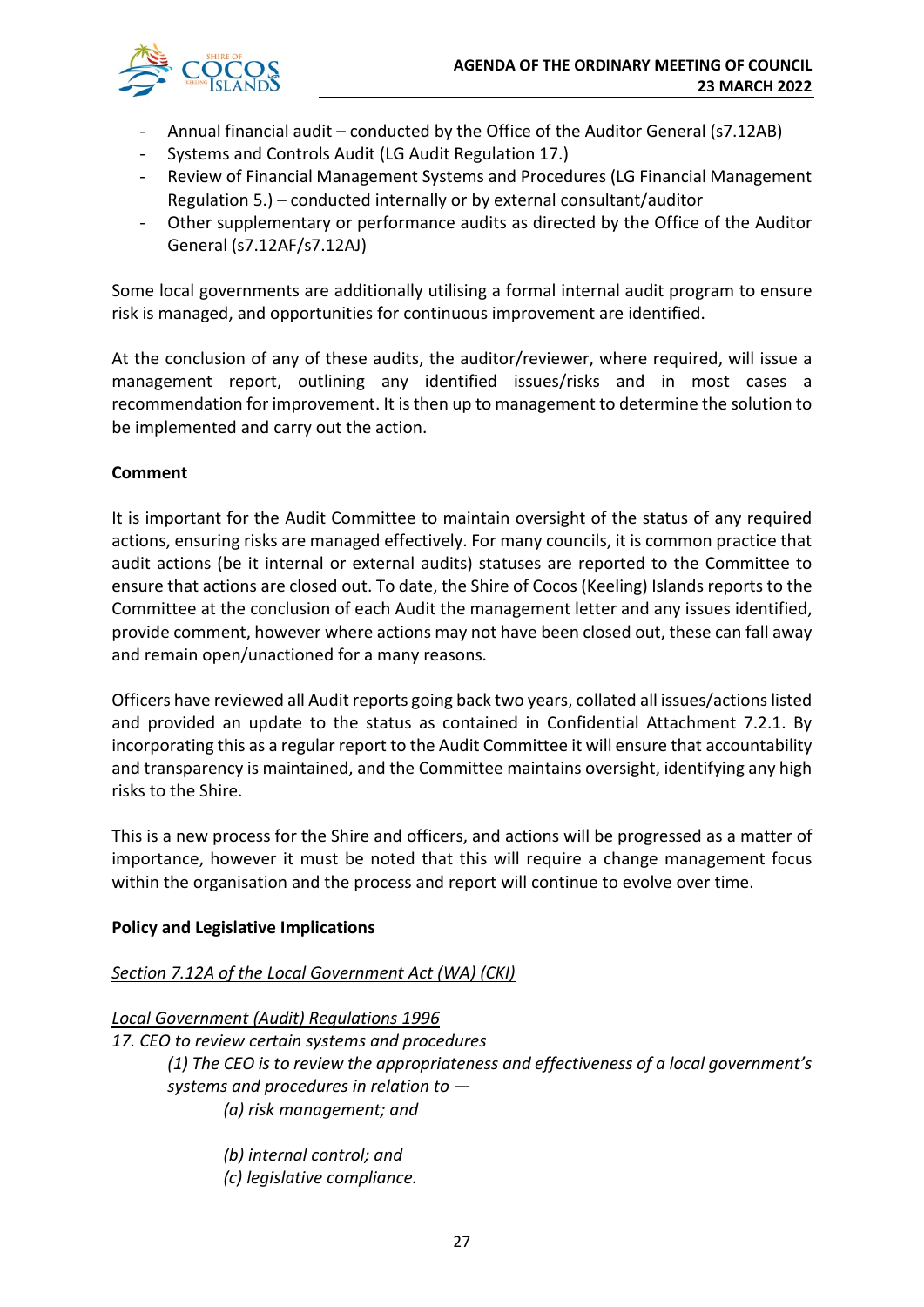

*(2) The review may relate to any or all of the matters referred to in sub regulation (1)(a), (b) and (c), but each of those matters is to be the subject of a review not less than once in every 3 financial years.*

*(3) The CEO is to report to the audit committee the results of that review.*

#### *Local Government (Financial Management) Regulations 1996*

*5. CEO's duties as to financial management* 

*(1) Efficient systems and procedures are to be established by the CEO of a local government —*

*(a) for the proper collection of all money owing to the local government; and (b) for the safe custody and security of all money collected or held by the local government; and* 

*(c) for the proper maintenance and security of the financial records of the local government (whether maintained in written form or by electronic or other means or process); and* 

*(d) to ensure proper accounting for municipal or trust —*

*(i) revenue received or receivable; and* 

*(ii) expenses paid or payable; and* 

*(iii) assets and liabilities; and* 

*(e) to ensure proper authorisation for the incurring of liabilities and the making of payments; and* 

*(f) for the maintenance of payroll, stock control and costing records; and* 

*(g) to assist in the preparation of budgets, budget reviews, accounts and reports required by the Act or these regulations.*

*(2) The CEO is to —*

*(a) ensure that the resources of the local government are effectively and efficiently managed; and* 

*(b) assist the council to undertake reviews of fees and charges regularly (and not less than once in every financial year); and* 

*(c) undertake reviews of the appropriateness and effectiveness of the financial management systems and procedures of the local government regularly (and not less than once in every 3 financial years) and report to the local government the results of those reviews.*

#### **Financial Implications**

Nil

#### **Strategic Implications**

Nil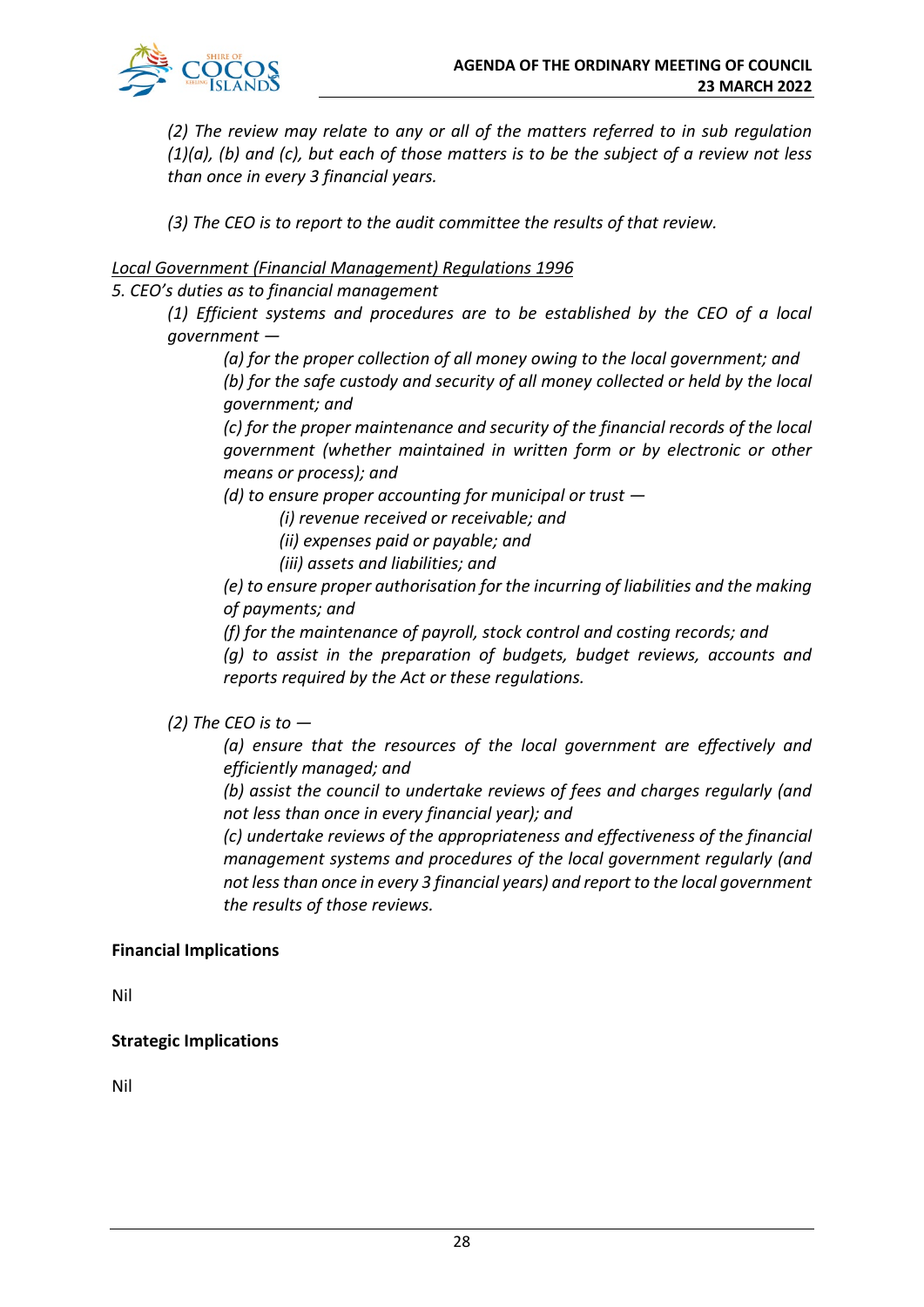

#### **Risk Implications**

| <b>Risk Category</b> | <b>Description</b>                                                                                                                      | <b>Rating (consequence x</b><br>likelihood) | <b>Mitigation Action</b>                                                                                             |
|----------------------|-----------------------------------------------------------------------------------------------------------------------------------------|---------------------------------------------|----------------------------------------------------------------------------------------------------------------------|
| Financial            | High risk actions may<br>remain outstanding,<br>putting the Shire's<br>financial controls at<br>risk, and open to<br>fraudulent action. | Moderate                                    | Close out all actions as<br>soon as possible and<br>look for continuous<br>improvement<br>opportunities.             |
| Reputation           | Consecutively not<br>completing audit<br>recommendations can<br>result in reputation<br>risk to the Shire, and<br>Local Government.     | Moderate (6)                                | Providing the report to<br>the Committee will<br>ensure that<br>transparency and<br>accountability is<br>maintained. |
| Fraud                | High risk actions may<br>remain outstanding,<br>putting the Shire's<br>financial controls at<br>risk, and open to<br>fraudulent action. | Moderate                                    | Close out all actions as<br>soon as possible and<br>look for continuous<br>improvement<br>opportunities.             |

#### **Risk Matrix**

| <b>Consequence /</b><br>Likelihood | Insignificant (1) | Minor $(2)$      | Medium (3)       | Major (4)        | Extreme (5)      |
|------------------------------------|-------------------|------------------|------------------|------------------|------------------|
| <b>Almost Certain (5)</b>          | Moderate (5)      | <b>High (10)</b> | <b>High (15)</b> | Extreme (20)     | Extreme (25)     |
| Likely (4)                         | Low(4)            | Moderate (8)     | <b>High (12)</b> | <b>High (16)</b> | Extreme (20)     |
| Possible (3)                       | Low(3)            | Moderate (6)     | Moderate (9)     | High $(12)$      | <b>High (15)</b> |
| Unlikely (2)                       | Low(2)            | Low $(4)$        | Moderate (6)     | Moderate (8)     | <b>High (10)</b> |
| Rare (1)                           | Low (1)           | Low(2)           | Low(3)           | Low $(4)$        | Moderate (5)     |

#### **Conclusion**

That Council receive the Audit Actions Status report for March 2022.

#### **AUDIT AND GOVERNANCE COMMITTEE RECOMMENDATION – ITEM NO 10.4.2**

**THAT COUNCIL, PURSUANT TO** *REGULATION 16 OF THE LOCAL GOVERNMENT (AUDIT) REGULATIONS 1996 (WA) (CKI)* **RECEIVE THE AUDIT ACTIONS STATUS REPORT FOR MARCH 2022 AS CONTAINED IN CONFIDENTIAL ATTACHMENT 10.4.2.1.**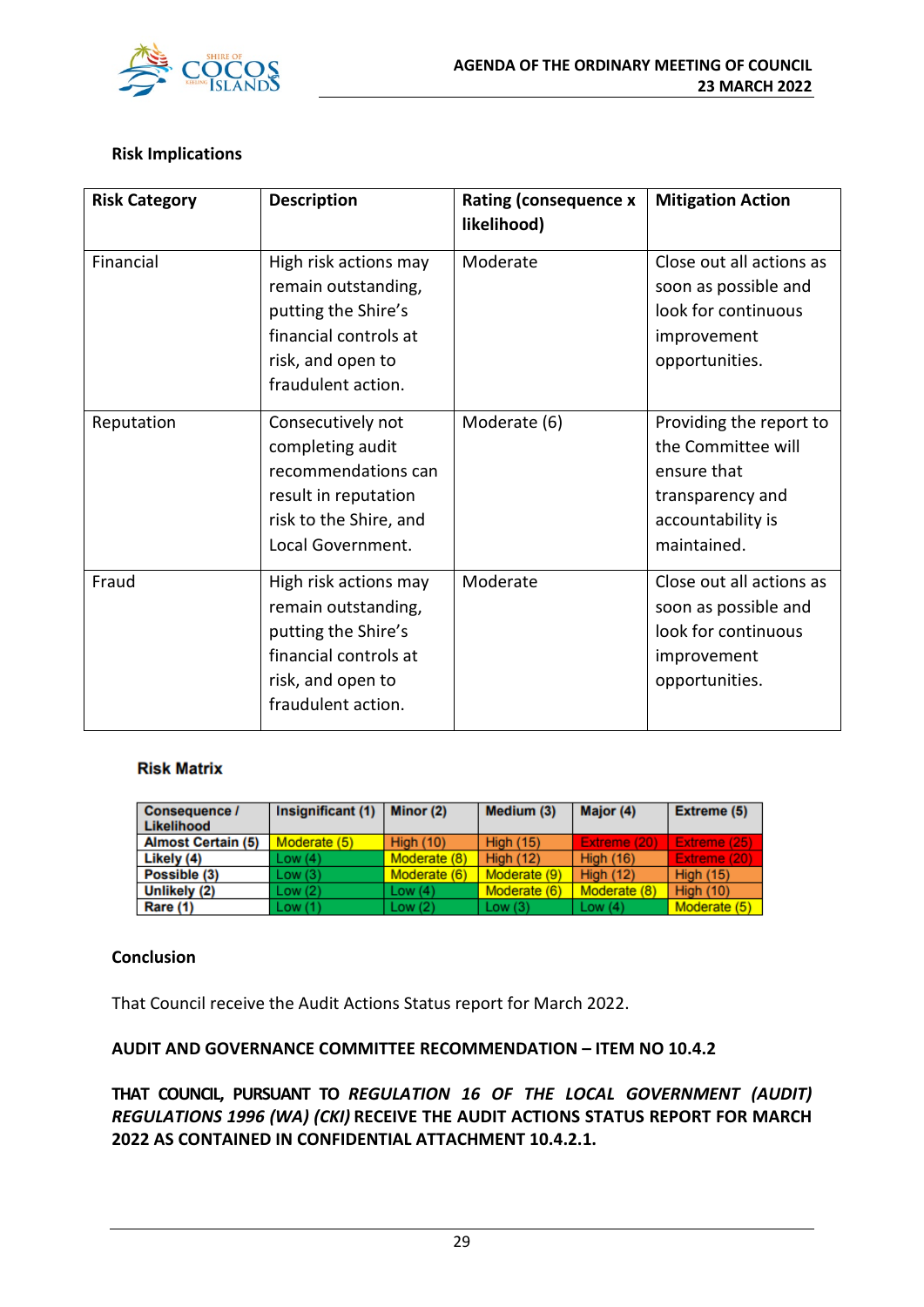

#### **10.4.3 IT HEALTH CHECK – FEBRUARY 2022**

#### **Report Information**

| Date:                       | 16 March 2022                                                        |
|-----------------------------|----------------------------------------------------------------------|
| Applicant:                  | Shire of Cocos (Keeling) Islands                                     |
| File Ref:                   |                                                                      |
| Location:                   | Not Applicable                                                       |
| Disclosure of Interest: Nil |                                                                      |
| <b>Reporting Officer:</b>   | <b>Chief Executive Officer</b>                                       |
| Island:                     | Shire Wide                                                           |
| Attachments:                | 10.4.3.1 - Confidential Attachment - IT Health Check - February 2022 |

#### **Authority / Discretion**

#### **Definition**

|   | Advocacy           | when Council advocates on its own behalf or on behalf of its community<br>to another level of government/body/agency.                                                                                                                                                                                                                                     |
|---|--------------------|-----------------------------------------------------------------------------------------------------------------------------------------------------------------------------------------------------------------------------------------------------------------------------------------------------------------------------------------------------------|
| 冈 | Executive          | the substantial direction setting and oversight role of the Council. E.g.<br>adopting plans and reports, accepting tenders, directing operations,<br>setting and amending budgets.                                                                                                                                                                        |
|   | Legislative        | includes adopting local laws, town planning schemes and policies.<br>Review when Council reviews decisions made by officers.                                                                                                                                                                                                                              |
|   | Quasi-<br>Judicial | when Council determines an application / matter that directly affects a<br>person's right and interest. The judicial character arises from the<br>obligations to abide by the principles of natural justice. Examples of<br>Quasi-Judicial authority include town planning applications, building<br>licenses, applications for other permits / licenses. |
|   | Information        | Includes items provides to Council for information purposes only that do<br>not require a decision of Council (i.e. – for noting).                                                                                                                                                                                                                        |

#### **Report Purpose**

For Council to receive the IT Health Check Report resulting from the IT Health Check conducted at the Shire Offices in February 2022.

#### **Relevant Documents**

Available for viewing at the meeting

Nil

#### **Background**

In the Office of Auditor Generals Audit Report for *Local Government General Computer Controls* the Auditor General states: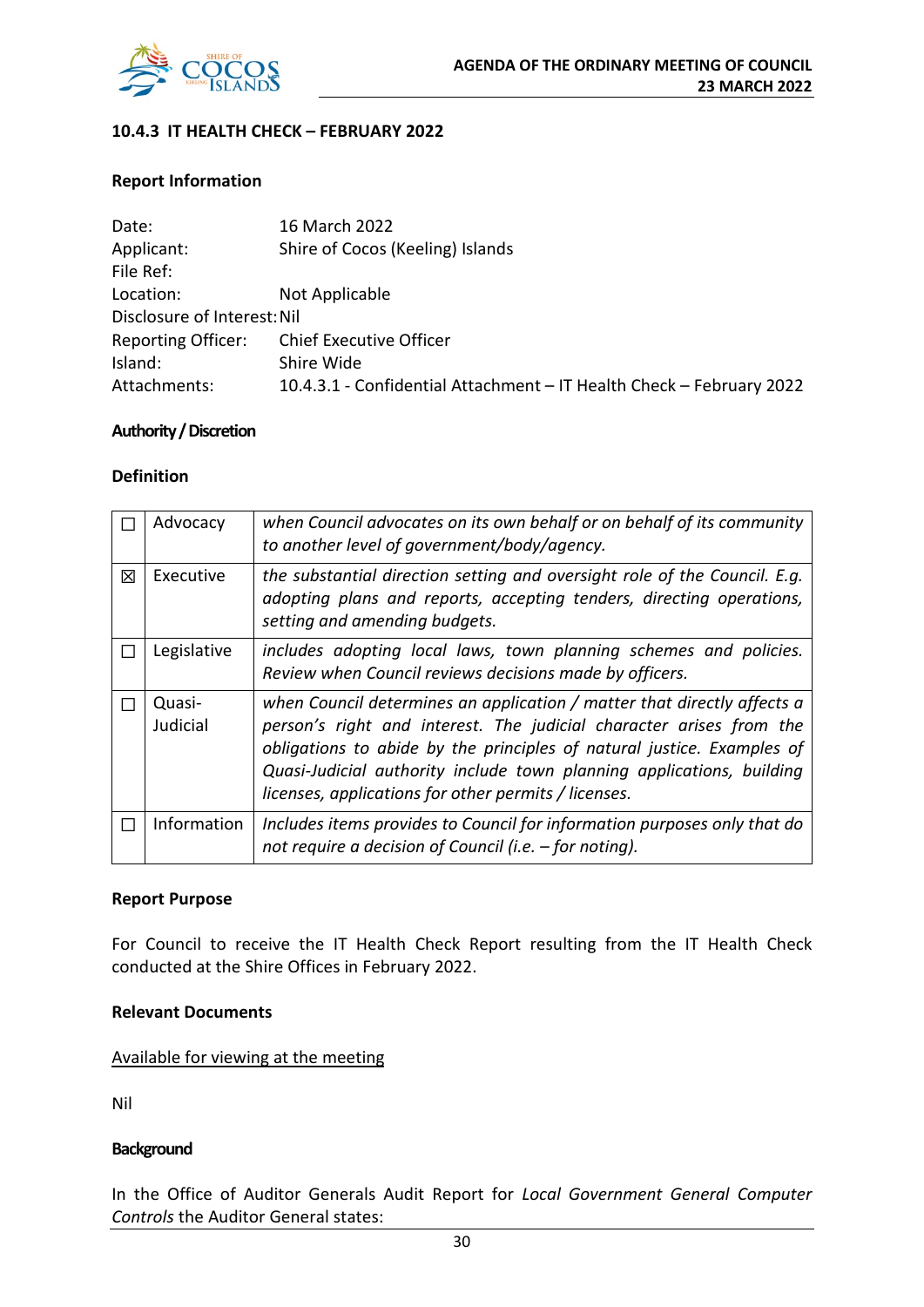

*Information systems underpin most aspects of LG entity operations and services. It is important that entities implement appropriate controls to maintain reliable, secure and resilient information systems. These controls are equally important in smaller LG entities who may not have dedicated IT staff but rely on contractors to provide the necessary support.*

The Shire of Cocos (Keeling) Islands (the Shire) meets this definition with an internal resource to support an outsourced IT Service Provider.

It is the CEOs responsibility to ensure that there are sufficient systems and procedures in place to mitigate any risks to the organisation.

Focus Networks were appointed to perform an IT health check for the Shire's network and IT systems. The objective of the IT health check is to review the current IT environment, compare to industry best practices, make recommendations for the future and to suggest budget estimates.

#### **Comment**

The primary goal of IT is to support the business objectives of the Shire of Cocos (Keeling) Islands and to facilitate efforts to provide efficient and effective services to its community and stakeholders. An enterprise wide approach means many future technology efforts will cross multiple areas of operations with a single goal in mind. This environment requires technology to be used as the basis for communication, interoperability, data and resource sharing. Furthermore, technology is a vehicle through which cost reduction can occur by increasing efficiency and effectiveness of services through the use of a sound corporate architecture and standards.

Confidential Attachment 10.4.3.1 contains the resulting IT Health Check Report. This report is based on the DLGSCI ICT Strategic Framework, however there is overlap with the ACSC Essential 8 Guidelines.

A number of high-risk weaknesses were encountered in the following areas:

Governance, Infrastructure and Technology, Business Continuity, Security and Project Management

Industry best practices and the current state are identified within the IT health check along with future state recommendations for each area. Key strategic initiatives are risk based and provided as a priority timeframe. Rectification of these identified weaknesses in the current state is both urgent and important to preventing a potential future failure.

#### **Policy and Legislative Implications**

#### *Section 7.12A of the Local Government Act (WA) (CKI)*

*Local Government (Audit) Regulations 1996*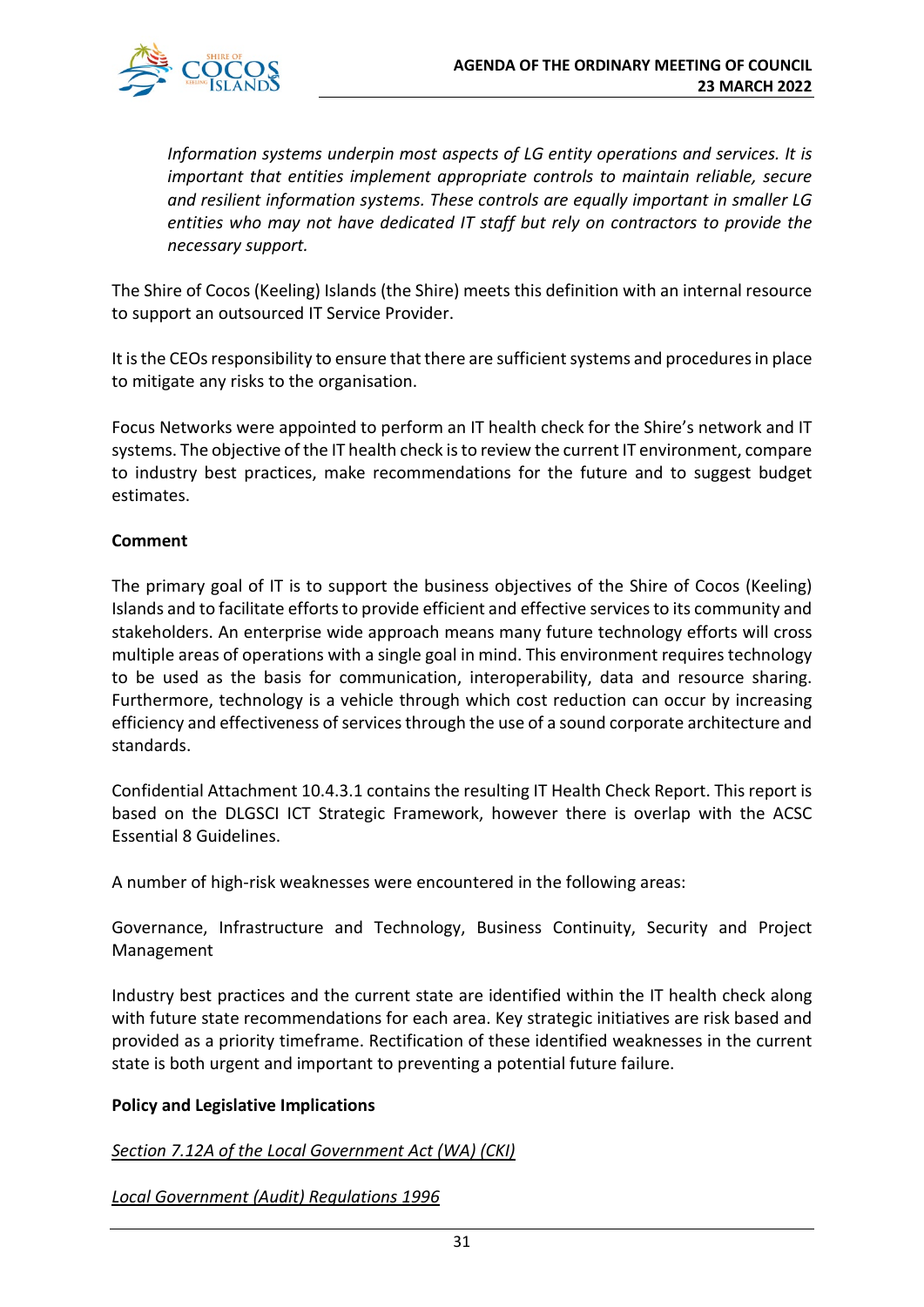*17. CEO to review certain systems and procedures* 

*(1) The CEO is to review the appropriateness and effectiveness of a local government's systems and procedures in relation to —*

*(a) risk management; and* 

*(b) internal control; and* 

*(c) legislative compliance.* 

*(2) The review may relate to any or all of the matters referred to in sub regulation (1)(a), (b) and (c), but each of those matters is to be the subject of a review not less than once in every 3 financial years.*

*(3) The CEO is to report to the audit committee the results of that review.*

#### *Local Government (Financial Management) Regulations 1996*

*5. CEO's duties as to financial management* 

*(1) Efficient systems and procedures are to be established by the CEO of a local government —*

*(a) for the proper collection of all money owing to the local government; and (b) for the safe custody and security of all money collected or held by the local government; and* 

*(c) for the proper maintenance and security of the financial records of the local government (whether maintained in written form or by electronic or other means or process); and* 

*(d) to ensure proper accounting for municipal or trust —*

*(i) revenue received or receivable; and* 

*(ii) expenses paid or payable; and* 

*(iii) assets and liabilities; and* 

*(e) to ensure proper authorisation for the incurring of liabilities and the making of payments; and* 

*(f) for the maintenance of payroll, stock control and costing records; and* 

*(g) to assist in the preparation of budgets, budget reviews, accounts and reports required by the Act or these regulations.*

*(2) The CEO is to —*

*(a) ensure that the resources of the local government are effectively and efficiently managed; and* 

*(b) assist the council to undertake reviews of fees and charges regularly (and not less than once in every financial year); and* 

*(c) undertake reviews of the appropriateness and effectiveness of the financial management systems and procedures of the local government regularly (and not less than once in every 3 financial years) and report to the local government the results of those reviews.*

#### **Financial Implications**

The resulting report outlines budget estimates to resolve the issues identified. Officers have not yet determined current budget allocation and where there is suitable budget in the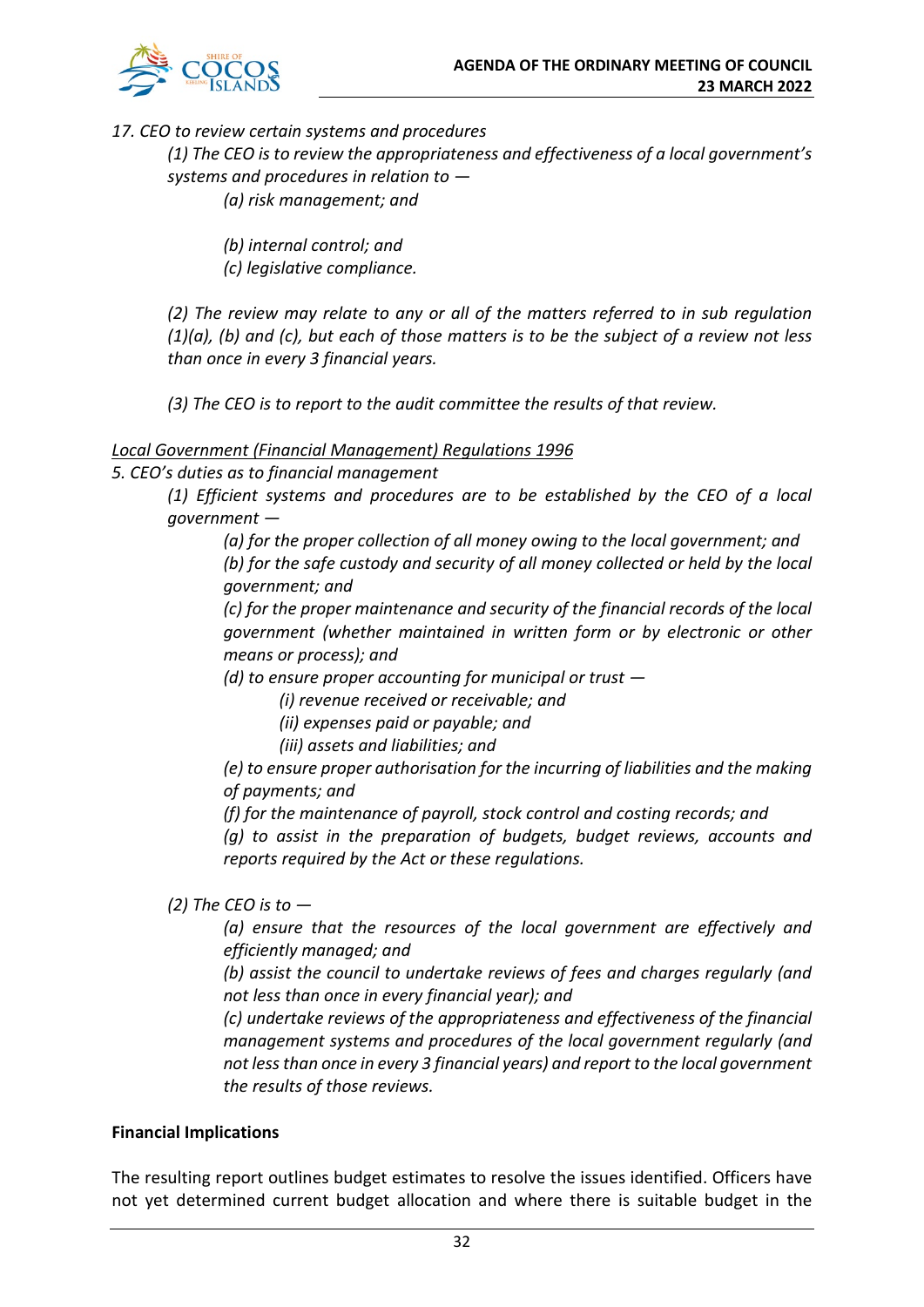

current year, high risk actions will be implemented. Where there is no budget allocation, it is recommended that these be considered as part of future budget discussions.

Full details of the budget estimates associated with the recommendations can be found in Confidential Attachment 10.4.3.1 – IT Health Check Report.

#### **Strategic Implications**

Shire of Cocos Keeling Islands Corporate Business Plan: *Key Result Area 4 – Civic Leadership Objective 4 - Ensure efficient and effective management of the organization and financial resources*

#### **Risk Implications**

Risk implications are outlined within the report.

#### **Conclusion**

That Council receive the IT Health Check Report and that the recommendations within the report be considered in the current and future budget allocations.

#### **AUDIT AND GOVERNANCE COMMITTEE RECOMMENDATION – ITEM NO 10.4.3**

**THAT COUNCIL, PURSUANT TO** *REGULATION 16 OF THE LOCAL GOVERNMENT (AUDIT) REGULATIONS 1996 (WA) (CKI)***:**

- **1. RECEIVE THE IT HEALTH CHECK REPORT AS CONTAINED IN CONFIDENTIAL ATTACHMENT 10.4.3.1; AND**
- **2. ACKNOWLEDGE THE RISK TO THE SHIRE SHOULD THE RECOMMENDATIONS WITHIN THE IT HEALTH CHECK REPORT REMAIN OUTSTANDING AND CONSIDER IMPLEMENTING THE RECOMMENDATIONS WITHIN THE CURRENT AND FUTURE BUDGET ALLOCATIONS.**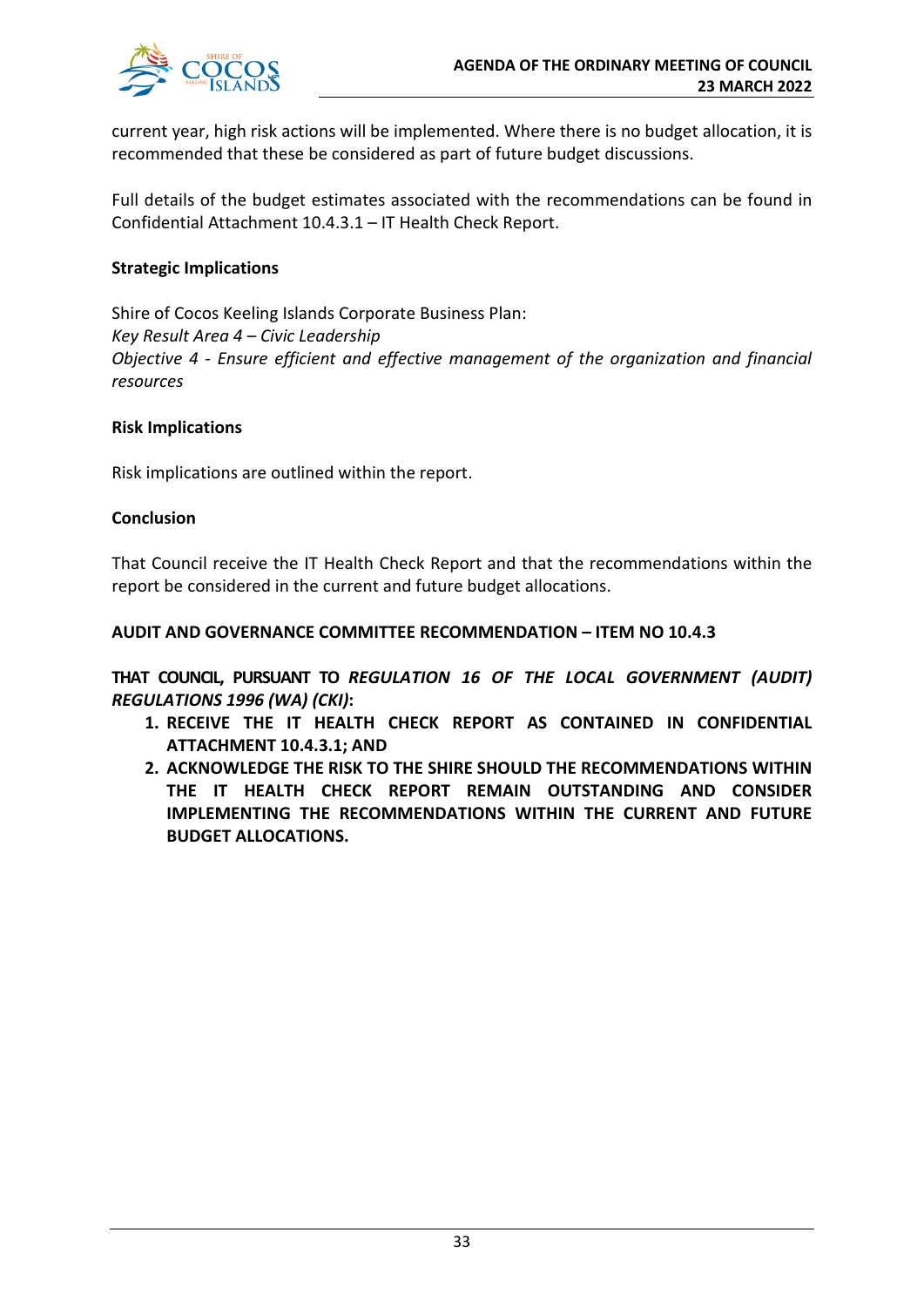

#### **10.4.4 WEST ISLAND RECREATIONAL BOAT RAMP**

#### **Report Information**

| 23 March 2022                             |
|-------------------------------------------|
| NА                                        |
|                                           |
| Disclosure of Interest: Nil               |
| Reporting Officer: Infrastructure Manager |
| West Island                               |
| Nil                                       |
|                                           |

#### **Authority / Discretion**

#### **Definition**

| 冈 | Advocacy       | When Council advocates on its own behalf or on behalf of its<br>community to another level of government/body/agency.                                                                                                                                                                                                                                        |
|---|----------------|--------------------------------------------------------------------------------------------------------------------------------------------------------------------------------------------------------------------------------------------------------------------------------------------------------------------------------------------------------------|
|   | Executive      | The substantial direction setting and oversight role of the<br>Council. E.g. adopting plans and reports, accepting tenders,<br>directing operations, setting and amending budgets.                                                                                                                                                                           |
|   | Legislative    | Includes adopting local laws, town planning schemes and<br>policies. Review when Council reviews decisions made by<br>officers.                                                                                                                                                                                                                              |
|   | Quasi-Judicial | When Council determines an application / matter that directly<br>affects a person's right and interest. The judicial character arises<br>from the obligations to abide by the principles of natural justice.<br>Examples of Quasi-Judicial authority include town planning<br>applications, building licenses, applications for other permits /<br>licenses. |
| 区 | Information    | Includes items provides to Council for information purposes only<br>that do not require a decision of Council (i.e. $-$ for noting).                                                                                                                                                                                                                         |

#### **Report Purpose**

To provide an update to Council on the maintenance of the West Island Recreational Boat Ramp ('the ramp') and recent feedback from the community. Seek Council support in advocating to Government Agencies for the development of a fit for purpose facility which meets current Australian Standards and guidelines.

#### **Relevant Documents**

Nil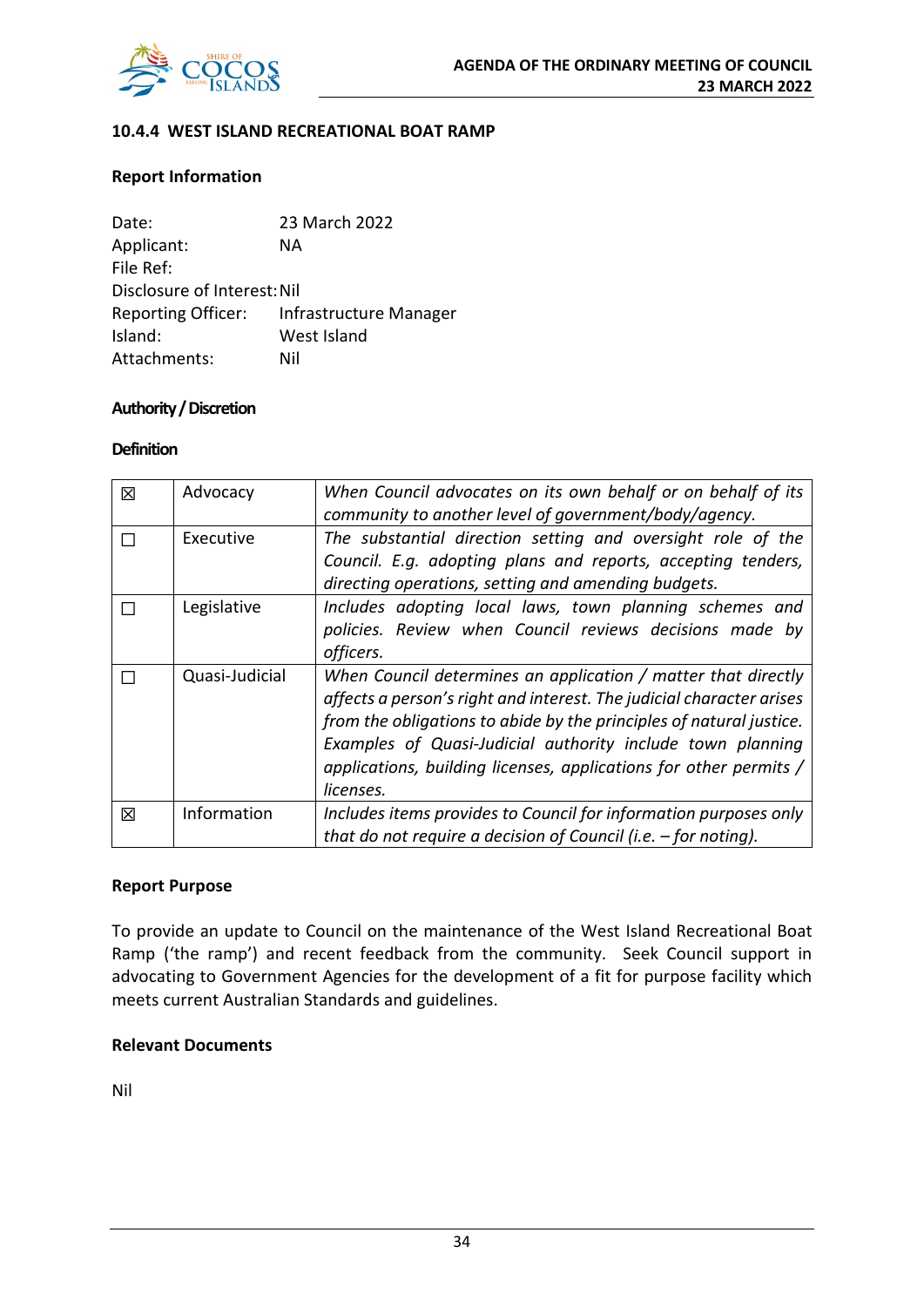

#### **Background**

#### History

At the initiative of the community, the ramp was constructed in 2009/2010 by the Shire with Commonwealth and State funding.

Records suggest the ramp was initially constructed to sit above the shoreline, however documented evidence suggest that shortly after completion the beach profile had changed such that the ramp was lost beneath the sand.

At that time, it was proposed that the accumulation did not reflect what would occur during the seasons and rather related to overfill of the beach by a sub-contractor associated with the Rumah Baru development. In 2012, additional funding was sought to undertake an extensive excavation process to remove upwards of 5000m3 to access the new ramp.

Despite the excavation process in 2012, further records suggest that the accumulation has been an ongoing issue which can impact access to the ramp for significant periods each year.

#### Maintenance

The Shire has been maintaining access to the ramp. This maintenance has included cleaning the sand from the ramp on a weekly basis (or as required when resources permit). Annual maintenance costs have increased from \$10,000 in 13/14 to \$31,000 in 20/21 with a peak of \$44,000 in 14/15.

Maintenance has involved using the Shire loader and moving sand from the ramp to a stockpile site on the leased land nearby. We have recently been advised that we are no longer permitted to deposit the sand on the land leased to the Commonwealth.

The current accumulation of sand on the ramp is such that regular maintenance does not achieve anything but provide immediate access. It is the case that within hours of cleaning the ramp it is covered with 500mm plus sand.

Further, loading and transporting the sand to a site outside the Commonwealth lease would be costly and pull resources from other projects.

In addition, local businesses regularly clean the boat ramp as a service to the community to ensure access for commercial and recreational users.

#### Ownership

The ownership of land between the high and low water mark is not clear and staff are seeking clarification.

The land adjoining the recreational boat ramp is leased to the Commonwealth.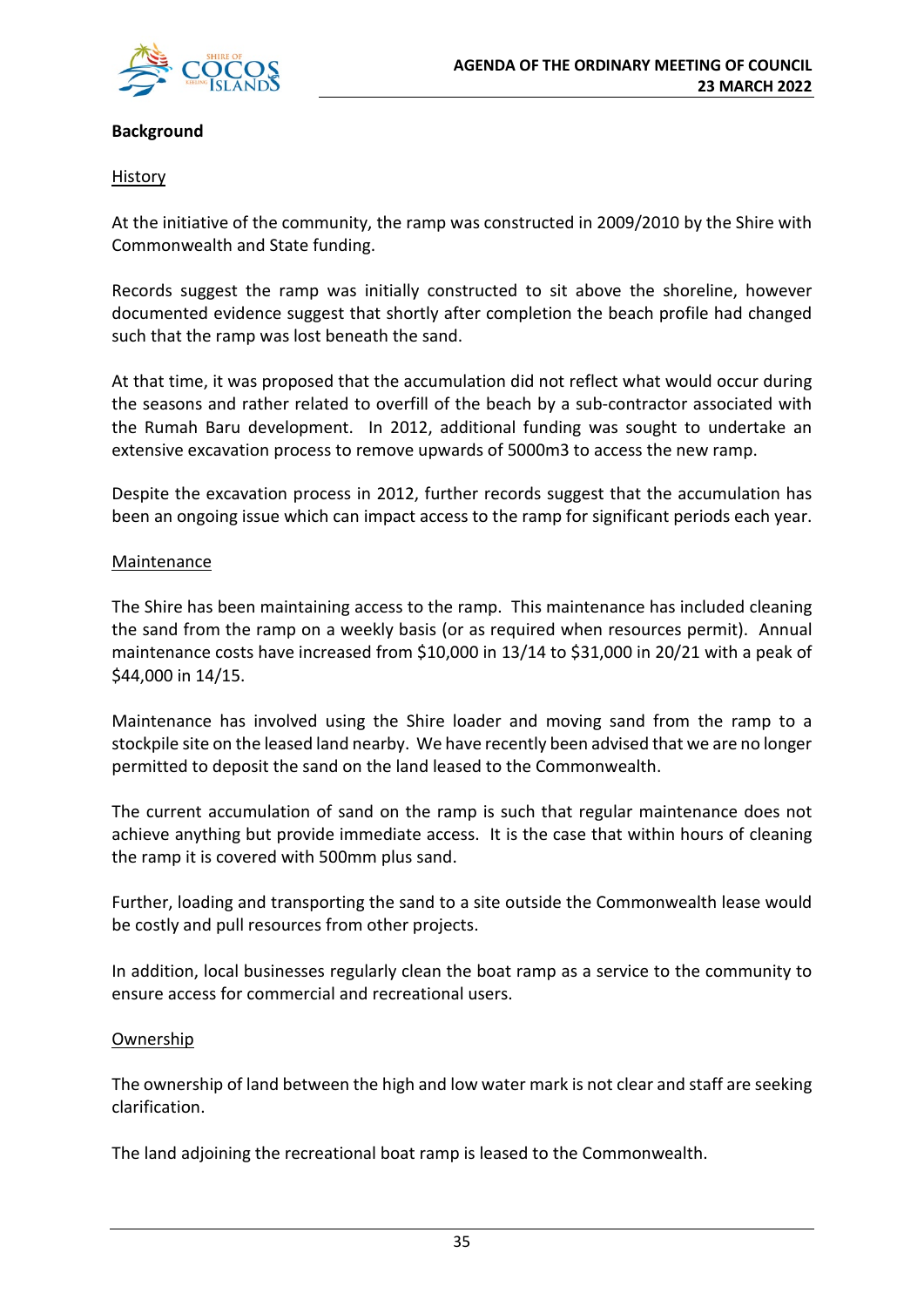

The value of Councils contribution to the boat ramp (in-kind labour and resources) was capitalised at the time but the ramp is not identified in asset management plans developed in 2013.

#### Community Feedback

Recently the community have provided significant verbal and written feedback identifying difficulties accessing the ramp and concerns with wave action making launch and retrieval difficult. Vehicles and trailers being bogged is a regular occurrence and verbal reports of personal injury and the high risk associated with launching and retrieving boats is known.

This has a significant impact on both commercial operators and recreational users.

#### **Comment**

Ownership and responsibility for the ramp is not clear. Staff are seeking clarification from the Commonwealth.

There is currently no efficient and sustainable way to maintain the ramp for community access.

The ramp does not comply with current Australian Standards and does not meet the requirements identified in the *Guidelines for the design of boat launching facilities in Western Australia.*

The Shire, as representative of the community, should consider advocating for the development of a new boat ramp facility which meets the requirements of the community and is designed to the standards and guidelines required elsewhere in Australia.

#### **Policy and Legislative Implications**

Nil

#### **Financial Implications**

Current maintenance expenditure on the boat ramp is \$21,000 from a \$25,000 budget.

The Shire does not have a long-term financial plan and the boat ramp is not identified in asset management plans developed in 2013.

#### **Strategic Implications**

A new ramp facility on West Island has been a request from the community for many years and is documented as below:

Our Cocos (Keeling) Islands 2030 Strategic Plan (March 2019) – E1.8 Seek funding for infrastructure to maximise community well-being (see SOCKI list of projects). HIGH PRIORITY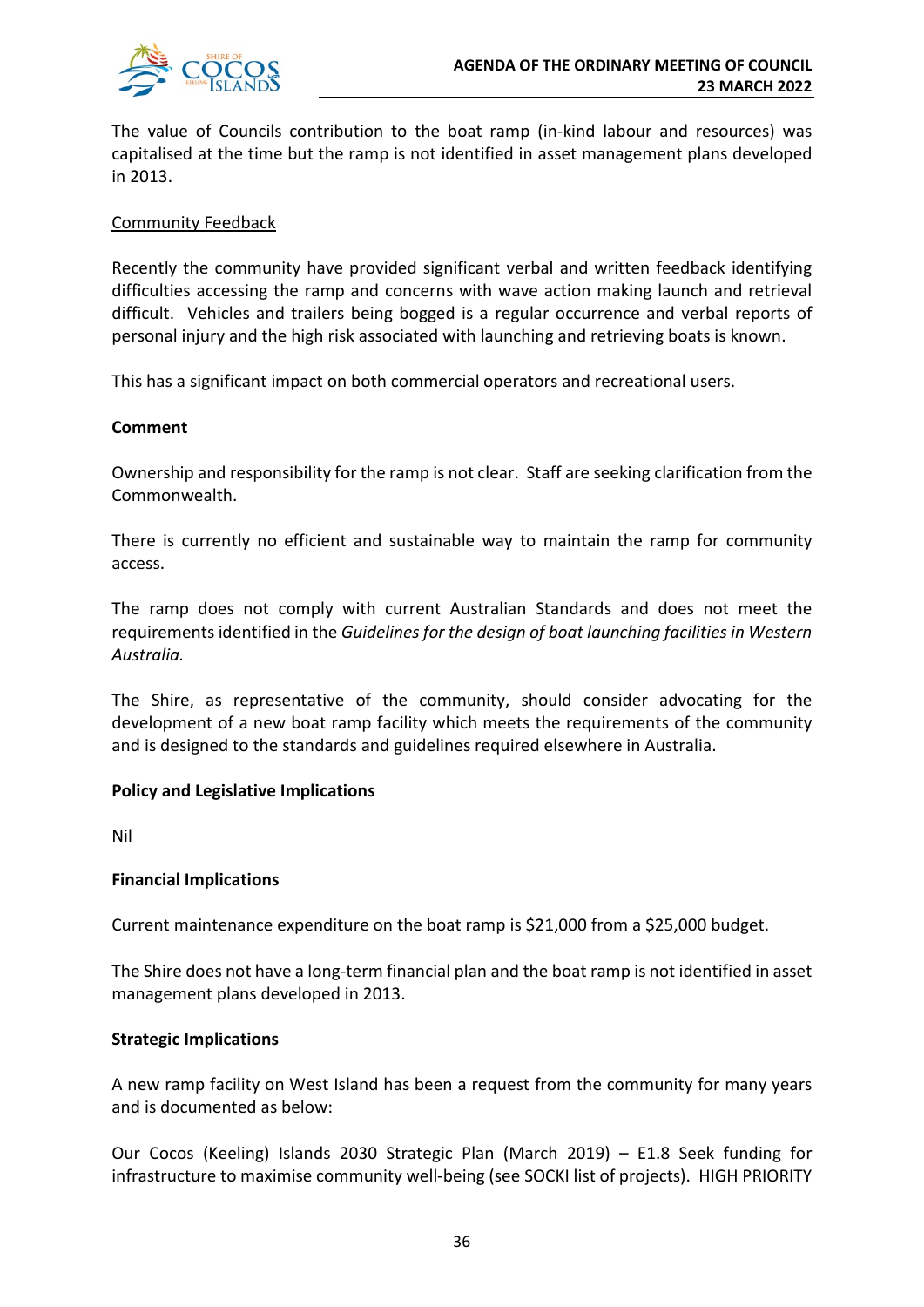

Cocos (Keeling) Islands Masterplan (April 2019) - 71. Establish a better boat ramp that could double as a breakwater for the small boat marina, potentially with a ramp on either side.

#### **Conclusion**

Issues associated with the ramp on West Island have been ongoing since its construction. The facility is not fit for purpose, does not meet necessary Australian Standards and the Shire can no longer achieve the maintenance service levels expected by the community.

Knowledge of safety hazard and risk associated with the ramp including vehicle bogging and personal injury have the potential to expose the responsible party to litigation.

#### **OFFICER RECOMMENDATION**

**THAT COUNCIL, BY SIMPLE MAJORITY:**

- **1. RECEIVE THE INFORMATION CONTAINED WITHIN THIS REPORT;**
- **2. NOTE THAT UNDER THE CURRENT CONDITIONS AND FUNDING ARRANGEMENT THE SHIRE CAN NO LONGER MAINTAIN THE BOAT RAMP TO MEET THE SERVICE LEVEL EXPECTATIONS OF THE COMMUNITY;**
- **3. ADVOCATE TO THE RELEVANT COMMONWEALTH AGENCIES FOR THE CONSTRUCTION OF A NEW FIT FOR PURPOSE BOAT LAUNCHING FACILITY ON WEST ISLAND WHICH MEETS CURRENT STANDARDS FOR RECREATIONAL BOATING FACILITIES; AND**
- **4. REQUEST STAFF INVESTIGATE TEMPORARY SOLUTIONS TO ENSURE A BOAT LAUNCHING FACILITY IS ACCESSIBLE WHILST FUNDING, CONSTRUCTION AND OWNERSHIP OF A NEW FACILITY IS DETERMINED.**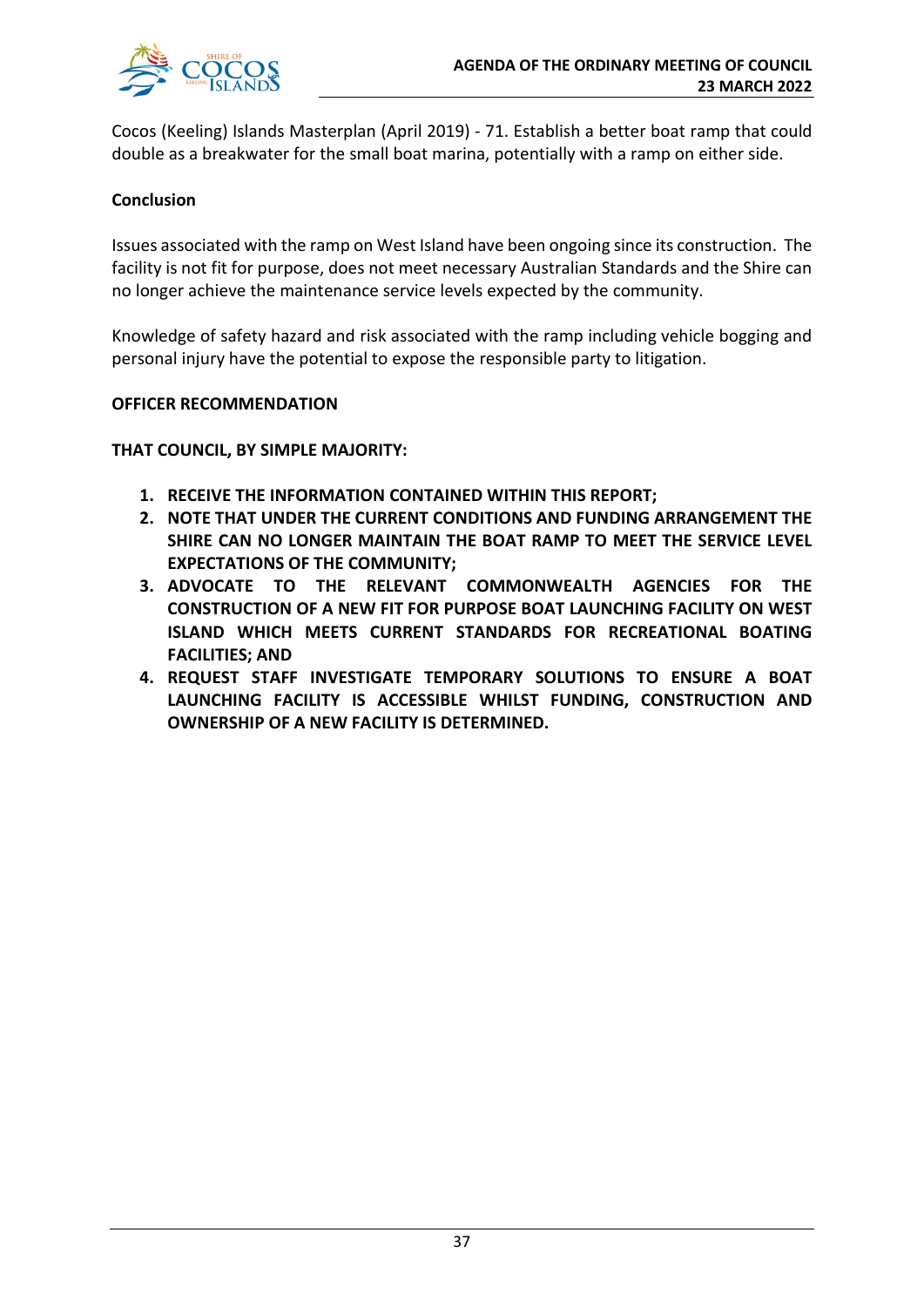

## **11. MINUTES TO BE RECEIVED**

#### **11.1 MINUTES FROM AUDIT AND GOVERNANCE COMMITTEE MEETING TO BE RECEIVED**

#### **Report Information**

| Date:                       | 16 March 2022                                           |  |
|-----------------------------|---------------------------------------------------------|--|
| Applicant:                  | Shire of Cocos (Keeling) Islands                        |  |
| File Ref:                   |                                                         |  |
| Location:                   | N/A                                                     |  |
| Disclosure of Interest: Nil |                                                         |  |
| <b>Reporting Officer:</b>   | Governance and Risk Coordinator                         |  |
| Island:                     | Shire Wide                                              |  |
| Attachments:                | 11.1.1 - Audit and Governance Committee Meeting Minutes |  |
|                             | (Unconfirmed) 16 March 2022)                            |  |

#### **Authority / Discretion**

#### **Definition**

| ℾ | Advocacy       | When Council advocates on its own behalf or on behalf of its              |
|---|----------------|---------------------------------------------------------------------------|
|   |                | community to another level of government/body/agency.                     |
| ╓ | Executive      | The substantial direction setting and oversight role of the Council.      |
|   |                | E.g. adopting plans and reports, accepting tenders, directing             |
|   |                | operations, setting and amending budgets.                                 |
| 区 | Legislative    | Includes adopting local laws, town planning schemes and policies.         |
|   |                | Review when Council reviews decisions made by officers.                   |
|   | Quasi-Judicial | When Council determines an application / matter that directly             |
|   |                | affects a person's right and interest. The judicial character arises      |
|   |                | from the obligations to abide by the principles of natural justice.       |
|   |                | Examples of Quasi-Judicial authority include town planning                |
|   |                | applications, building licenses, applications for other permits $\Lambda$ |
|   |                | licenses.                                                                 |
|   | Information    | Includes items provides to Council for information purposes only          |
|   |                | that do not require a decision of Council (i.e. $-$ for noting).          |

#### **Summary**

The report formally presents the (unconfirmed) minutes of Audit and Governance Committee of Council from the previous meeting.

#### **Background**

The Shire has established the Audit and Governance Committee as a Committee of Council. The Audit and Governance Committee does not have any delegated authority; therefore, any recommendations requiring a Council decision that result from this Committee meeting must be brought before Council. This will be done via agenda items to Council.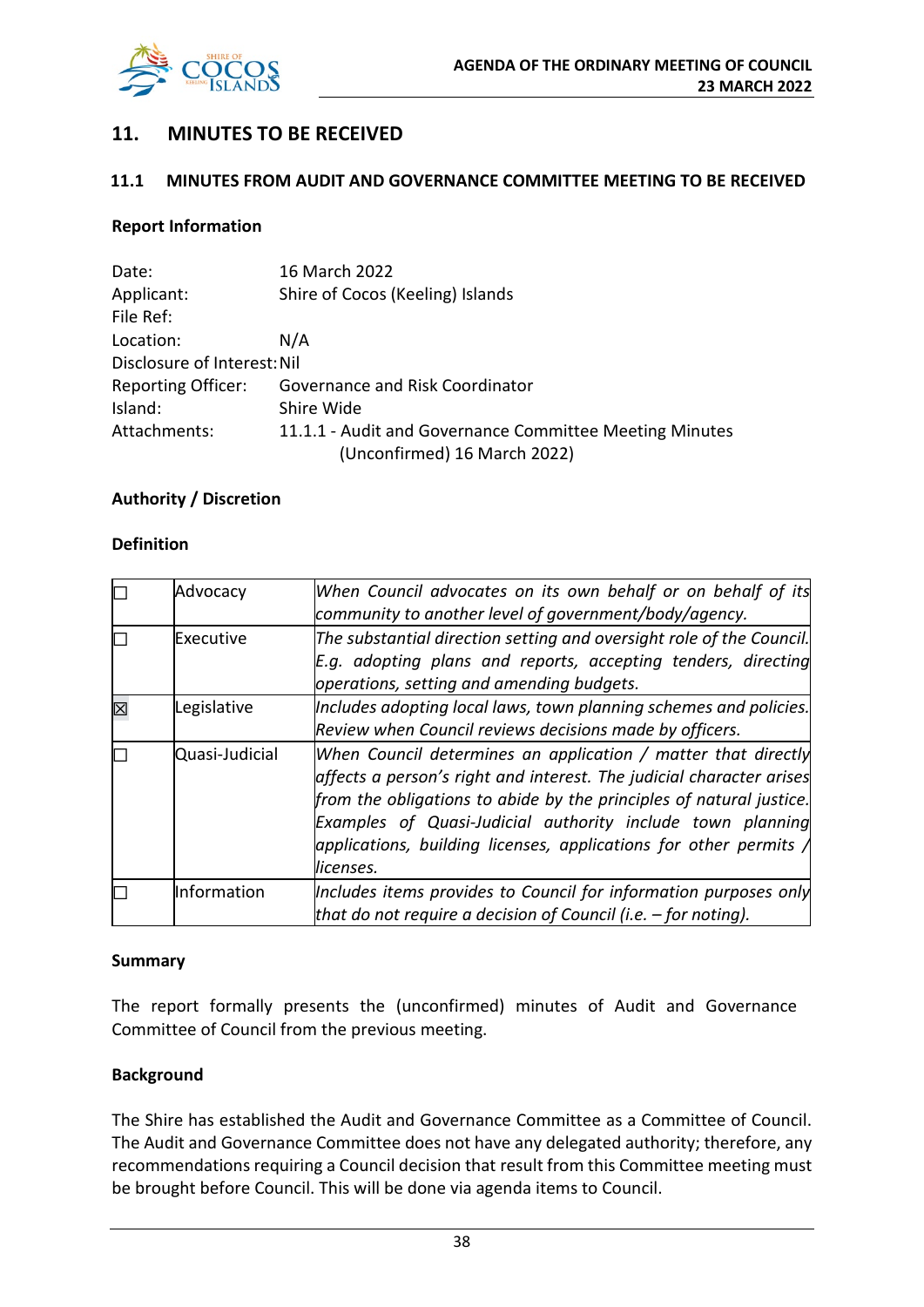

#### **Comment**

The attached minutes are the unconfirmed minutes of the meeting of Audit and Governance Committee of Council held on the 16 March 2022.

#### **Consultation**

N/A

#### **Financial Implications**

The Officer's recommendation for Council to receive the minutes of Committee meetings carries no financial commitment for Council. Should any recommendation require a financial commitment or have any implication outside the CEO's delegated authority, the matter will be referred to Council as a specific agenda item.

#### **Risk Implications**

Nil

#### **Policy Implications**

Nil

#### **Statutory Implications**

Administration regulation 11 sets out the content that the minutes of council or committee meetings must contain, including:

- the names of members present at the meeting;
- details of each motion moved, the mover and the outcome of the motion;
- details of each decision made at the meeting; and
	- written reasons for each decision made at a meeting that is significantly different from the committee's or council employee's recommendation.

*Section 5.22(2) and (3) of the Act* requires that the minutes of a council or committee meeting are to go to the next meeting of the council or committee for confirmation and signing by the person presiding to certify the confirmation.

#### **Strategic Implications**

Shire of Cocos (Keeling) Islands Strategic Community Plan 2013 *– Outcome 4.1.2 Continue to improve organisational planning.*

#### **Voting Requirements**

Simple majority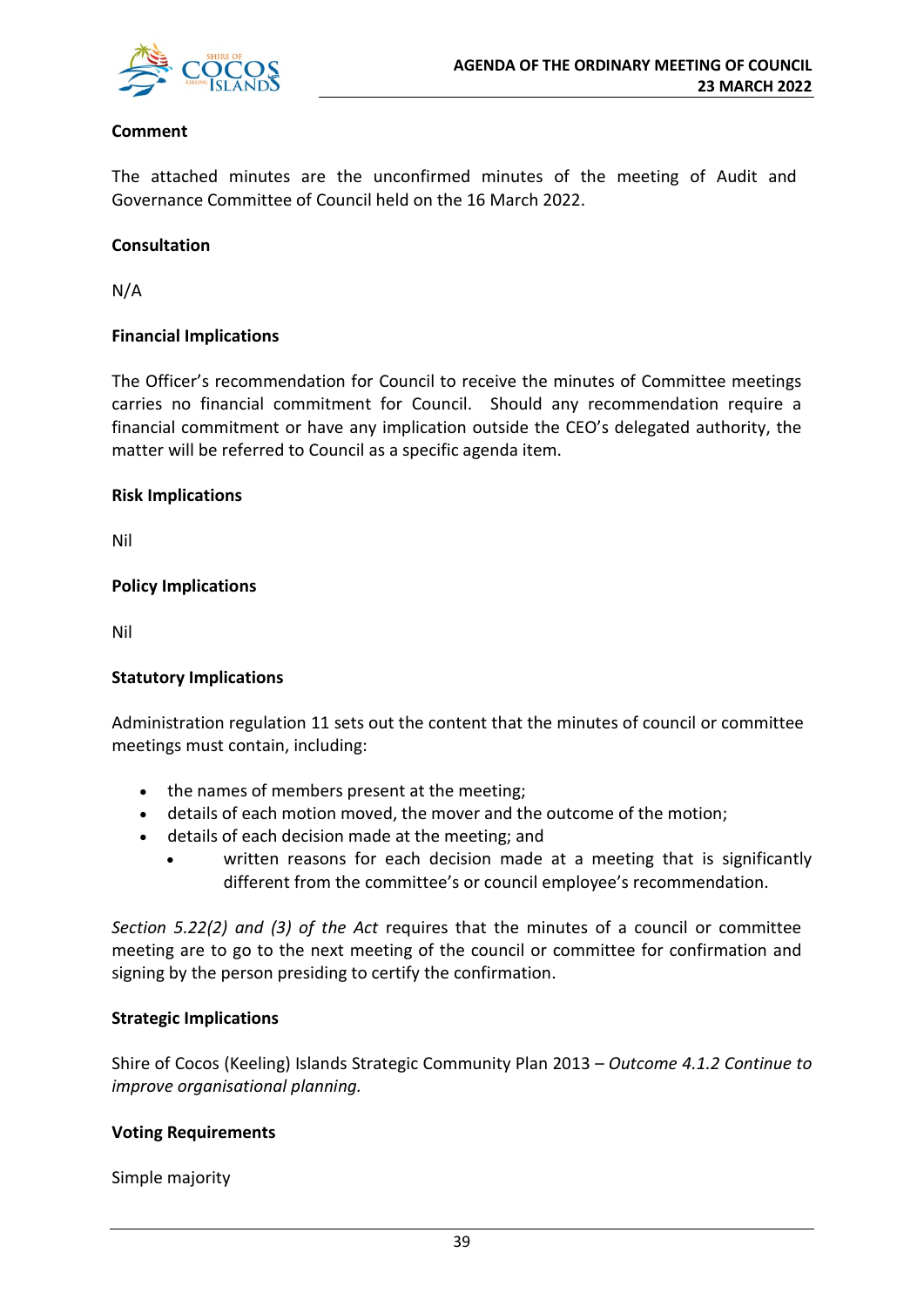

#### **Conclusion**

That the minutes of the Audit and Governance Committee meeting held on the 16 March 2022 be received.

**OFFICER RECOMMENDATION – ITEM NO 11.1**

**THAT COUNCIL, BY SIMPLE MAJORITY PURSUANT TO** *SECTION 3.18 OF THE LOCAL GOVERNMENT ACT 1995* **RESOLVES TO RECEIVE THE MINUTES OF THE AUDIT AND GOVERNANCE COMMITTEE MEETING HELD ON 16 MARCH 2022.**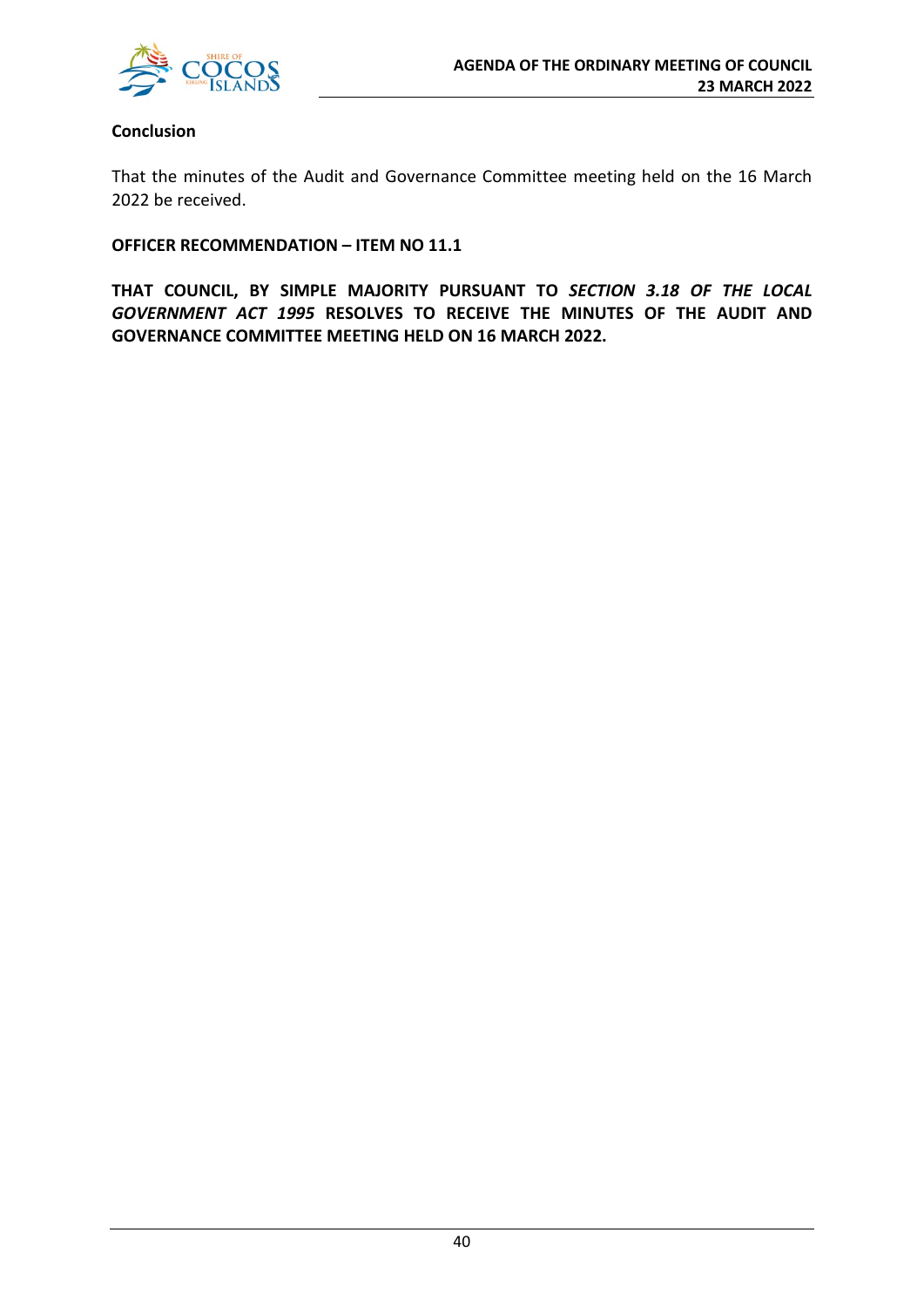

- **12. ELECTED MEMBERS MOTION OF WHICH PREVIOUS NOTICE HAS BEEN GIVEN**
- **13. MOTIONS WITHOUT NOTICE WITH LEAVE OF COUNCIL**
- **14. MATTERS BEHIND CLOSED DOORS**
- **15. MATTERS RELATING TO THE LAND TRUSTS**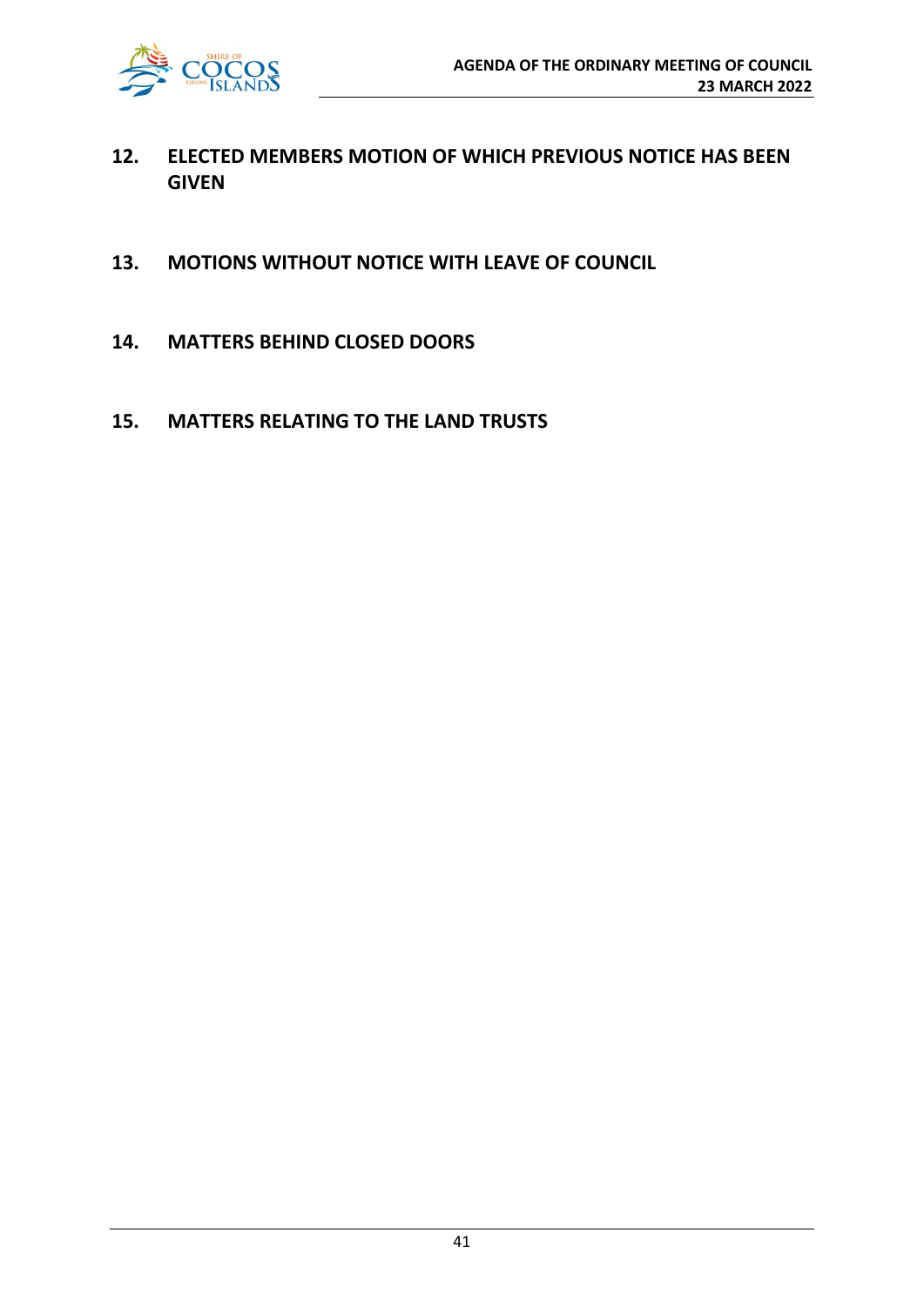



## MATTERS RELATING TO THE LAND TRUST 1979 AND LAND TRUST 1984

The Australian Government transferred ownership of portions of land on the Cocos (Keeling) Islands, under two separate deeds, to the Territory's local government being the Cocos (Keeling) Islands Council. On 1 July 1992, the Territories Law Reform Act came into effect by which the Commonwealth Government applied Western Australian laws to the Cocos (Keeling) Islands. The *Local Government (Transition) Ordinance 1992* established the Shire of the Cocos (Keeling) Islands by absorbing the Cocos (Keeling) Islands Council. By this arrangement, the body corporate called the Shire of Cocos (Keeling) Islands became the Trustee for both Land Trusts. Decisions relating to the Trust are made by Council as the decision-making arm of the body corporate.

**The 1979 Deed:** The 1979 Trust Deed applies to all of the land above the high-water mark on Home Island, except Lot 13, Lot 14 and Pulu Gangsa (Cemetery Island). The Deed states that the land is to be held 'upon trust for the benefit, advancement and wellbeing of the community formed by the Kampong residents.' No other terms were expressed in the Deed. 'Kampong residents' were described in the 1979 Trust Deed as 'the residents from time to time of the Kampong area'.

**The 1984 Deed:** The 1984 Trust Deed applies to all parcels of land situated and being above high-water mark within the Cocos (Keeling) Islands, including North Keeling Island, but not including parcels of land as described in the First Schedule of the 1984 Trust Deed. This transferred land was to be held by the Council (and later, by its successor, the Shire) 'upon trust for the benefit, advancement and wellbeing of the Cocos (Keeling) Islander's resident in the Territory on land owned by the Council."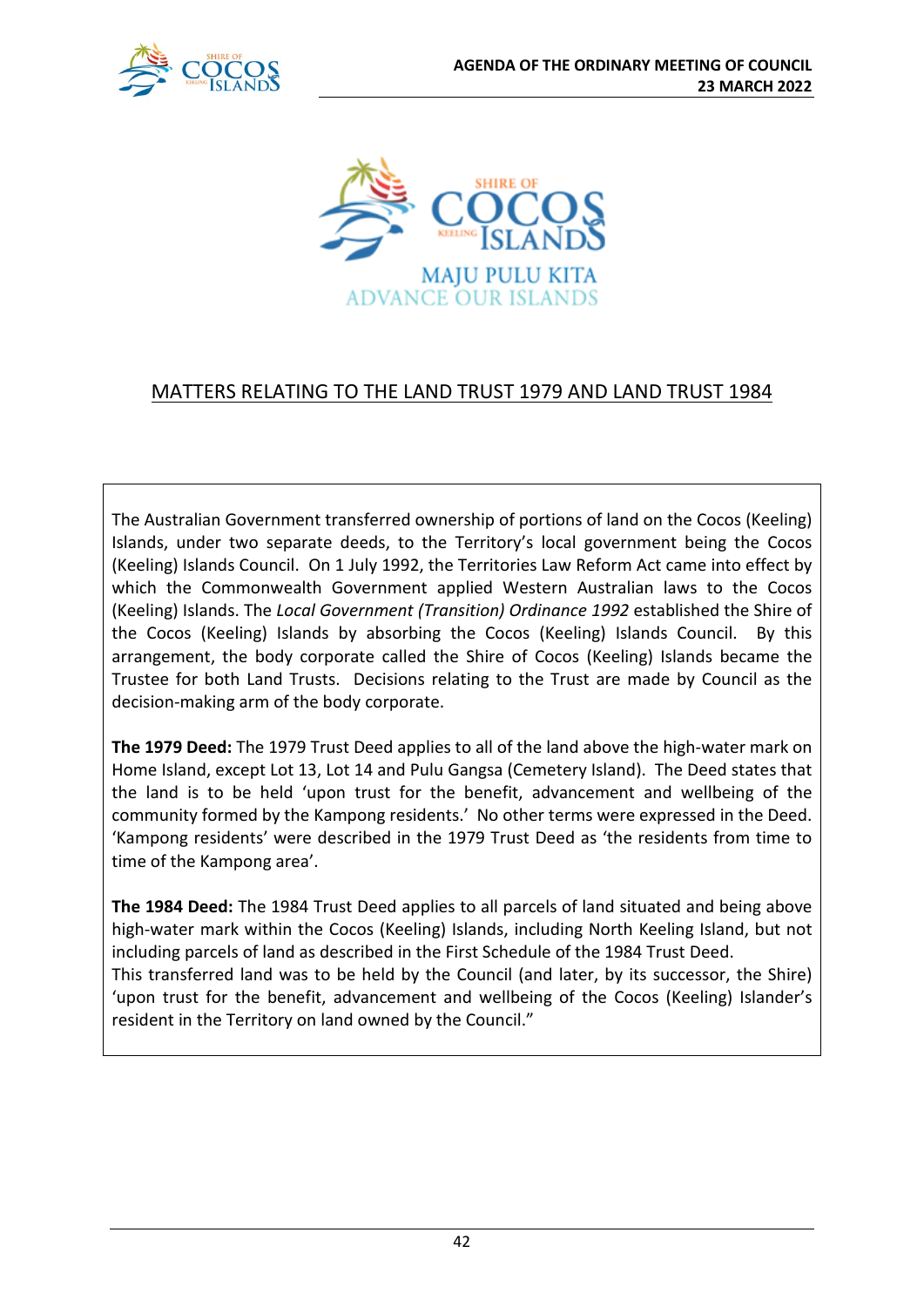

## **15.1 TRUSTS ADMINISTRATION**

## **15.2 TRUSTS LEASES**

#### **15.2.1 LOTS 223 AND 224 TRANNIES BEACH – REQUEST TO LEASE – COCOS ECO RESORT**

#### **Report Information**

| Date:                       | 11 March 2022                                                   |  |  |  |
|-----------------------------|-----------------------------------------------------------------|--|--|--|
| Location:                   | Lots 223 and 224 Trannies Beach, West Island                    |  |  |  |
| Applicant:                  | Mr C Blakeman                                                   |  |  |  |
| File Ref:                   | Not Applicable                                                  |  |  |  |
| Disclosure of Interest: Nil |                                                                 |  |  |  |
| <b>Reporting Officer:</b>   | <b>Chief Executive Officer</b>                                  |  |  |  |
| Island:                     | West Island                                                     |  |  |  |
| Attachments:                | 15.2.1.1 – Confidential - Written Submissions and response from |  |  |  |
|                             | proponent - Trannies Beach Resort Proposal                      |  |  |  |

#### **Authority / Discretion**

#### **Definition**

|             | Advocacy       | When Council advocates on its own behalf or on behalf of its<br>community to another level of government/body/agency. |
|-------------|----------------|-----------------------------------------------------------------------------------------------------------------------|
|             |                |                                                                                                                       |
| $\boxtimes$ | Executive      | The substantial direction setting and oversight role of the                                                           |
|             |                | Council. E.g. adopting plans and reports, accepting tenders,                                                          |
|             |                |                                                                                                                       |
|             |                | directing operations, setting and amending budgets.                                                                   |
|             | Legislative    | Includes adopting local laws, town planning schemes and                                                               |
|             |                | policies. Review when Council reviews decisions made by                                                               |
|             |                | officers.                                                                                                             |
|             |                |                                                                                                                       |
|             | Quasi-Judicial | When Council determines an application / matter that directly                                                         |
|             |                | affects a person's right and interest. The judicial character arises                                                  |
|             |                | from the obligations to abide by the principles of natural justice.                                                   |
|             |                | Examples of Quasi-Judicial authority include town planning                                                            |
|             |                | applications, building licenses, applications for other permits /                                                     |
|             |                | licenses.                                                                                                             |
|             | Information    | Includes items provides to Council for information purposes only                                                      |
|             |                | that do not require a decision of Council (i.e. $-$ for noting).                                                      |

#### **Report Purpose**

The purpose of this report is for Council to receive an update on community consultation conducted and to consider the next step in relation to a request to lease Lots 223 and 224 Trannies Beach, West Island.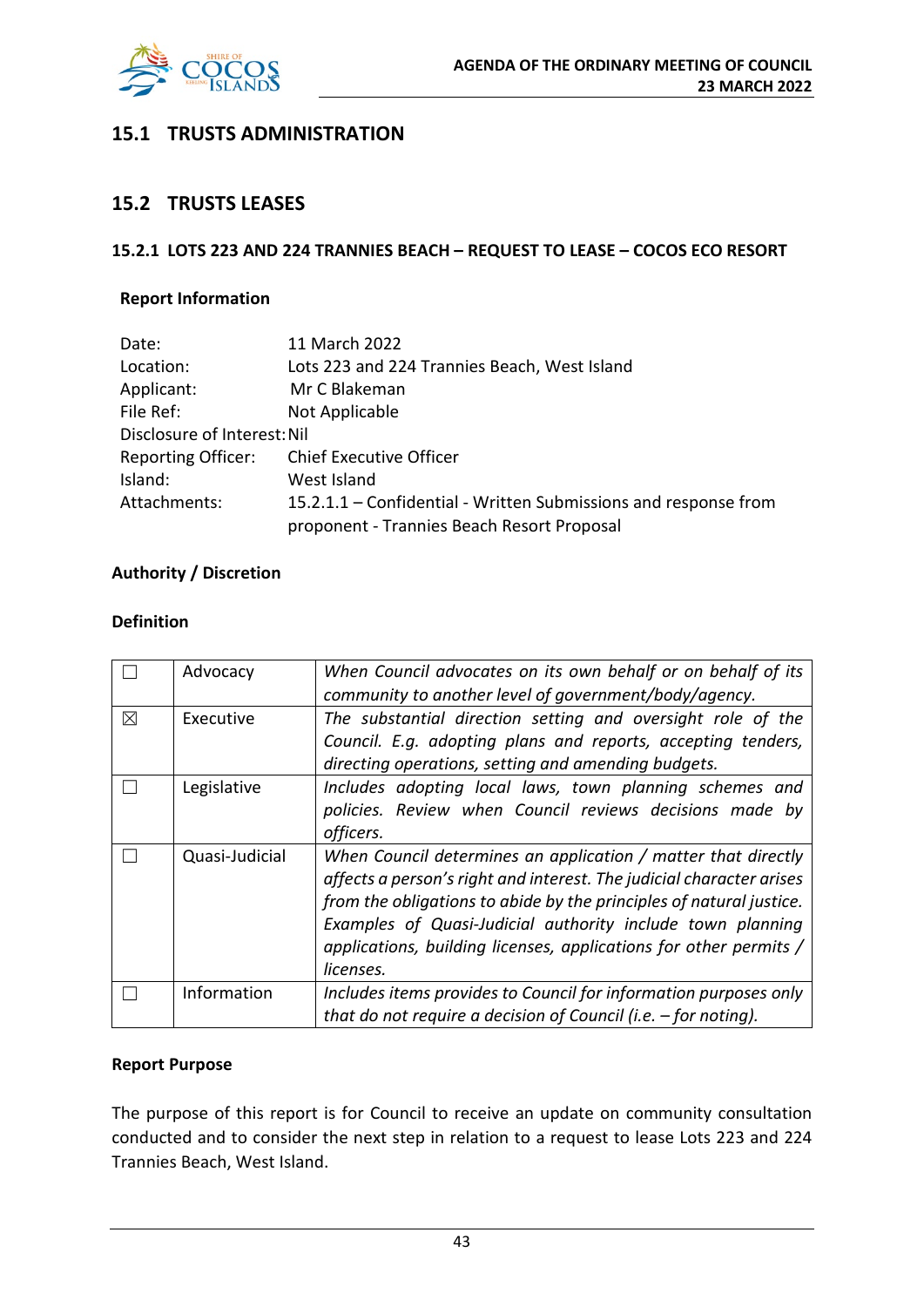

It should be noted that Council, in this instance, is acting in its capacity as the Trustee of the 1984 Land Trusts as the Land (Lots 223 and 224 West Island) is held in Trust. Council, in making any decision in relation to the Trust, must give due consideration of the purpose of the Trust that is *"the benefit, advancement and wellbeing of Cocos (Keeling) Islanders resident in the Territory on land owned by the Council"* and ensure their decision-making is guided by this objective. Council, acting in its capacity as Trustee, has the authority to consider matters relating to Land held in Trust.

#### **Relevant Documents**

Available for viewing at the meeting Nil

#### **Background**

Mr Chris Blakeman contacted the Shire to request Council consideration to lease Lots 223 and 224 Trannies Beach, West Island for the purposes of developing a tourist resort, Cocos Eco Resort.

The concept design for a "family friendly eco resort" includes a combination of 1, 2 and 3 Bed Villa's and backpacker type accommodation. The concept estimates approximately 153 rooms will be part of the resort in addition to staff housing requirements. Other amenities include restaurant/dining areas, swimming pool, bar, and plant nursery. With the staff and patrons at 100% the estimated additional people on island for/at the resort would be ~400-500pax.

At the Ordinary Meeting of Council held on 27 October 2021, council considered the initial concept request for lease and resolved as below:

> **COUNCIL RESOLUTION- ITEM NO 15.2.5 MOVED CR LACY SECONDED CR HAMIRIL** THAT COUNCIL ACTING AS TRUSTEE FOR THE 1984 TRUST DEED. BY SIMPLE MAJORITY, AND PURSUANT TO SECTION 3.18 OF THE LOCAL GOVERNMENT ACT 1995 (WA) (CKI) RESOLVES TO: 1. IMPLEMENT THE COMMUNITY AND STAKEHOLDER ENGAGEMENT STRATEGY AS PER ATTACHMENT 15.2.5.4 TO SEEK COMMUNITY AND STAKEHOLDER VIEWS ON THE REQUEST FROM CHRIS BLAKEMAN OF COCOS ECO RESORT: 2. ADVISE THE PROPONENT THAT ANY COSTS IN ADDITION TO STAFF TIME TO CARRY OUT THE COMMUNITY AND STAKEHOLDER ENGAGEMENT WILL BE BORNE BY THE **PROPONENT:** 3. CONSIDER THE RECOMMENDATIONS FROM THE COMMUNITY AND STAKEHOLDER ENGAGEMENT AND ANY PUBLIC SUBMISSIONS AT AN ORDINARY MEETING OF COUNCIL IN MAKING A DETERMINATION ON THE REQUEST FROM COCOS ECO **RESORT: AND** 4. ADVISE THE PROPONENT THAT ANY DECISION TO PROGRESS WITH A LEASE WOULD NEED TO ADHERE TO THE STATUTORY PROCESSES AS REQUIRED BY SECTION 3.58 OF THE LOCAL GOVERNMENT ACT 1995 (WA) (CKI) AND ASSOCIATED REGULATIONS. THE MOTION WAS PUT AND DECLARED CARRIED (6/0)

FOR: HAMIRIL, IBRAM, LACY, LIU, MINKOM, YOUNG **AGAINST: NIL**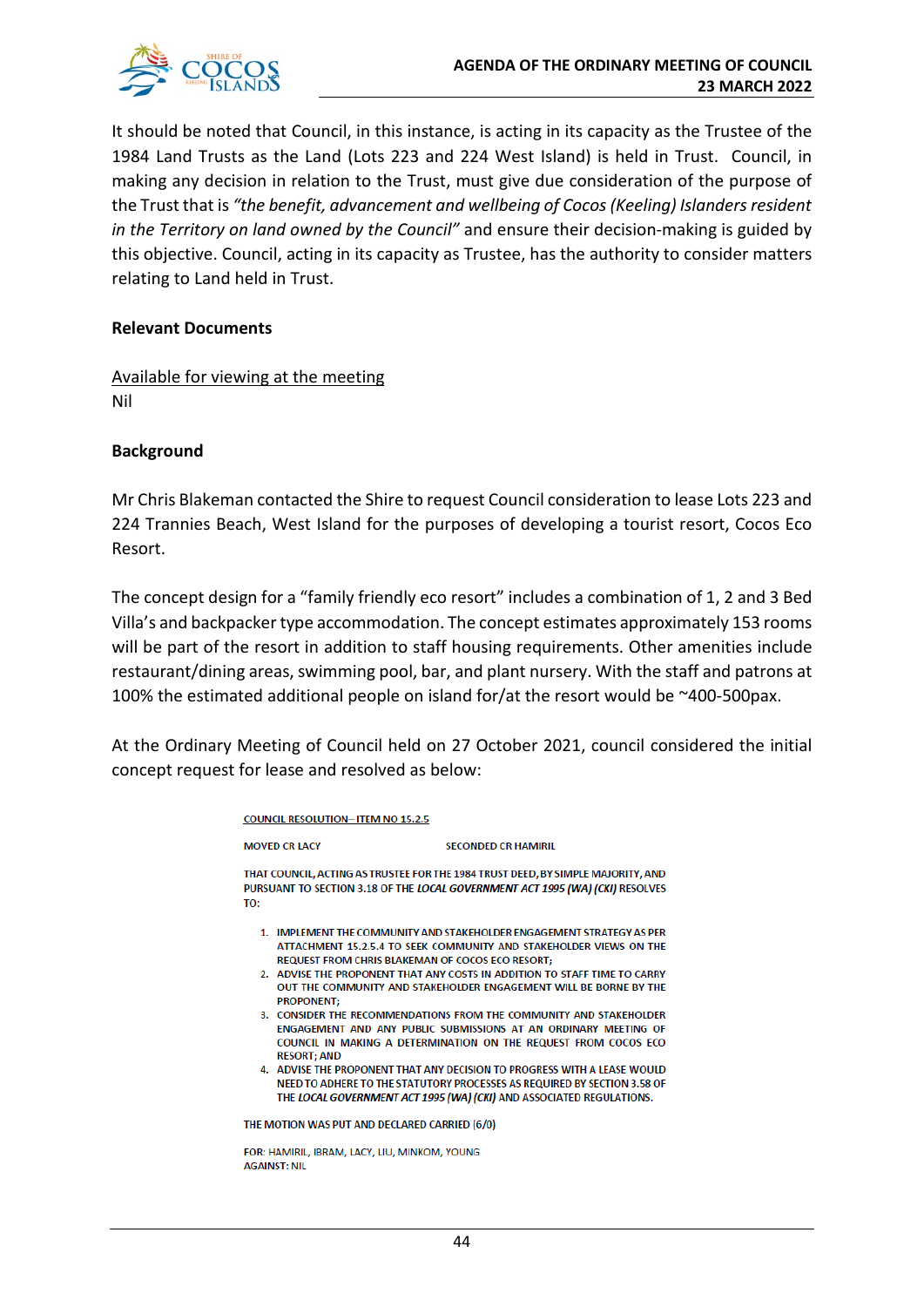

#### **Comment**

#### Community and Stakeholder Engagement

Per the Council resolution at its October 2021 meeting, initial Community Consultation has taken place, including calling for written submissions, and holding two community information sessions.

#### *Community Information Sessions*

Two community information sessions were held providing an opportunity for community members to seek a greater understanding of the proposal. The proponent and advisers presented on the concept, and community members were able to ask questions and provide informal feedback.

The two sessions are summarised as below:

Home Island IOGTA Training Room - Monday 29 November 2021 No community attendees

#### West Island CRC, Thursday 2 December 2021

Seven attendees, one left part way through the information session and did not participate in the discussion.

The key feedback points and questions asked at this information session were in the areas of:

- Benefits to the Community
- Viability of the resort given many are failing on the Great Barrier Reef
- Size and scale of the proposal
- Impact on current services i.e. Infrastructure, health
- Impact on environment
- Impact on quiet amenity

#### *Public Submissions*

Calls for written submissions on the proposal were advertised in the Atoll on 5 November and 3 December as well as on the Shire's Facebook page and website.

Eight (8) submissions were received from a variety of stakeholders (Local residents, property owners, business owners/accommodation providers, prior tourists and general members of the public) and have been provided in Confidential Attachment 15.2.1.1. The proponent was given the opportunity to respond to the submissions provided, with the response also contained in Confidential Attachment 15.2.1.1.

Six of the submissions were unsupportive, with two supportive, one of those with conditions.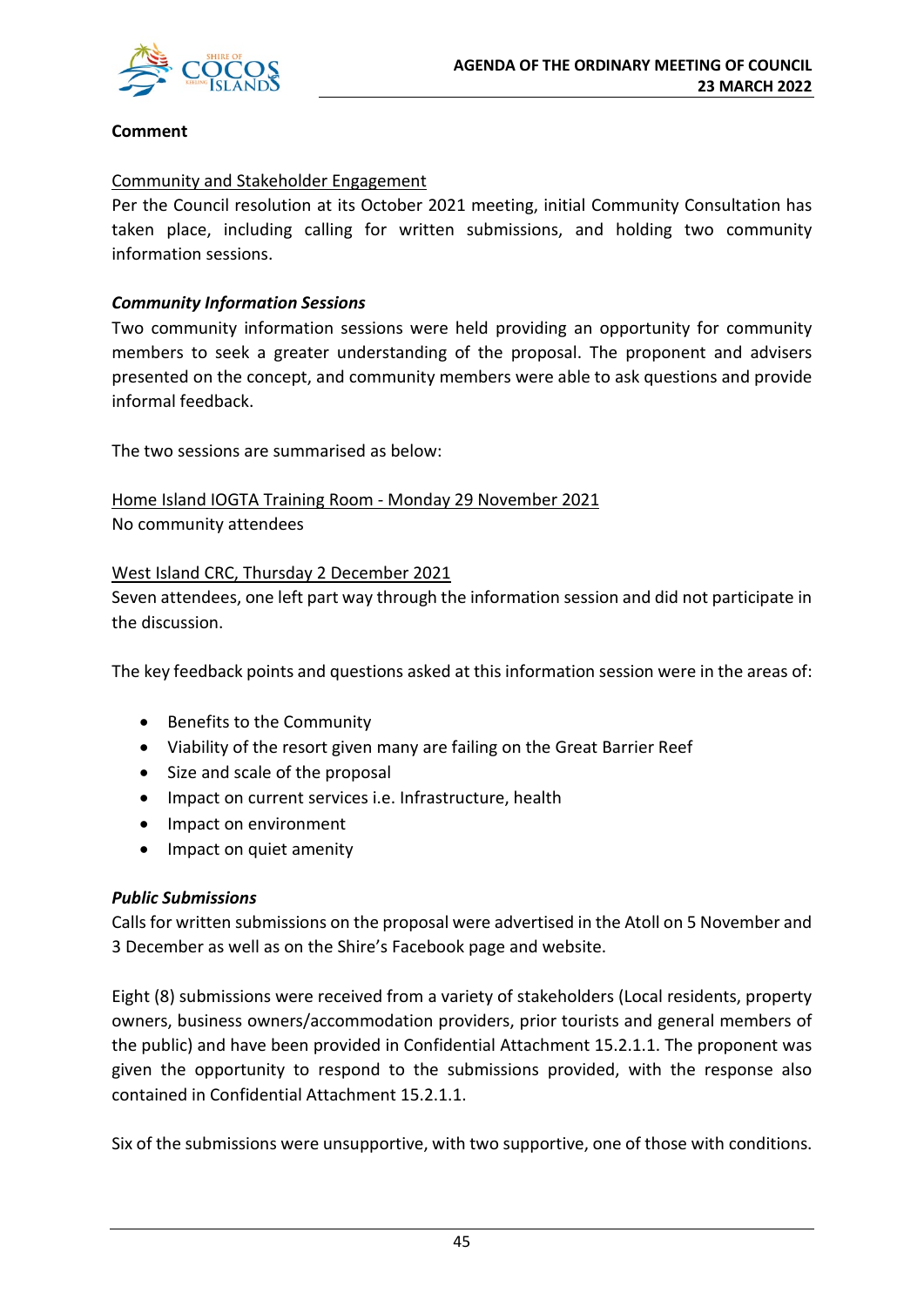

#### *Community Reference Group (CRG)*

As proposed in the community engagement plan presented to council, a community reference group was to be formed to further workshop the proposal and provide feedback as part of the Community Engagement process.

A call for volunteer appointment to the community reference group resulted in six (6) community members expressing interest.

At this point in time the workshop date has not been set. As during the period of community engagement officers further considered all the information at hand as to ensure that officer, the community and the proponents time is best spent.

Should the CRG proceed, Officers will be looking to further encourage greater participation in the workshop to ensure that a reflective cross section of the community is in attendance, including Councillor participation – target 20-30 participants.

#### Other Information relevant to the Lease Request

During the period of initial community engagement Officers have been further considering other strategic processes currently underway, such as the Strategic Community Plan Review, Coastal Vulnerability and CHRMAP Process which will lead to an update of the Town Planning Scheme, Council Policies, Direction Island Resort Proposal and how these may affect this request.

#### **Strategic Community Plan Review**

The Shire of Cocos (Keeling) Islands uses the Integrated Planning and Reporting Framework outlined in the *Local Government Act 1995 (WA)(CKI)* and the *Local Government (Administration) Regulations 1996*. These detail that a local government must have a "Plan for the Future."

The plan for the future is to comprise of two important documents, a Strategic Community Plan and a Corporate Business Plan. The Strategic Community Plan sets out the "what" the community would like their local government to achieve and the Corporate Business Plan outlines how the local government will go about achieving it.

To remain consistent with community wants and needs, the Strategic Community Plan goes through a minor review every second year and a major review every fourth year, these reviews must include robust community engagement.

The adoption of the current Strategic Community Plan (SCP) was completed in January 2017 where Council adopted the SoCKI Strategic Community Plan 2016-2026. Whilst minor reviews of the Corporate Business Plan (CBP) have occurred during this time, a major review of the SCP or CBP has not been completed since adoption.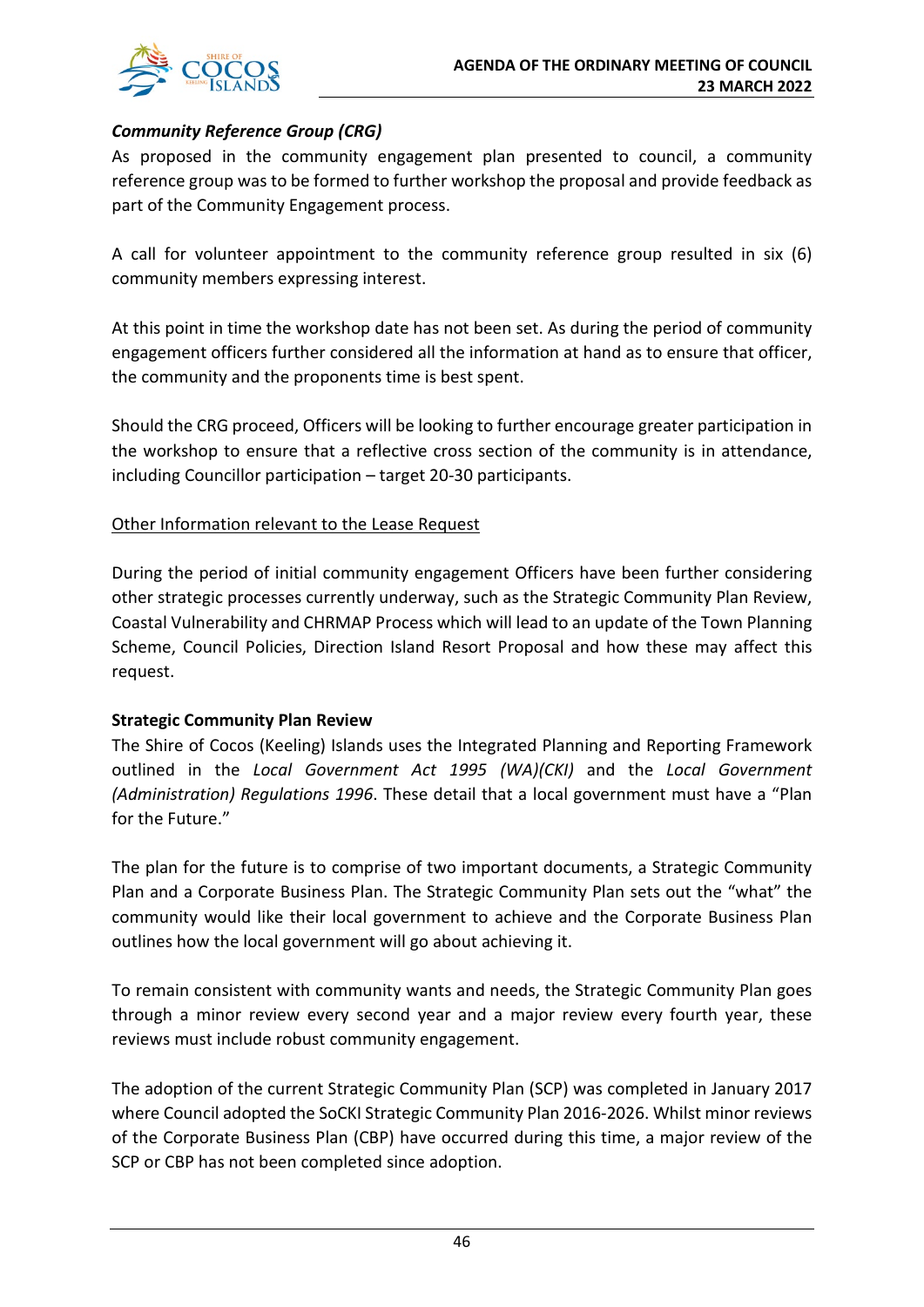

In the five years since the adoption of the Strategic Community Plan and Corporate Business Plan, not only has Cocos (Keeling) Islands, but also the world, has seen varying impacts due to the COVID-19 pandemic that will need to be considered when reviewing the SCP. In addition, the aspirations of the community may have changed and require review.

#### **Coastal Vulnerability Study (CVS) and CHRMAP process**

The Australian Government, in collaboration with the Shire of Cocos (Keeling) Islands, and the Western Australian Department of Planning, Lands and Heritage (WADPLH) commenced a project to determine the vulnerability of the Cocos (Keeling) Islands to coastal hazards, including erosion and storm surge inundation.

The overall objective of the project is to identify coastal hazard risks and vulnerability of built and natural assets, in order to properly plan for adaptive land use and development on the Cocos (Keeling) Islands in light of a changing coastal environment.

During 2018 - 2019, the Project Team collected wave and current data (both inside the lagoon and ocean side of the atoll) which will be used to identify the coastal hazards for the Cocos (Keeling) Islands. Coastal hazards will be assessed at present and future predicted sea levels to determine what built and natural assets, and their cultural, social, environmental and economic values, are at risk over time. This project will deliver a report and maps of the hazards, showing what areas may be impacted by erosion or inundation (Coastal Vulnerability Study Report).

The Australian Government and WADPLH are in the process of collating the information provided in the report and planning community and stakeholder engagement. This is estimated to occur mid-late this year (2022).

#### **CPP 6 - Coastal Development Policy**

To assist Council with making decisions prior to the CVS being released and CHRMAP process being undertaken, Council adopted in March 2021 Council Policy - *CPP6 – Coastal Development Policy*. This policy is to be used to guide Council's assessment of all development applications during this time.

The Policy states that until such time as the CVS is finalised, Council will consider all of the islands to be at risk of coastal inundation and erosion. The CVS will inform the CHRMAP with more detailed risk information that will further guide Council in decision making.

Policy Statement:

- *1. Development does not occur unless:*
	- *the development is located, designed, and constructed to withstand coastal hazard impacts; or*
	- *the development is temporary, readily relocatable, or able to be demolished and removed; or*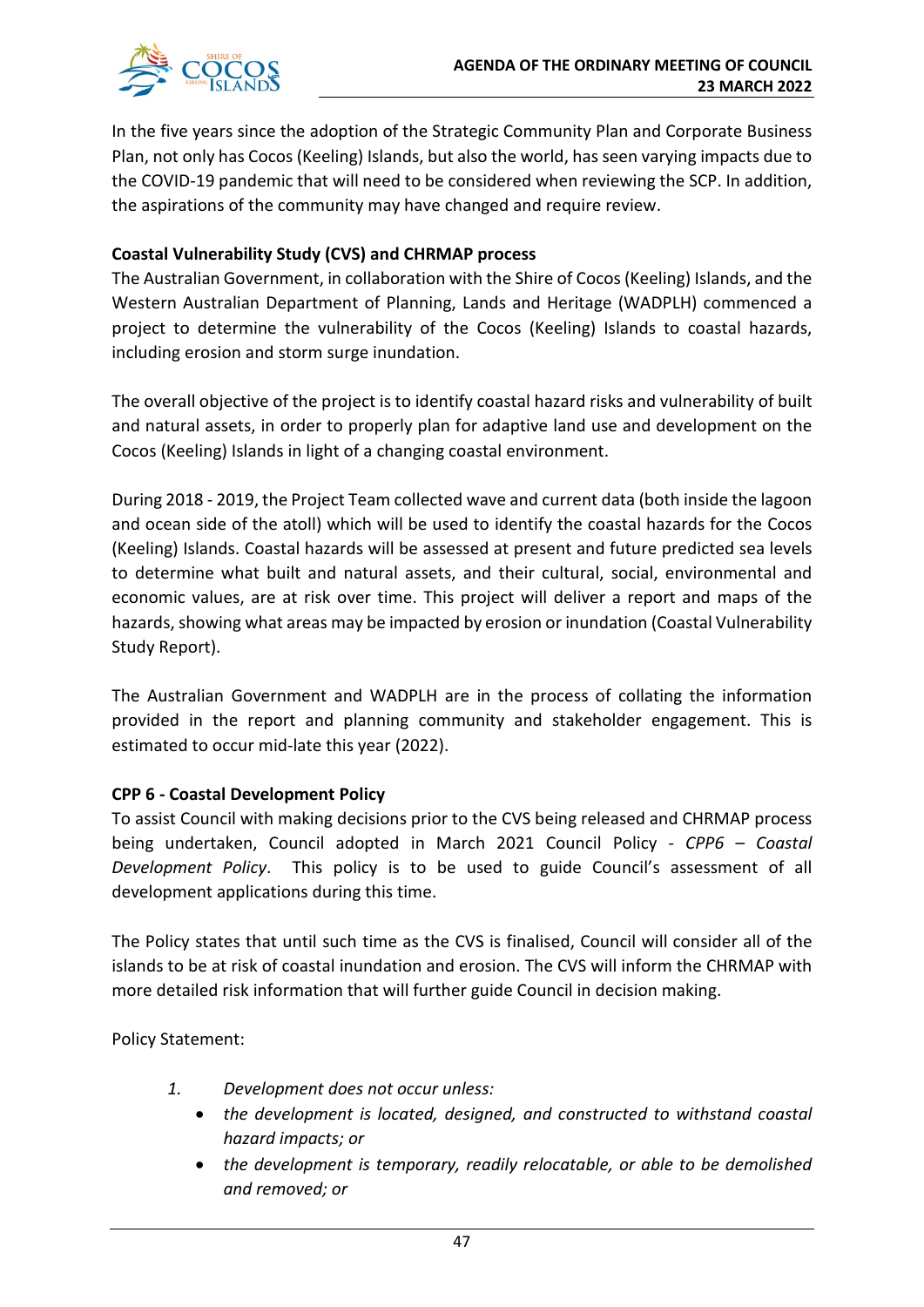- *the development can mitigate the risks to people and property to an acceptable or tolerable level based on the scientific information available at the time of application.*
- *2. Design responses are not to have a detrimental impact on the amenity of neighbouring land or the amenity of the locality generally. This includes adversely impacting storm surge inundation levels on adjoining properties.*
- *3. Development maintains or enhances public access to the foreshore.*
- *4. Proponents must demonstrate relative to the scale and nature of their development that it prevents directly, indirectly and cumulatively an increase in the severity of coastal hazards and the potential for damage to the site or to other properties.*
- *5. Buildings are to be designed to withstand structural loads associated with a storm surge inundation. The Shire may, at its discretion, require buildings to be certified by a coastal engineer as adequate to withstand potential erosive action during coastal inundation and/or erosion.*
- *6. Lower levels of buildings potentially prone to storm surge inundation are to be permeable to allow water to flow through. This would not apply if the design response included fill to the extent that the finished floor level (FFL) of the building is located above the potential level of inundation.*
- *7. Any development approval is to be conditioned requiring all structures be removed at the cost of the proponent once the current risk of erosion poses a risk to a development or structure, as defined by the following triggers:*
	- *Where a public road is no longer available or able to provide legal access to the property.*
	- *When water, sewage or electricity to the lot is no longer available as they have been removed/ decommissioned by the relevant authority due to coastal hazards.*
	- *Where structural integrity of the building has been compromised.*
- *8. Any development approval shall (by a condition) require the following notifications to be placed on the Certificate of Title, pursuant to Section 70A of the Transfer of Land Act 1893, or lease documentation: VULNERABLE COASTAL AREA - This lot is located in an area likely to be subject to coastal erosion and/or inundation over the 100-planning timeframe (2110).*
- *9. Any development with an estimated cost above \$250,000 shall require an independent assessment by a coastal engineer to certify the suitability of the proposed development or await the finalisation of the Shire's CHRMAP and specific measures to be taken or not taken for the subject land parcel(s).*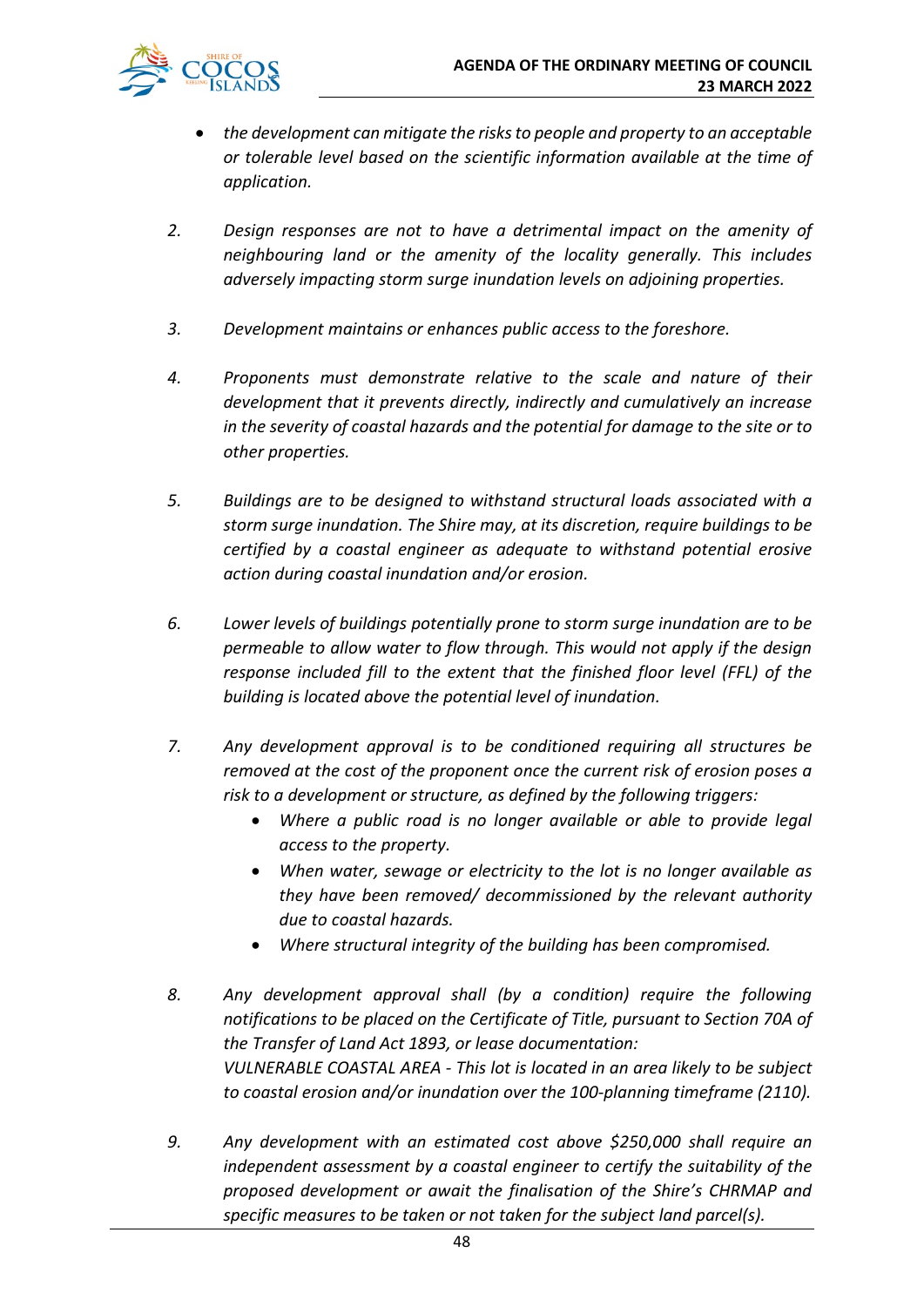

*10. Any new development not deemed as infill development will be assessed against the current or likely future capacity of the Cocos (Keeling) Islands' essential services at the time of application in accordance with the Growth & Essential Services Policy.* 

This policy is currently under review along with all Council Policies.

#### **Town Planning Scheme 2007 - Zoning**

The Shire's Town Planning Scheme No.1 was gazetted (approved) in 2007 (15 years ago) and has had minor amendments made in 2016, 2017 and 2019.

In accordance with the *Planning and Development Act 2005 (WA) (CKI)* and associated Regulations a Local Planning Scheme must be reviewed every 5 years. In addition, a local government is to prepare a Local Planning Strategy in accordance with Part 3 of the Regulations for each new local planning scheme that is approved for land within the district of the local government. Meaning, the Shire is due to adopt a Local Planning Strategy and revised Local Planning Scheme.

The Strategy is a fundamental part of a local government's planning framework and sets the strategic direction for planning and development in the Shire over the next 10 to 15 years. The Strategy provides the strategic basis for the preparation, implementation and amendments to a Local Planning Scheme. A Scheme is the primary mechanism to implement the Strategy, through various provisions and subsidiary plans like local planning policies.

Results of a CHRMAP would inform the Strategy and Scheme and discussions with the Department of Planning, Lands and Heritage resulted in them encouraging the Shire to wait to at least have the results of the Coastal Vulnerability Study to help inform the process, however, would be happy to work with the Shire to start the process of developing the Local Planning Strategy and revised Local Planning Scheme earlier if Council resolved to do so.

#### **Leasing Strategy/Policy**

The Shire of Cocos (Keeling) Islands is the legal owner of Property on the islands and in most cases of land, is the Trustee for Land held in two Land Trusts.

The purposes of each of trust are as follows:

- 1979 Land Trust *"for the benefit, advancement and wellbeing of the community formed by Kampong residents"*
- 1984 Land Trust *"the benefit, advancement and wellbeing of Cocos (Keeling) Islanders resident in the Territory on land owned by the Council"*

Council when making decisions as Trustee must ensure their decision-making is guided by these objectives.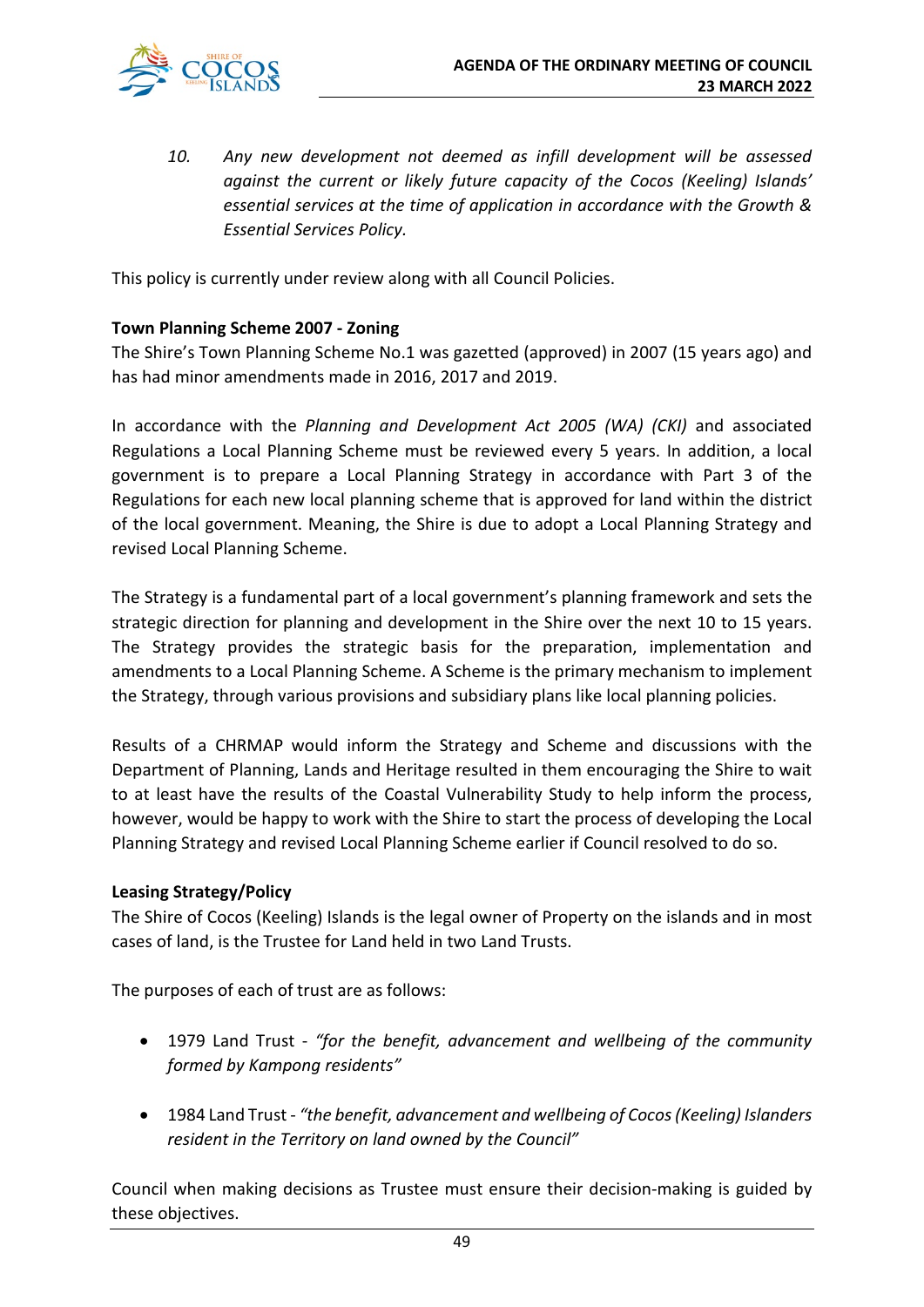

The Shire also manages some Reserves which are available for leasing and licensing purposes for specific periods and purposes as set by the Crown.

Council from time to time may choose to enter into a Lease or Licence agreement with a third party. The disposal of land is covered under the *Local Government Act 1995(WA) (CKI)* and the *Local Government (Functions and General) Regulations 1996*.

With an increase in unsolicited requests to lease land it is imperative that Council consider a strategy for the future leasing of land and sets policy that provides for principles to ensure that all requests to lease or licence Shire of Cocos (Keeling) Islands owned, managed or controlled Property, including Crown land:

- are dealt with in a fair, equitable, and where possible, a consistent manner.
- minimise the risk to the Shire of Cocos (Keeling) Islands and to maximise the overall benefit to the community.
- ensure compliance with the *Local Government Act 1995 (WA) (CKI)* and any other relevant laws, and Shire policies.
- provide criteria for assessing applications against the purposes of the land trusts (when relevant)

With so many outstanding key strategic processes yet to be completed or currently going through review Officers recommend that Council discontinue with the land lease request at this stage.

Once the Shire is in a better strategic position to understand the future challenges and desires of the Community and it remain a priority to encourage tourism development at Trannies Beach officers will be in a better position to workshop with council and the community to develop a business case and concept for these lots.

Officers recognise that Council may wish to continue with the Community Reference Group engagement and provide the following options for consideration.

#### **Option One (Recommended)**

Given the number of current uncertainties, informing strategies, policies and processes currently underway and/or requiring review, it is proposed that Council reconsider their intentions for lots 223 and 224 Trannies Beach at a future date once the following items have been achieved to better inform them in their decision making:

- 1. Adopted Major review of Strategic Community Plan (Estimated mid 2022)
- 2. Received the information held in the Coastal Vulnerability Study (Estimated Mid-late 2022)
- 3. Based on the results of the CVS, at a minimum have a timeline for the CHRMAP Process (usually ~18months)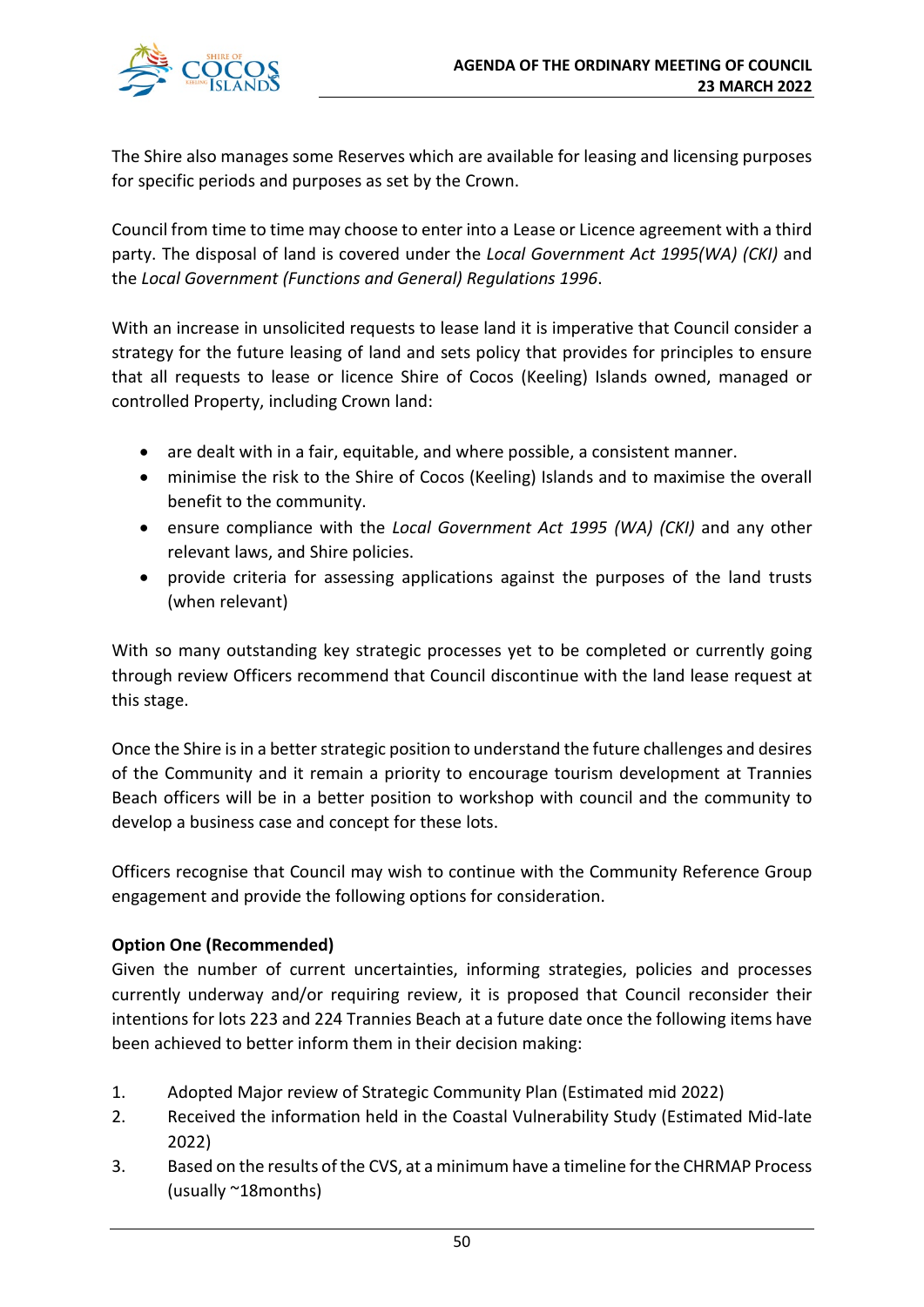

- 4. Council to consider their position on adopting Local Planning Strategy and reviewing Local (Town) Planning Scheme before the CHRMAP process is carried out or at the conclusion of the CHRMAP process
- 5. Develop a leasing strategy and policy for all trust land in the Shire.

#### **Option Two**

Conduct the community reference group engagement session and reconsider the request to lease Lots 223 and 224 Trannies Beach upon receiving the outcomes of this session.

The reason that Officers do not support this option is due to the proponent, community and Shire resources involved in conducting this session noting that the above key strategic processes will remain underway and unresolved at this point in time.

#### **Policy and Legislative Implications**

Section 3.58 of the *Local Government Act 1995 (WA) (CKI)* deals with the disposal of property, including by way of lease.

#### **Financial Implications**

There are no direct financial implications associated with this report.

#### **Strategic Implications**

Strategic Community Plan 2026: Key Result Area 1 – Economic: Outcome 1.1*. Encourage economic stability for the Islands.* Key Result Area 4 – Civic Leadership: Outcome 4.1 *An informed Council leading working with others to advance our Islands 4.1.1 To provide leadership to the community 4.1.2 Continue to improve organisational planning*

#### **Voting Requirements**

Simple Majority

#### **Conclusion**

Due to the current strategic processes underway, the Officer recommended option is for Option One presented above, to not respectfully decline the request to lease Lots 223 and 224 Trannies Beach and for Council to reconsider their intentions at a later date.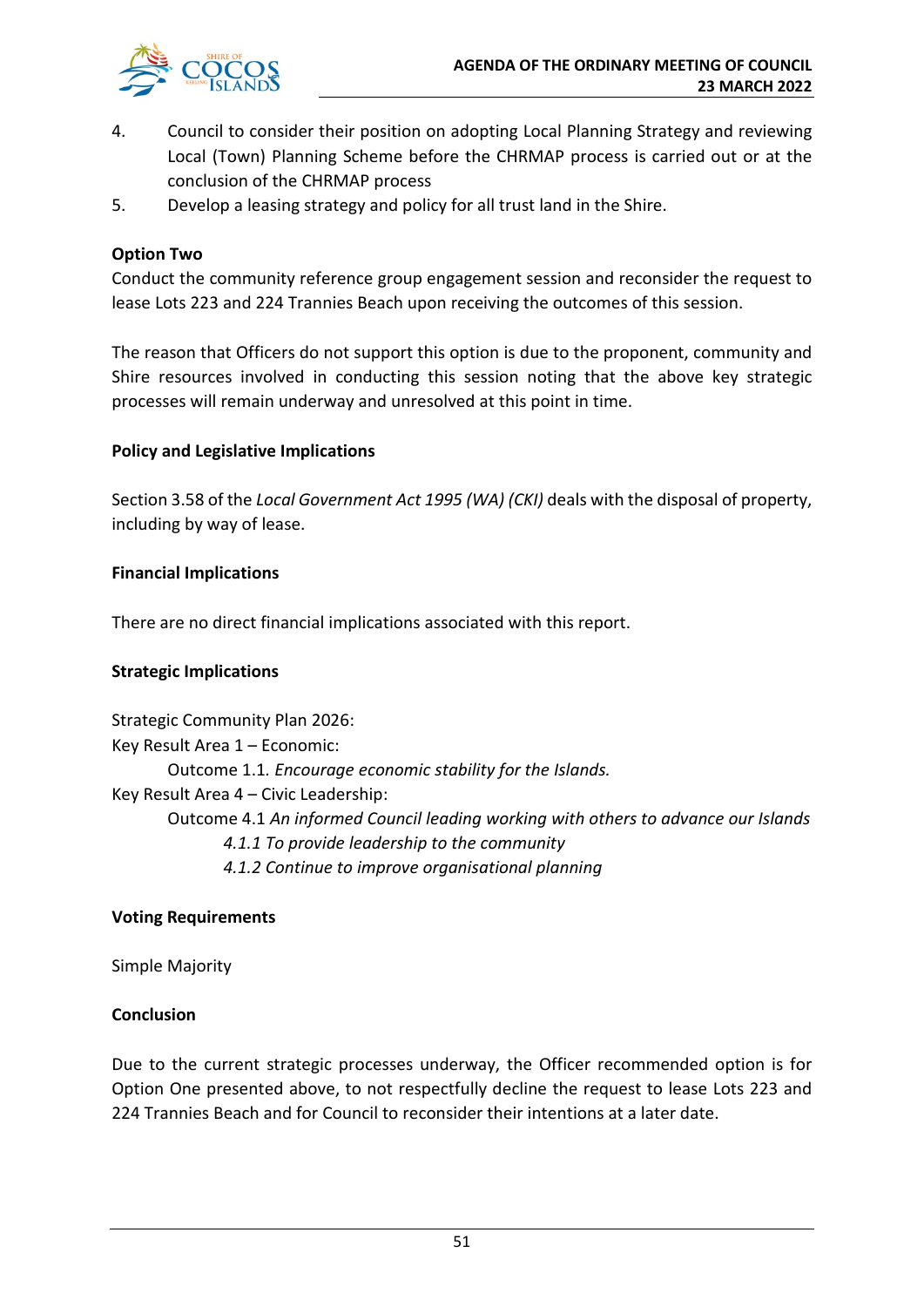

**OFFICER RECOMMENDATION – ITEM NO – 15.2.1**

**THAT COUNCIL, BY SIMPLE MAJORITY:**

- **1. RECEIVE THE WRITTEN SUBMISSIONS ON THE REQUEST TO LEASE LOTS 223 AND 224 TRANNIES BEACH AS CONTAINED IN CONFIDENTIAL ATTACHMENT 15.2.1.1 AND DIRECT THE CEO TO PROVIDE THE OUTCOME OF THIS REPORT TO EACH SUBMISSION;**
- **2. RESPECTFULLY DECLINE THE PROPONENTS REQUEST TO LEASE LOTS 223 AND 224 TRANNIES BEACH;**
- **3. RECONSIDER COUNCILS INTENTIONS FOR LOTS 223 AND 224 TRANNIES BEACH AT A FUTURE DATE ONCE THE FOLLOWING ITEMS HAVE BEEN ACHIEVED TO BETTER INFORM THEM IN THEIR DECISION MAKING:**
	- **a) ADOPTED MAJOR REVIEW OF STRATEGIC COMMUNITY PLAN.**
	- **b) RECEIVED THE INFORMATION HELD IN THE COASTAL VULNERABILITY STUDY.**
	- **c) BASED ON THE RESULTS OF THE CVS, AT A MINIMUM HAVE A TIMELINE FOR THE CHRMAP PROCESS.**
	- **d) COUNCIL TO CONSIDER THEIR POSITION ON ADOPTING LOCAL PLANNING STRATEGY AND REVIEWING LOCAL (TOWN) PLANNING SCHEME BEFORE THE CHRMAP PROCESS IS CARRIED OUT OR AT THE CONCLUSION OF THE CHRMAP PROCESS.**
	- **e) DEVELOP A LEASING STRATEGY FOR ALL TRUST LAND IN THE SHIRE.**